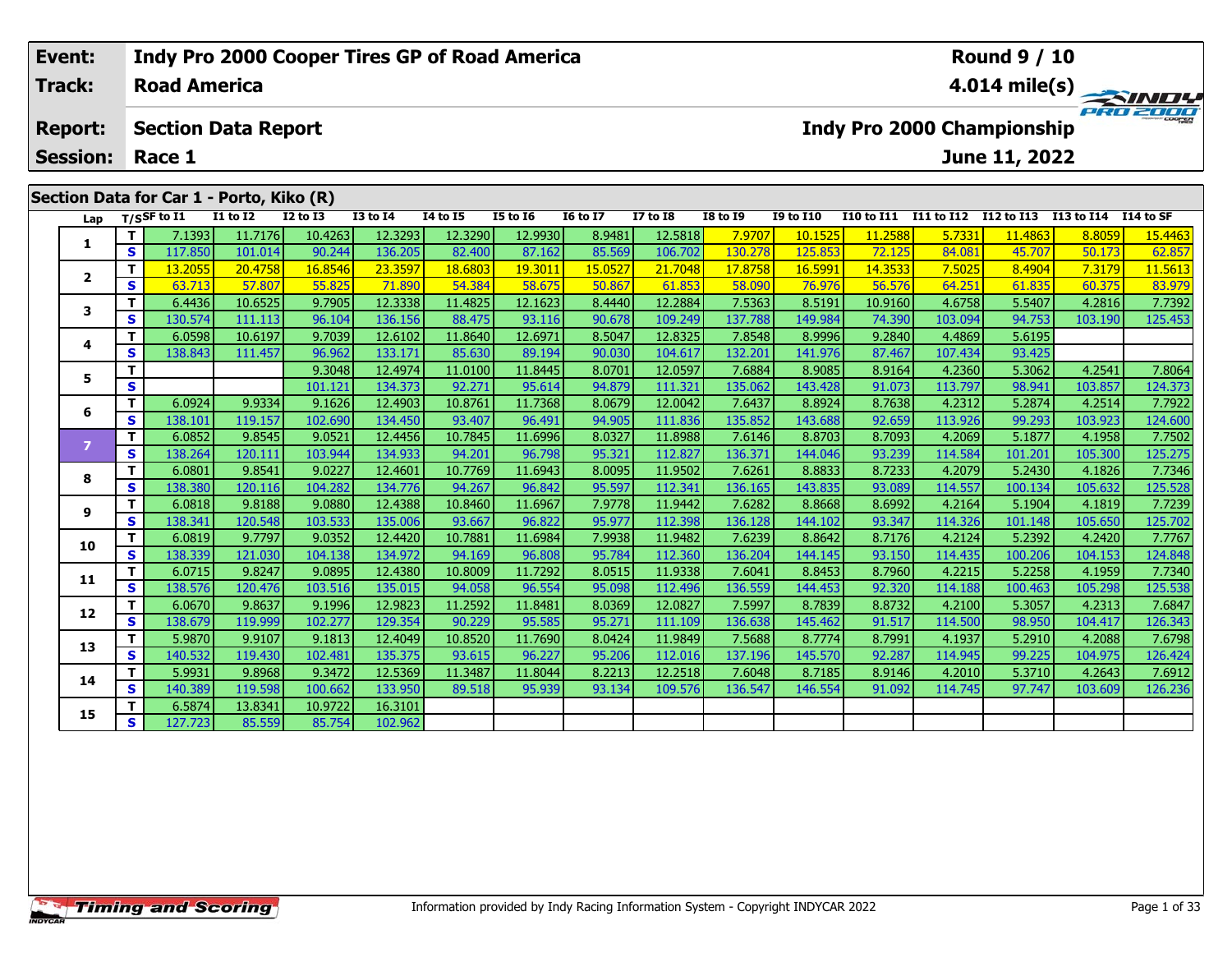| Event:                 | Indy Pro 2000 Cooper Tires GP of Road America | <b>Round 9 / 10</b>                              |
|------------------------|-----------------------------------------------|--------------------------------------------------|
| Track:                 | <b>Road America</b>                           | $\frac{4.014 \text{ mile(s)}}{2.71 \text{ MHz}}$ |
| <b>Report:</b>         | Section Data Report                           | <b>Indy Pro 2000 Championship</b>                |
| <b>Session: Race 1</b> |                                               | <b>June 11, 2022</b>                             |
|                        |                                               |                                                  |

## Lap T/S<sup>Lap</sup> SF to PI **1T** 159.3180 **2T** 232.3348<br>**S** 62.196 62.196 **3 <sup>T</sup>** 132.8063 **<sup>S</sup>** 108.808 **<sup>T</sup>** 149.9478 145.5369 **<sup>S</sup>** 96.370 98.223**4**98.223 **5T** 222.2920 **6 <sup>T</sup>** 127.2258 **<sup>S</sup>** 113.581126.3878 **<sup>T</sup>** 126.3878 **<sup>S</sup>** 114.334 **8 <sup>T</sup>** 126.4487 **<sup>S</sup>** 114.279 **9 <sup>T</sup>** 126.3989 **<sup>S</sup>** 114.324114.324 **10 <sup>T</sup>** 126.4433 **<sup>S</sup>** 114.284 **<sup>T</sup>** 126.5617 **<sup>S</sup>** 114.177**11**114.177 **12 <sup>T</sup>** 128.0280 **<sup>S</sup>** 112.869**13 <sup>T</sup>** 126.6508 **<sup>S</sup>** 114.096114.096 **14 <sup>T</sup>** 128.1656 **<sup>S</sup>** 112.748112.748 15  $\frac{1}{s}$ **Section Data for Car 1 - Porto, Kiko (R)**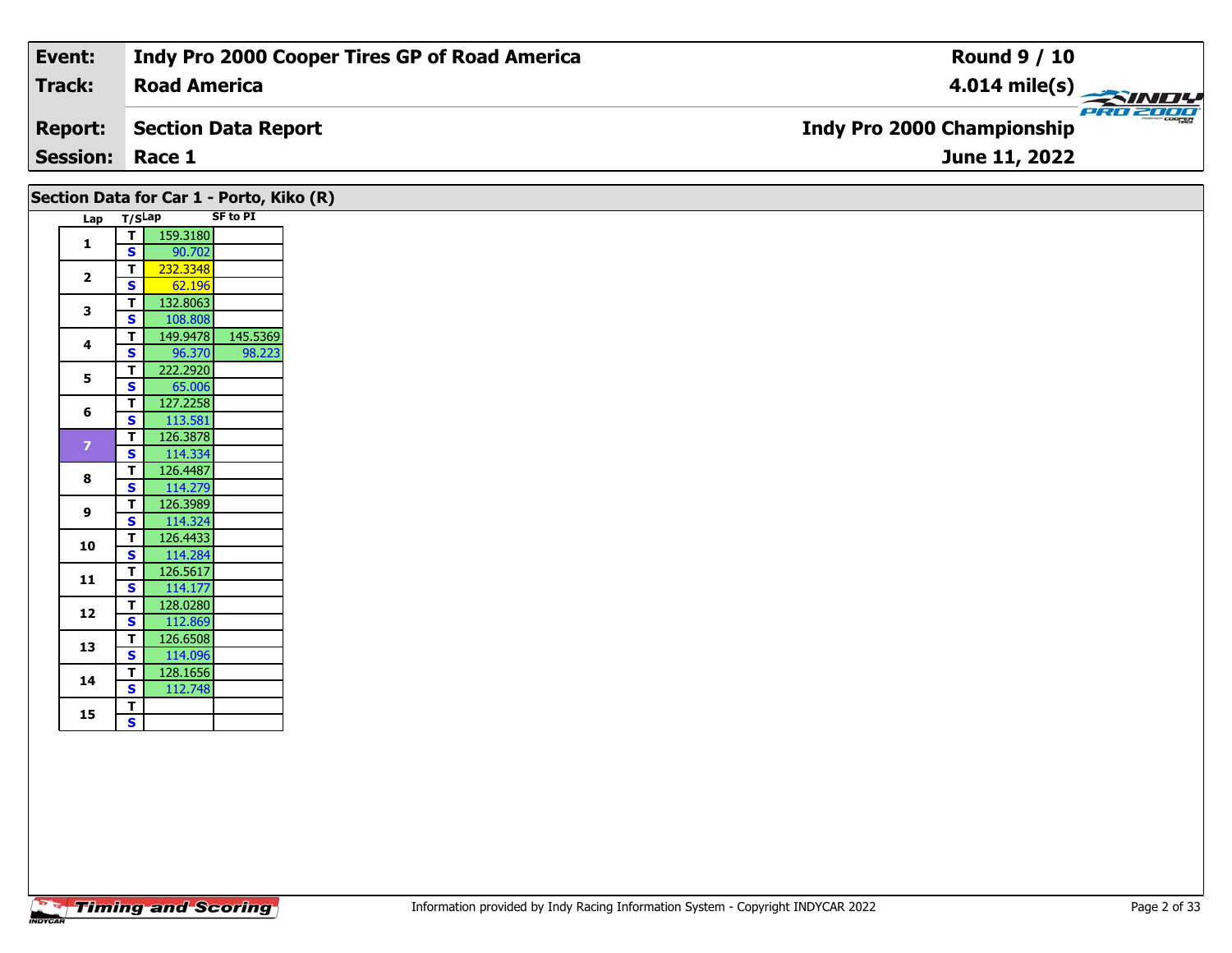| Event:          |    |                     |                            |                 | Indy Pro 2000 Cooper Tires GP of Road America       |                 |          |                 |                 |                 |                  |            |            | Round 9 / 10               |            |           |
|-----------------|----|---------------------|----------------------------|-----------------|-----------------------------------------------------|-----------------|----------|-----------------|-----------------|-----------------|------------------|------------|------------|----------------------------|------------|-----------|
| <b>Track:</b>   |    | <b>Road America</b> |                            |                 |                                                     |                 |          |                 |                 |                 |                  |            |            |                            |            |           |
| <b>Report:</b>  |    |                     | <b>Section Data Report</b> |                 |                                                     |                 |          |                 |                 |                 |                  |            |            | Indy Pro 2000 Championship |            | PRO 2000  |
| <b>Session:</b> |    | Race 1              |                            |                 |                                                     |                 |          |                 |                 |                 |                  |            |            | June 11, 2022              |            |           |
|                 |    |                     |                            |                 |                                                     |                 |          |                 |                 |                 |                  |            |            |                            |            |           |
|                 |    |                     |                            |                 | Section Data for Car 18 - Sundaramoorthy, Yuven (R) |                 |          |                 |                 |                 |                  |            |            |                            |            |           |
| Lap             |    | $T/S$ SF to I1      | <b>I1 to I2</b>            | <b>I2 to I3</b> | <b>I3 to I4</b>                                     | <b>I4 to I5</b> | I5 to 16 | <b>16 to 17</b> | <b>I7 to I8</b> | <b>I8 to I9</b> | <b>I9 to I10</b> | I10 to I11 | I11 to I12 | I12 to I13                 | I13 to I14 | I14 to SF |
|                 |    | 7.2109              | 11.9884                    | 10.4922         | 12.2741                                             | 12.9489         | 13.3689  | 9.0876          | 12.8156         | 9.3902          | 10.7793          | 10.5767    | 6.1590     | 11.6008                    | 9.2579     | 15.2137   |
|                 | S  | 116.679             | 98.732                     | 89.677          | 136.818                                             | 78.455          | 84.712   | 84.256          | 104.755         | 110.584         | 118.535          | 76.777     | 78.267     | 45.255                     | 47.723     | 63.818    |
|                 |    | 13.2605             | 20.7659                    | 16.6604         | 24.2119                                             | 19.2997         | 18.6167  | 13.6961         | 22.1084         | 17.1898         | 17.3923          | 12.7474    | 7.2390     | 8.3048                     | 7.3991     | 11.4149   |
|                 | S. | 63.449              | 56.999                     | 56.476          | 69.359                                              | 52.639          | 60.832   | 55.905          | 60.724          | 60.408          | 73.465           | 63.703     | 66.590     | 63.216                     | 59.712     | 85.056    |
|                 |    | 6.3969              | 10.9231                    | 9.7892          | 12.3402                                             | 11.7034         | 12.3931  | 8.4635          | 12.4013         | 7.6798          | 8.7354           | 9.3706     | 4.6758     | 5.7856                     | 4.1854     | 7.4984    |
|                 | S  | 131.527             | 108.361                    | 96.117          | 136.085                                             | 86.805          | 91.381   | 90.469          | 108.255         | 135.213         | 146.270          | 86.659     | 103.094    | 90.743                     | 105.562    | 129.482   |
|                 |    | 5.8567              | 10.3498                    | 9.7837          | 12.0754                                             | 11.5849         | 12.1053  | 8.3194          | 12.1979         | 7.5256          | 8.5970           | 9.1459     | 4.3573     | 5.4000                     | 4.1443     | 7.6293    |
|                 |    |                     |                            |                 |                                                     |                 |          |                 |                 |                 |                  |            |            |                            |            |           |

|                |    | 7.2109  | 11.9884 | 10.4922 | 12.2741 | 12.9489 | 13.3689 | 9.0876  | 12.81561 | 9.390Z  | 10.7793 | 10.5/6/ | 6.1590  | 11.6008 | 9.2579  | 15.2137 |
|----------------|----|---------|---------|---------|---------|---------|---------|---------|----------|---------|---------|---------|---------|---------|---------|---------|
|                | S  | 116.679 | 98.732  | 89.677  | 136.818 | 78.455  | 84.712  | 84.256  | 104.755  | 110.584 | 118.535 | 76.777  | 78.267  | 45.255  | 47.723  | 63.818  |
| $\overline{2}$ | т  | 13.2605 | 20.7659 | 16.6604 | 24.2119 | 19.2997 | 18.6167 | 13.6961 | 22.1084  | 17.1898 | 17.3923 | 12.7474 | 7.2390  | 8.3048  | 7.3991  | 11.4149 |
|                | S  | 63.449  | 56.999  | 56.476  | 69.359  | 52.639  | 60.832  | 55.905  | 60.724   | 60.408  | 73.465  | 63.703  | 66.590  | 63.216  | 59.712  | 85.056  |
| 3              | T. | 6.3969  | 10.9231 | 9.7892  | 12.3402 | 11.7034 | 12.3931 | 8.4635  | 12.4013  | 7.6798  | 8.7354  | 9.3706  | 4.6758  | 5.7856  | 4.1854  | 7.4984  |
|                | S  | 131.527 | 108.361 | 96.117  | 136.085 | 86.805  | 91.381  | 90.469  | 108.255  | 135.213 | 146.270 | 86.659  | 103.094 | 90.743  | 105.562 | 129.482 |
| 4              | т  | 5.8567  | 10.3498 | 9.7837  | 12.0754 | 11.5849 | 12.1053 | 8.3194  | 12.1979  | 7.5256  | 8.5970  | 9.1459  | 4.3573  | 5.4000  | 4.1443  | 7.6293  |
|                | S  | 143.658 | 114.363 | 96.171  | 139.069 | 87.693  | 93.554  | 92.036  | 110.060  | 137.984 | 148.625 | 88.788  | 110.629 | 97.222  | 106.609 | 127.261 |
| 5              | т  | 5.9214  | 10.3491 | 9.3640  | 12.2748 | 11.0182 | 11.8493 | 8.2204  | 12.2311  | 7.5498  | 8.6284  | 9.0042  | 4.2815  | 5.3967  | 4.1774  | 7.5452  |
|                | S  | 142.089 | 114.371 | 100.482 | 136.810 | 92.203  | 95.575  | 93.144  | 109.761  | 137.541 | 148.084 | 90.185  | 112.588 | 97.282  | 105.764 | 128.679 |
| 6              | т  | 5.8394  | 10.2591 | 9.3324  | 12.1958 | 10.9622 | 11.7600 | 8.2264  | 12.1757  | 7.5245  | 8.6307  | 8.8457  | 4.2133  | 5.3887  | 4.1702  | 7.5245  |
|                | S  | 144.084 | 115.374 | 100.822 | 137.696 | 92.674  | 96.301  | 93.076  | 110.261  | 138.004 | 148.044 | 91.801  | 114.410 | 97.426  | 105.947 | 129.033 |
| 7              | т  | 5.8138  | 10.2760 | 9.2742  | 12.3676 | 10.8818 | 11.7019 | 8.0874  | 12.1357  | 7.5751  | 8.7142  | 8.7630  | 4.1855  | 5.3368  | 4.1577  | 7.6273  |
|                | S  | 144.718 | 115.185 | 101.454 | 135.784 | 93.359  | 96.779  | 94.676  | 110.624  | 137.082 | 146.626 | 92.668  | 115.170 | 98.374  | 106.265 | 127.294 |
| 8              | т  | 5.9943  | 9.9446  | 9.0921  | 12.3297 | 10.8030 | 11.7056 | 8.0959  | 12.0040  | 7.5554  | 8.6896  | 8.8257  | 4.1828  | 5.2365  | 4.1679  | 7.6313  |
|                | S  | 140.361 | 119.023 | 103.486 | 136.201 | 94.040  | 96.749  | 94.576  | 111.838  | 137.439 | 147.041 | 92.009  | 115.245 | 100.258 | 106.005 | 127.227 |
| 9              | т  | 5.9859  | 9.9730  | 9.1416  | 12.3238 | 10.8295 | 11.6335 | 8.0968  | 12.2784  | 7.5826  | 8.7212  | 8.7948  | 4.1871  | 5.2424  | 4.1954  | 7.6450  |
|                | S  | 140.558 | 118.684 | 102.926 | 136.266 | 93.809  | 97.348  | 94.566  | 109.338  | 136.946 | 146.508 | 92.332  | 115.126 | 100.145 | 105.310 | 126.999 |
| 10             | т  | 5.9636  | 9.8550  | 9.1171  | 12.2809 | 10.8105 | 11.6855 | 8.0595  | 12.3097  | 7.6004  | 8.7003  | 8.7712  | 4.1844  | 5.2817  | 4.1728  | 7.6049  |
|                | S  | 141.083 | 120.105 | 103.203 | 136.742 | 93.974  | 96.915  | 95.004  | 109.060  | 136.626 | 146.860 | 92.581  | 115.201 | 99.400  | 105.881 | 127.669 |
| 11             | т  | 5.9467  | 9.9447  | 9.1761  | 12.2877 | 10.8996 | 11.7074 | 8.0441  | 12.2711  | 7.5210  | 8.6586  | 8.7990  | 4.1776  | 5.3175  | 4.1625  | 7.5850  |
|                | S  | 141.484 | 119.022 | 102.539 | 136.667 | 93.206  | 96.734  | 95.186  | 109.403  | 138.068 | 147.567 | 92.288  | 115.388 | 98.731  | 106.143 | 128.004 |
| 12             | т  | 5.9263  | 9.9464  | 9.2833  | 12.3776 | 10.8252 | 11.7326 | 8.0726  | 12.2196  | 7.5358  | 8.6604  | 8.8033  | 4.1712  | 5.3052  | 4.1755  | 7.5332  |
|                | S  | 141.971 | 119.001 | 101.355 | 135.674 | 93.847  | 96.526  | 94.849  | 109.864  | 137.797 | 147.537 | 92.243  | 115.565 | 98.960  | 105.812 | 128.884 |
| 13             | т  | 5.8862  | 10.0220 | 9.3780  | 12.4252 | 10.9746 | 11.7194 | 8.0645  | 12.3480  | 7.5990  | 8.8024  | 9.3822  | 4.4002  | 5.4369  | 4.1642  | 7.4663  |
|                | S  | 142.938 | 118.104 | 100.332 | 135.154 | 92.569  | 96.635  | 94.945  | 108.722  | 136.651 | 145.157 | 86.552  | 109.551 | 96.562  | 106.099 | 130.039 |
| 14             | т  | 5.8406  | 10.3937 | 9.5633  | 12.3965 | 10.9826 | 11.8632 | 8.1709  | 12.2780  | 7.5363  | 8.6999  | 8.8279  | 4.1813  | 5.2665  | 4.1851  | 7.5976  |
|                | S  | 144.054 | 113.880 | 98.387  | 135.467 | 92.502  | 95.463  | 93.708  | 109.342  | 137.788 | 146.867 | 91.986  | 115.286 | 99.687  | 105.569 | 127.792 |
| 15             | T. | 5.9375  | 10.0307 | 9.1932  | 12.2452 | 10.8835 | 11.7220 | 8.0505  | 12.3107  | 7.5489  | 8.6777  | 8.8384  | 4.1885  | 5.2560  | 4.1785  | 7.6043  |
|                | S  | 141.703 | 118.001 | 102.348 | 137.141 | 93.344  | 96.613  | 95.110  | 109.051  | 137.558 | 147.243 | 91.877  | 115.088 | 99.886  | 105.736 | 127.679 |
| 16             | т  | 6.3235  | 12.6016 | 10.8327 | 14.5504 |         |         |         |          |         |         |         |         |         |         |         |
|                | S  | 133.053 | 93.927  | 86.858  | 115.414 |         |         |         |          |         |         |         |         |         |         |         |
|                |    |         |         |         |         |         |         |         |          |         |         |         |         |         |         |         |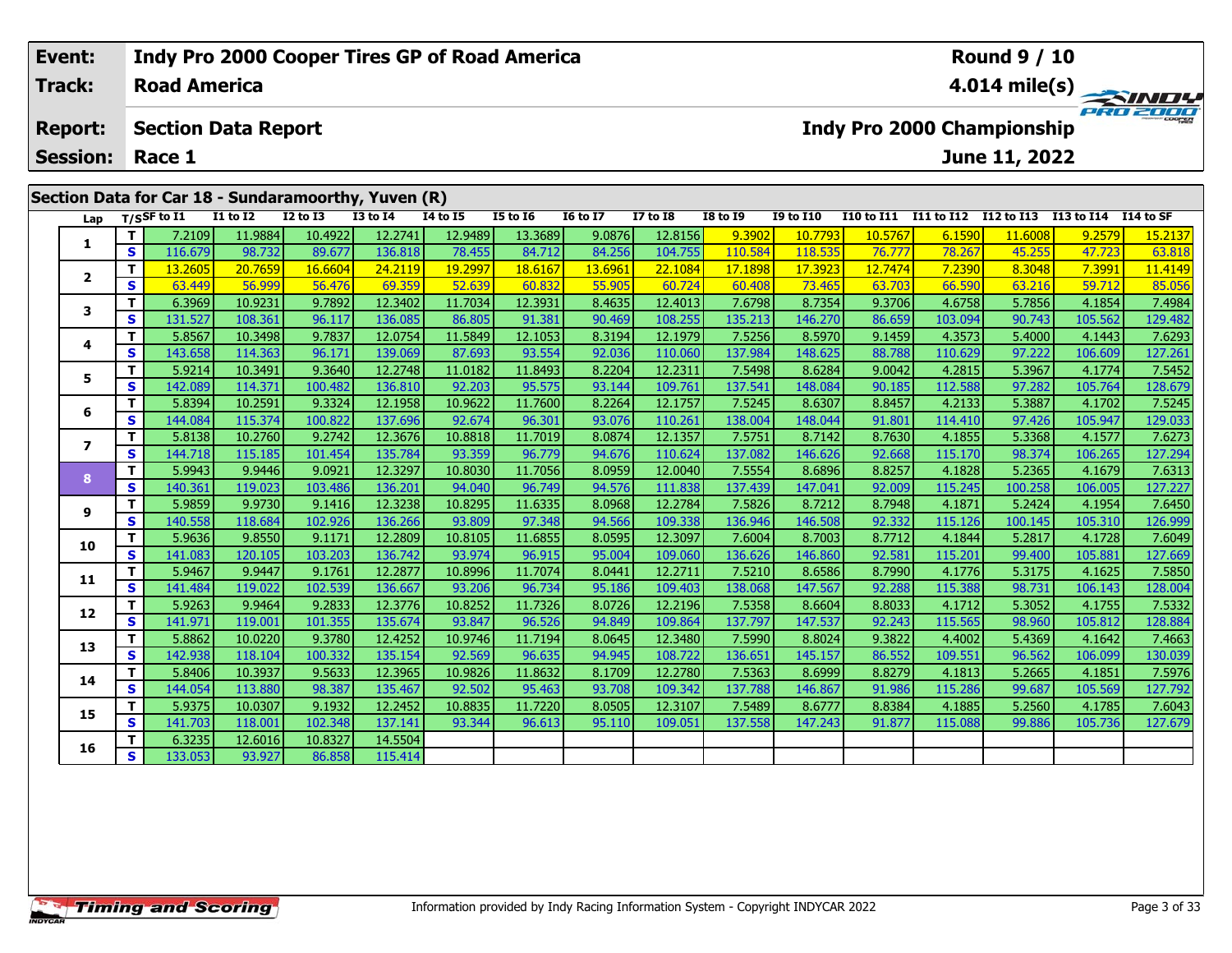| Event:          | Indy Pro 2000 Cooper Tires GP of Road America       | <b>Round 9 / 10</b>                                  |
|-----------------|-----------------------------------------------------|------------------------------------------------------|
| <b>Track:</b>   | <b>Road America</b>                                 |                                                      |
| <b>Report:</b>  | <b>Section Data Report</b>                          | <b>PRO 2000</b><br><b>Indy Pro 2000 Championship</b> |
| <b>Session:</b> | Race 1                                              | June 11, 2022                                        |
|                 | Section Data for Car 18 - Sundaramoorthy, Yuven (R) |                                                      |

|                |        |          | Section Data for Car 18 - Sungarar |  |
|----------------|--------|----------|------------------------------------|--|
| Lap            | T/SLap |          | PO to SF                           |  |
| 1              | т      | 163.1642 | 216.7077                           |  |
|                | S      | 88.564   | 62.796                             |  |
| $\overline{2}$ | т      | 230.3069 |                                    |  |
|                | S      | 62.744   |                                    |  |
| 3              | T      | 132.3417 |                                    |  |
|                | S      | 109.190  |                                    |  |
| 4              | т      | 129.0725 |                                    |  |
|                | S      | 111.956  |                                    |  |
| 5              | т      | 127.8115 |                                    |  |
|                | S      | 113.060  |                                    |  |
| 6              | т      | 127.0486 |                                    |  |
|                | S      | 113.739  |                                    |  |
| 7              | T      | 126.8980 |                                    |  |
|                | S      | 113.874  |                                    |  |
| 8              | T      | 126.2584 |                                    |  |
|                | S      | 114.451  |                                    |  |
| 9              | т      | 126.6310 |                                    |  |
|                | S      | 114.114  |                                    |  |
| 10             | т      | 126.3975 |                                    |  |
|                | S      | 114.325  |                                    |  |
| 11             | т      | 126.4986 |                                    |  |
|                | S      | 114.234  |                                    |  |
| 12             | T      | 126.5682 |                                    |  |
|                | S      | 114.171  |                                    |  |
| 13             | T      | 128.0691 |                                    |  |
|                | S      | 112.833  |                                    |  |
| 14             | T      | 127.7834 |                                    |  |
|                | S      | 113.085  |                                    |  |
| 15             | T      | 126.6656 |                                    |  |
|                | S      | 114.083  |                                    |  |
| 16             | т      |          |                                    |  |
|                | S      |          |                                    |  |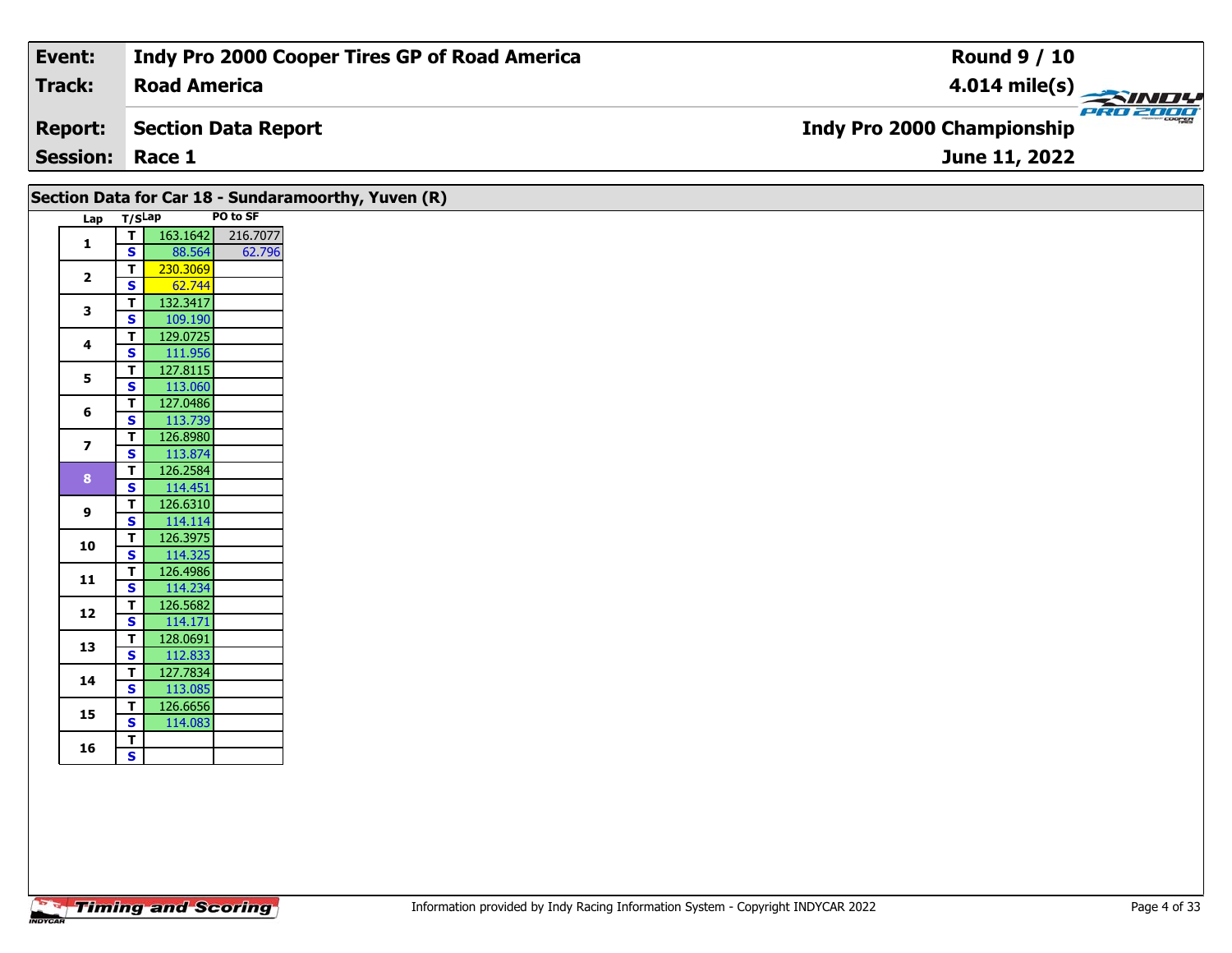#### **Event: Indy Pro 2000 Cooper Tires GP of Road America Round 9 / 10Road AmericaTrack:4.014 mile(s)** PRO 2001 **Section Data Report Indy Pro 2000 Championship Report: June 11, 2022 Session: Race 1Section Data for Car 19 - Missig, Jordan (R) Lap T/SSF to I1 I1 to I2 I2 to I3 I3 to I4 I4 to I5 I5 to I6 I6 to I7 I7 to I8 I8 to I9 I9 to I10 I10 to I11 I11 to I12 I12 to I13 I13 to I14 I14 to SF**  1 | T | 7.2034 11.7364 10.5175 12.7167 17.0786 12.9248 8.6838 12.5945 9.1456 11.6969 10.6875 5.4748 10.7172 9.0350 16.0274<br>1 | S | 116.801 100.852 89.461 132.056 59.484 87.622 88.174 106.594 113.542 109.236 75.981 88.048 4 **1 <sup>T</sup>** 13.3478 19.6591 16.7798 24.2042 19.3065 18.5211 13.7871 22.1949 16.9151 17.9481 11.7730 6.9447 8.1884 7.6143 11.2286 **<sup>S</sup>** 63.034 60.208 56.074 69.381 52.620 61.146 55.536 60.487 61.389 71.190 68.975 69.412 64.115 58.025 86.468**2**

3 T | 6.3249 10.4734 9.6632 12.0834 11.4441 12.2270 8.5529 12.5926 7.5539 8.5951 9.6205 4.6974 5.5996 4.1343 7.3944<br>S | 133.024 113.014 97.370 138.977 88.771 92.623 89.523 106.610 137.467 148.658 84.408 102.620 93.757 106.

4 | T | 5.8151 10.6739 9.7181 12.1426 11.4650 12.0421 8.4526 12.0725 7.4843 8.5173 9.2450 4.2451 5.3846 4.2020 7.5504<br>- S 144.686 110.891 96.820 138.300 88.610 94.045 90.585 111.203 138.745 150.016 87.836 113.553 97.500 10

**<sup>T</sup>** 5.8618 10.0091 9.3111 12.3016 10.9684 11.8174 8.1101 12.0262 7.4850 8.5690 9.2069 4.2310 5.3952 4.1360 7.5460 **<sup>S</sup>** 143.533 118.256 101.052 136.512 92.621 95.833 94.411 111.631 138.732 149.110 88.200 113.932 97.309 106.823 128.665

6 | T | 5.9235 10.0011 9.2829 12.3162 10.8691 11.7989 8.1235 12.1343 7.5110 8.6299 8.9744 4.1920 5.4332 4.1577 7.4969<br>6 | S | 142.038 118.351 101.359 136.350 93.468 95.984 94.255 110.637 138.252 148.058 90.485 114.992 96.6

7 | T | 5.8208| 10.0165| 9.3248| 12.1924| 11.0171| 11.8235| 8.1447| 12.2170| 7.5481| 8.6386| 8.8910| 4.1837| 5.3545| 4.1744| 7.5417<br>7 | S | 144.544| 118.169| 100.904| 137.735| 92.212| 95.784| 94.010| 109.888| 137.572| 147.

8 T | 5.9001 9.9344 9.2430 12.2474 10.8522 11.7951 8.1608 12.0391 7.4754 8.5424 8.9303 4.1847 5.3915 4.2229 7.5463<br>8 S 142.602 119.145 101.797 137.116 93.613 96.014 93.824 111.512 138.910 149.575 90.931 115.192 97.375 104.

7.5366 11931 19.2656 12.1381 10.9726 11.8506 8.2205 12.0592 7.4953 8.5642 8.9796 4.1965 5.3693 4.1931 7.5366 و<br>S 143.624 119.259 101.549 138.351 92.586 95.565 93.143 111.326 138.541 149.194 90.432 114.868 97.778 105.368 1

0 T 5.8696| 9.8666| 9.3421| 12.2452| 10.8858| 11.8274| 8.2070| 12.0991| 7.5078| 8.5784| 8.9330| 4.1708| 5.3885| 4.1689| 7.5117<br>| S 143.343| 119.964| 100.717| 137.141| 93.324| 95.752| 93.296| 110.959| 138.311| 148.947| 90.9

**<sup>T</sup>** 5.8842 10.0256 9.3827 12.1948 10.9745 11.8480 8.1226 12.1944 7.4644 8.5275 8.9543 4.1634 5.3994 4.1881 7.4905 **<sup>S</sup>** 142.987 118.061 100.281 137.708 92.570 95.586 94.266 110.092 139.115 149.836 90.688 115.782 97.233 105.494 129.619

2 | T | 5.8014| 9.9966| 9.2543| 12.0198| 11.2911| 11.7737| 8.1016| 12.1000| 7.5110| 8.5232| 8.9839| 4.3851| 5.5031| 4.1918| 7.5114<br>| S | 145.028| 118.404| 101.673| 139.713| 89.974| 96.189| 94.510| 110.950| 138.252| 149.912

3 T 5.8478 10.0387 9.8596 12.5182 11.2828 11.8305 8.0975 12.1962 7.4660 8.5759 9.2946 4.2616 5.3901 4.1758 7.6008<br>S 143.877 117.907 95.431 134.150 90.041 95.727 94.558 110.075 139.085 148.990 87.367 113.114 97.401 105.804

**<sup>T</sup>** 5.9421 9.9061 9.3510 12.3450 10.8615 11.7967 8.2069 12.1772 7.5049 8.6330 8.9562 4.1903 5.3145 4.2547 7.6222 **<sup>S</sup>** 141.594 119.486 100.621 136.032 93.533 96.001 93.297 110.247 138.364 148.005 90.669 115.038 98.786 103.842 127.379

5 T 5.9297 9.9333 9.2272 12.2650 10.8262 11.8017 8.1115 12.1308 7.4843 8.6182 8.9313 4.1908 5.3780 4.1679 7.5466<br>5 S 141.890 119.158 101.971 136.920 93.838 95.961 94.395 110.669 138.745 148.259 90.921 115.025 97.620 106.00

**<sup>T</sup>** 6.5635 12.4214 10.5810 15.1115 **<sup>S</sup>** 128.188 95.290 88.924 111.128

**3**

**4**

**5**

**6**

**7**

**8**

**9**

**10**

**11**

**12**

**13**

**14**

**15**

**16**

128.59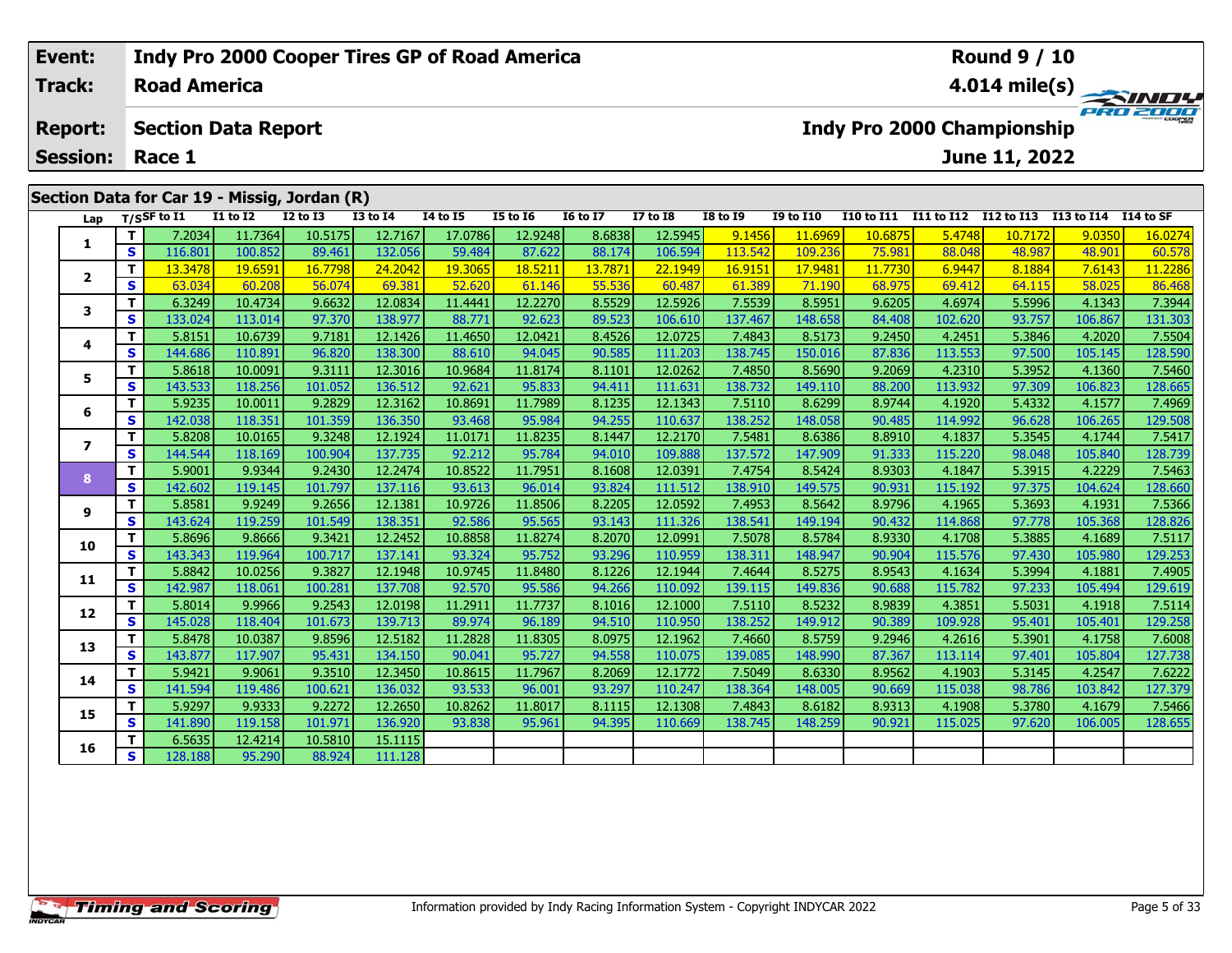| Event:                 | <b>Indy Pro 2000 Cooper Tires GP of Road America</b> | <b>Round 9 / 10</b>                           |
|------------------------|------------------------------------------------------|-----------------------------------------------|
| Track:                 | <b>Road America</b>                                  | $4.014$ mile(s)                               |
| <b>Report:</b>         | Section Data Report                                  | PRO 2000<br><b>Indy Pro 2000 Championship</b> |
| <b>Session: Race 1</b> |                                                      | June 11, 2022                                 |

|                         | Lap T/SLap              |                     | PO to SF |
|-------------------------|-------------------------|---------------------|----------|
| $\mathbf{1}$            | T                       | 166.2401            | 223.9342 |
|                         | S.                      | 86.925              | 60.770   |
| $\overline{\mathbf{2}}$ | T.                      | 228.4127            |          |
|                         | $\overline{\mathbf{s}}$ | 63.264              |          |
| $\mathbf{3}$            | T.                      | 130.9567            |          |
|                         | S                       | 110.345             |          |
| 4                       | T.                      | 129.0106            |          |
|                         | S                       | 112.009             |          |
| 5                       | T                       | 126.9748            |          |
|                         | S.                      | 113.805             |          |
| 6                       | T                       | 126.8446            |          |
|                         | $\mathbf{s}$            | 113.922             |          |
| $\overline{\mathbf{z}}$ | T<br>$\mathbf{s}$       | 126.8888<br>113.882 |          |
|                         | T.                      | 126.4656            |          |
| 8 <sup>°</sup>          |                         | 114.263             |          |
|                         |                         | 126.6242            |          |
| <b>S</b><br>9           |                         | 114.120             |          |
| T.<br>S<br>T.           |                         | 126.6019            |          |
| 10                      | $\overline{\mathbf{s}}$ | 114.140             |          |
|                         | T.                      | 126.8144            |          |
| 11                      | $\mathbf{s}$            | 113.949             |          |
|                         | $\overline{\mathsf{T}}$ | 126.9480            |          |
| 12                      | $\mathbf{s}$            | 113.829             |          |
|                         | T.                      | 128.4361            |          |
| 13                      | S                       | 112.510             |          |
|                         | T.                      | 127.0623            |          |
| 14                      | $\mathbf{s}$            | 113.727             |          |
| 15                      | T.                      | 126.5425            |          |
|                         | S.                      | 114.194             |          |
| 16                      | T                       |                     |          |
|                         | $\overline{\mathbf{s}}$ |                     |          |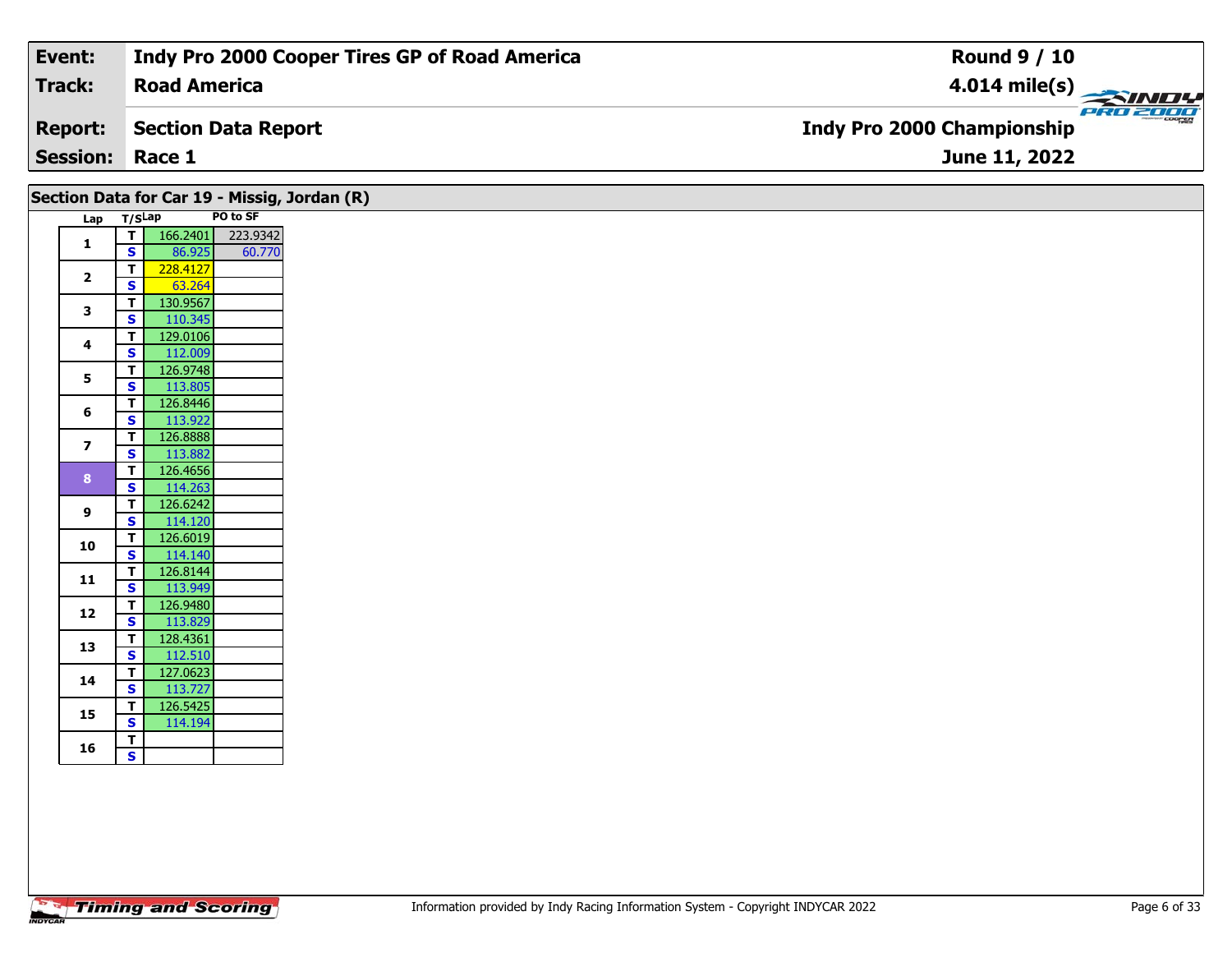## **Event: Indy Pro 2000 Cooper Tires GP of Road America Round 9 / 10Road America4.014 mile(s) Track:** PRO 2001 **Section Data Report Report: Indy Pro 2000 Championship June 11, 2022 Session: Race 1 Section Data for Car 2 - Browne, Jonathan (R)** Lap T/SSF to I1 I1 to I2 I2 to I3 I3 to I4 I4 to I5 I5 to I6 I6 to I7 I7 to I8 I8 to I9 I9 to I10 I10 to I11 I11 to I12 I12 to I13 I13 to I14 I14 to SF 1 | T | 7.1943 11.7352 10.5073 12.3292 12.3331 13.5076 9.0343 12.7826 7.6755 10.2281 11.9568 5.9506 11.4257 8.9741 15.4614<br>1 | S | 116.949 100.862 89.548 136.207 82.373 83.842 84.753 105.026 135.289 124.923 67.915 81.008 4 **1**2 | T | 13.3138| 20.2686| 17.1612| 23.5844| 19.0681| 18.5492| 15.0923| 21.4978| 17.7387| 16.9160| 13.7889| 7.2969| 8.5481| 7.3295| 11.3280<br>2 | S | 63.195| 58.398| 54.828| 71.205| 53.278| 61.054| 50.733| 62.448| 58.539| 75. **2**

| 1                        | Τ.                      | 7.1943  | 11.7352 | 10.5073 | 12.3292 | 12.3331 | 13.5076 | 9.0343  | 12.7826 | 7.6755  | 10.2281 | 11.9568 | 5.9506  | 11.4257 | 8.9741  | 15.4614 |
|--------------------------|-------------------------|---------|---------|---------|---------|---------|---------|---------|---------|---------|---------|---------|---------|---------|---------|---------|
|                          | S.                      | 116.949 | 100.862 | 89.548  | 136.207 | 82.373  | 83.842  | 84.753  | 105.026 | 135.289 | 124.923 | 67.915  | 81.008  | 45.949  | 49.233  | 62.796  |
| $\mathbf{2}$             | T.                      | 13.3138 | 20.2686 | 17.1612 | 23.5844 | 19.0681 | 18.5492 | 15.0923 | 21.4978 | 17.7387 | 16.9160 | 13.7889 | 7.2969  | 8.5481  | 7.3295  | 11.3280 |
|                          | S.                      | 63.195  | 58.398  | 54.828  | 71.205  | 53.278  | 61.054  | 50.733  | 62.448  | 58.539  | 75.534  | 58.891  | 66.062  | 61.417  | 60.279  | 85.709  |
| 3                        | T.                      | 6.3775  | 10.8253 | 9.9409  | 12.4764 | 11.2685 | 12.4879 | 8.5499  | 12.4097 | 7.5108  | 8.5688  | 9.5444  | 4.8270  | 5.6305  | 4.1760  | 7.5351  |
|                          | S                       | 131.927 | 109.340 | 94.650  | 134.600 | 90.155  | 90.688  | 89.554  | 108.182 | 138.255 | 149.114 | 85.081  | 99.864  | 93.242  | 105.799 | 128.852 |
| 4                        | T.                      | 6.0378  | 10.4489 | 9.4100  | 12.4305 | 10.9010 | 11.9097 | 8.1400  | 12.1042 | 7.5689  | 8.7435  | 8.9142  | 4.2179  | 5.2916  | 4.1485  | 7.6665  |
|                          | S                       | 139.349 | 113.279 | 99.990  | 135.097 | 93.194  | 95.091  | 94.064  | 110.912 | 137.194 | 146.135 | 91.096  | 114.286 | 99.214  | 106.501 | 126.643 |
| 5.                       | т                       | 6.0249  | 9.9871  | 9.2009  | 12.3598 | 10.7862 | 11.7315 | 8.0761  | 12.0218 | 7.5515  | 8.7006  | 8.9094  | 4.1817  | 5.3047  | 4.1569  | 7.6698  |
|                          | S                       | 139.648 | 118.517 | 102.263 | 135.869 | 94.186  | 96.535  | 94.808  | 111.672 | 137.510 | 146.855 | 91.145  | 115.275 | 98.969  | 106.285 | 126.589 |
| 6                        | T.                      | 6.0085  | 9.9333  | 9.1969  | 12.3057 | 10.6926 | 11.6586 | 8.0637  | 12.2184 | 7.5396  | 8.5954  | 9.0951  | 4.2288  | 5.4497  | 4.1570  | 7.5311  |
|                          | S                       | 140.029 | 119.158 | 102.307 | 136.467 | 95.010  | 97.139  | 94.954  | 109.875 | 137.727 | 148.652 | 89.284  | 113.991 | 96.336  | 106.283 | 128.920 |
| $\overline{\phantom{a}}$ | T.                      | 6.0000  | 10.1987 | 9.2546  | 12.3773 | 10.7276 | 11.7188 | 8.0555  | 12.1172 | 7.5407  | 8.6835  | 8.8422  | 4.1955  | 5.3308  | 4.1548  | 7.6062  |
|                          | S                       | 140.227 | 116.058 | 101.669 | 135.677 | 94.701  | 96.640  | 95.051  | 110.793 | 137.707 | 147.144 | 91.837  | 114.896 | 98.484  | 106.339 | 127.647 |
| 8                        | T.                      | 5.9790  | 9.9693  | 9.2045  | 12.3544 | 10.8489 | 11.8363 | 8.0938  | 12.1166 | 7.5846  | 8.8104  | 9.1440  | 4.2095  | 5.4177  | 4.1851  | 7.6145  |
|                          | $\overline{\mathbf{s}}$ | 140.720 | 118.728 | 102.223 | 135.929 | 93.642  | 95.680  | 94.601  | 110.798 | 136.910 | 145.025 | 88.806  | 114.514 | 96.905  | 105.569 | 127.508 |
| 9                        | т                       | 5.9483  | 10.0394 | 9.3252  | 12.4326 | 10.7629 | 11.8114 | 8.0803  | 12.1270 | 7.5599  | 8.7321  | 8.9409  | 4.2035  | 5.3221  | 4.1723  | 7.6613  |
|                          | S                       | 141.446 | 117.899 | 100.900 | 135.074 | 94.390  | 95.882  | 94.759  | 110.703 | 137.358 | 146.325 | 90.824  | 114.677 | 98.645  | 105.893 | 126.729 |
| 10                       | T.                      | 6.0073  | 9.9555  | 9.1688  | 12.4109 | 10.6933 | 11.7227 | 8.1694  | 12.1726 | 7.5958  | 8.7653  | 8.8230  | 4.1883  | 5.2988  | 4.2199  | 7.7248  |
|                          | S.                      | 140.057 | 118.893 | 102.621 | 135.310 | 95.004  | 96.607  | 93.726  | 110.289 | 136.708 | 145.771 | 92.037  | 115.093 | 99.079  | 104.699 | 125.687 |
| 11                       | T.                      | 6.0268  | 10.2698 | 9.2892  | 12.3277 | 10.8422 | 11.7446 | 8.1187  | 12.1881 | 7.5562  | 8.6639  | 8.8656  | 4.1842  | 5.3699  | 4.1347  | 7.5499  |
|                          | S                       | 139.604 | 115.254 | 101.291 | 136.223 | 93.700  | 96.427  | 94.311  | 110.148 | 137.425 | 147.477 | 91.595  | 115.206 | 97.767  | 106.856 | 128.599 |
| 12                       | T.                      | 5.9004  | 9.9873  | 9.2458  | 12.2811 | 10.9131 | 11.7368 | 8.1495  | 12.1347 | 7.5290  | 8.6238  | 9.0788  | 4.2341  | 5.4000  | 4.1488  | 7.6026  |
|                          | S.                      | 142.594 | 118.514 | 101.766 | 136.740 | 93.091  | 96.491  | 93.954  | 110.633 | 137.921 | 148.163 | 89.444  | 113.848 | 97.222  | 106.493 | 127.708 |
| 13                       | T.                      | 5.9789  | 9.9705  | 9.2065  | 12.3711 | 10.8588 | 11.7433 | 8.1778  | 12.2438 | 7.5960  | 8.7723  | 8.9067  | 4.2212  | 5.4306  | 4.1501  | 7.6281  |
|                          | S                       | 140.722 | 118.714 | 102.201 | 135.745 | 93.556  | 96.438  | 93.629  | 109.647 | 136.705 | 145.655 | 91.172  | 114.196 | 96.674  | 106.460 | 127.281 |
| 14                       | T.                      | 5.9843  | 9.9838  | 9.2387  | 12.3711 | 10.8184 | 11.7707 | 8.3146  | 12.3154 | 7.4908  | 8.5817  | 9.0858  | 4.2203  | 5.4663  | 4.1830  | 7.5385  |
|                          | S                       | 140.595 | 118.556 | 101.844 | 135.745 | 93.906  | 96.213  | 92.089  | 109.010 | 138.625 | 148.890 | 89.375  | 114.221 | 96.043  | 105.622 | 128.793 |
| 15                       | T.                      | 5.8495  | 9.9577  | 9.4128  | 12.2185 | 10.9722 | 11.7780 | 8.1673  | 12.1640 | 7.5400  | 8.6456  | 8.9330  | 4.2224  | 5.3904  | 4.1531  | 7.5749  |
|                          | S                       | 143.835 | 118.866 | 99.961  | 137.441 | 92.589  | 96.154  | 93.750  | 110.367 | 137.720 | 147.789 | 90.904  | 114.164 | 97.395  | 106.383 | 128.175 |
| 16                       | T.                      | 6.4903  | 12.3508 | 10.5919 | 14.9656 |         |         |         |         |         |         |         |         |         |         |         |
|                          | $\overline{\mathbf{s}}$ | 129.634 | 95.835  | 88.833  | 112.212 |         |         |         |         |         |         |         |         |         |         |         |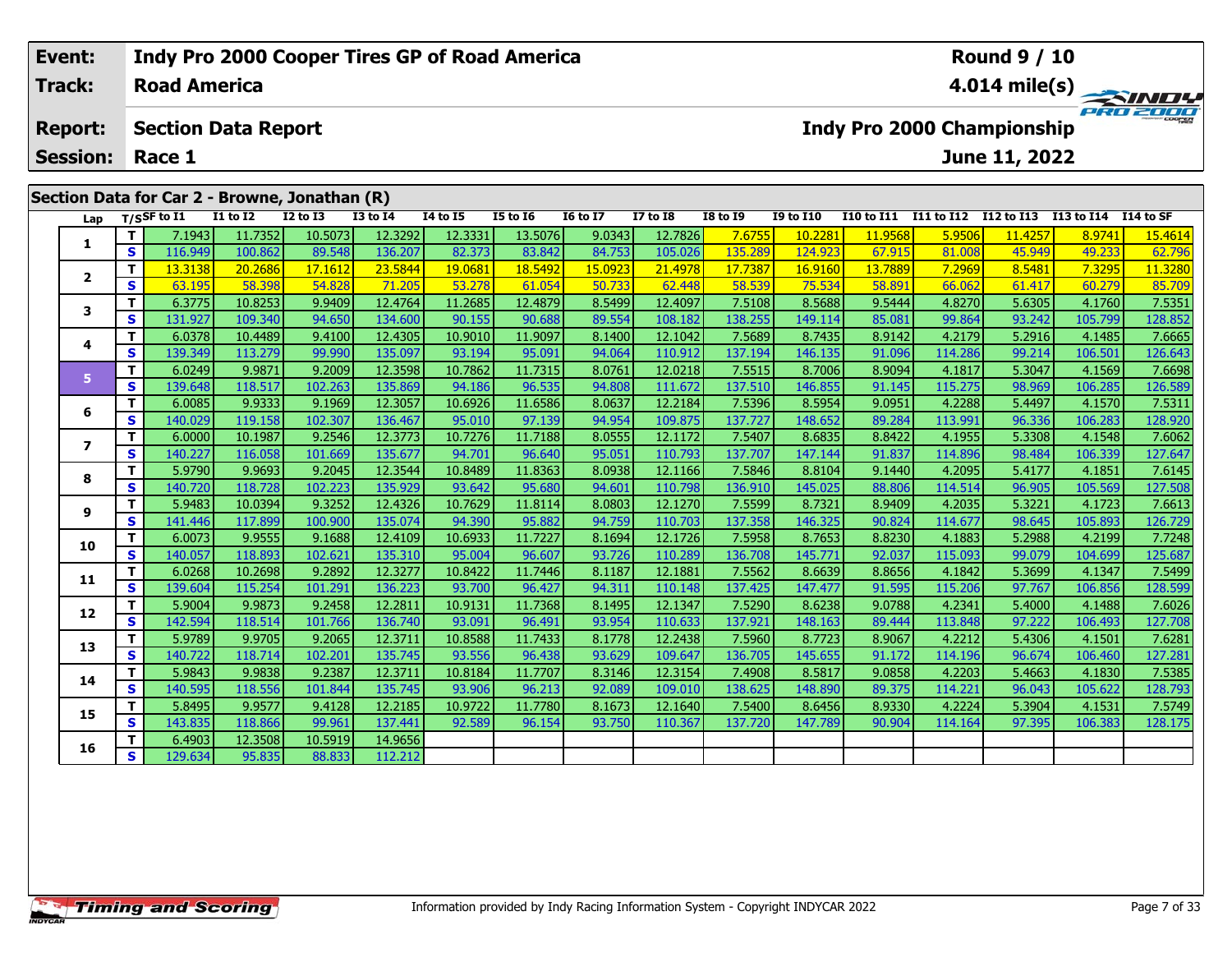| Event:                 | Indy Pro 2000 Cooper Tires GP of Road America | <b>Round 9 / 10</b>                             |
|------------------------|-----------------------------------------------|-------------------------------------------------|
| Track:                 | <b>Road America</b>                           | $\frac{4.014 \text{ mile(s)}}{2.34 \text{ Hz}}$ |
| <b>Report:</b>         | Section Data Report                           | <b>Indy Pro 2000 Championship</b>               |
| <b>Session: Race 1</b> |                                               | <b>June 11, 2022</b>                            |

| Lap T/SLap     |                         |                     | PO to SF |
|----------------|-------------------------|---------------------|----------|
|                | T                       | 161.0958 221.0280   |          |
| 1              | $\mathbf{s}$            | 89.701              | 61.569   |
|                | $\overline{\mathsf{T}}$ | 231.4815            |          |
| $\overline{2}$ | S                       | 62.426              |          |
| 3              | $\mathbf{T}$            | 132.1287            |          |
|                | <b>S</b>                | 109.366             |          |
| 4              | T                       | 127.9332            |          |
|                | S                       | 112.953             |          |
| 5 <sub>1</sub> | $\mathbf{T}$            | 126.6629            |          |
|                | $\mathbf{s}$            | 114.085             |          |
| 6              | T                       | 126.6744            |          |
|                | S                       | 114.075             |          |
| $\overline{z}$ | $\mathbf T$             | 126.8034            |          |
|                | S                       | 113.959             |          |
| 8              | $\mathbf T$             | 127.3686            |          |
|                | S                       | 113.453             |          |
| 9              | $\mathbf T$             | 127.1192            |          |
|                | $\mathbf{s}$            | 113.676             |          |
| 10             | $\mathbf T$             | 126.9164            |          |
|                | $\overline{\mathbf{s}}$ | 113.858             |          |
| 11             | $\mathbf T$             | 127.1315            |          |
|                | S                       | 113.665             |          |
| 12             | $\mathbf T$             | 126.9658            |          |
|                | $\mathbf{s}$            | 113.813             |          |
| 13             | T                       | 127.2557<br>113.554 |          |
|                | $\mathbf{s}$<br>T       | 127.3634            |          |
| 14             | S                       | 113.458             |          |
|                | Т                       | 126.9794            |          |
| 15             | $\overline{\mathbf{s}}$ | 113.801             |          |
|                | T                       |                     |          |
| 16             |                         |                     |          |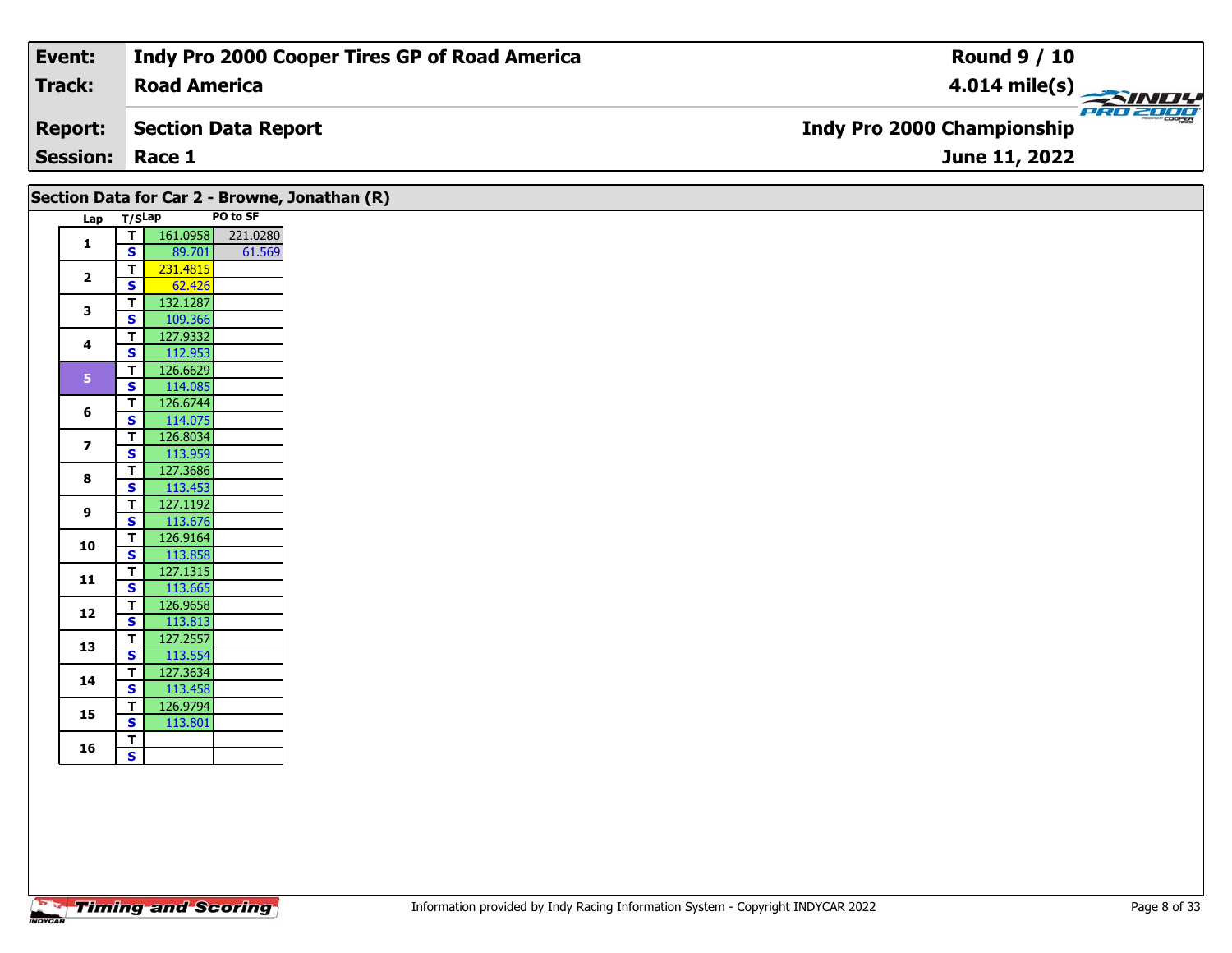#### **Event: Indy Pro 2000 Cooper Tires GP of Road America Round 9 / 10Road AmericaTrack:4.014 mile(s)** PRO 2001 **Section Data Report Indy Pro 2000 Championship Report: June 11, 2022 Session: Race 1Section Data for Car 27 - Kaminsky, Colin Lap T/SSF to I1 I1 to I2 I2 to I3 I3 to I4 I4 to I5 I5 to I6 I6 to I7 I7 to I8 I8 to I9 I9 to I10 I10 to I11 I11 to I12 I12 to I13 I13 to I14 I14 to SF <sup>T</sup>** 7.2479 11.6921 10.3026 12.2379 13.4891 13.0585 9.0971 12.8459 7.6015 10.5085 12.1260 6.1789 11.4020 9.1308 15.6956 **<sup>S</sup>** 116.084 101.234 91.327 137.223 75.313 86.725 84.168 104.508 136.606 121.590 66.967 78.015 46.045 48.388 61.859**1**2 | T | 13.1590 20.6111 16.9457 24.3001 18.9554 18.3340 14.1831 22.1974 17.4510 16.8570 13.3442 7.2745 8.4108 7.3647 11.2422<br>2 | S | 63.938 57.427 55.525 69.107 53.595 61.770 53.986 60.480 59.504 75.798 60.854 66.265 62.42 **2**

3 | T | 6.4088| 10.5372| 10.0844| 12.3631| 11.3432| 12.5051| 8.4899| 12.4887| 7.5747| 9.6261| 9.3019| 4.5835| 5.5283| 4.2280| 7.4266<br>| S | 131.283| 112.329| 93.303| 135.833| 89.561| 90.563| 90.187| 107.497| 137.089| 132.73

**<sup>T</sup>** 5.8157 10.3682 9.7799 12.2076 11.0752 11.8705 8.1985 12.0071 7.4979 8.6413 9.0148 4.1937 5.4961 4.1841 7.6026 **<sup>S</sup>** 144.671 114.160 96.208 137.563 91.728 95.405 93.393 111.809 138.493 147.863 90.079 114.945 95.522 105.595 127.708

**<sup>T</sup>** 5.9355 10.1068 9.2416 12.2779 10.8584 11.6591 8.1628 12.0727 7.5241 8.6166 8.8714 4.1935 5.3840 4.1968 7.5920 **<sup>S</sup>** 141.751 117.113 101.812 136.776 93.560 97.134 93.801 111.201 138.011 148.287 91.535 114.951 97.511 105.275 127.886

**<sup>T</sup>** 5.9236 9.9490 9.2697 12.3333 11.0251 11.9029 8.2022 12.0853 7.5408 8.8820 9.1615 4.2230 5.4796 4.1589 7.5535 **<sup>S</sup>** 142.036 118.970 101.504 136.161 92.145 95.145 93.351 111.085 137.705 143.856 88.637 114.148 95.810 106.234 128.538

7 | T | 5.8286 10.0985 9.3475 12.3018 10.9231 11.7762 8.0965 12.0212 7.5255 8.6620 8.9435 4.1991 5.3845 4.1765 7.6339<br>7 | S | 144.351 117.209 100.659 136.510 93.006 96.169 94.569 111.678 137.985 147.509 90.797 114.797 97.5

8 T | 5.9698 9.8901 9.2062 12.3425 10.8724 11.7478 8.1025 12.0569 7.5256 8.6671 8.8928 4.1805 5.3472 4.1713 7.6033<br>8 S 140.937 119.679 102.204 136.060 93.439 96.401 94.499 111.347 137.984 147.423 91.315 115.308 98.182 105.

7.5464 112.988 112.2808 12.2808 10.7573 11.7447 8.2098 12.1148 7.5091 8.6382 8.8645 4.1654 5.3128 4.1915 7.5464<br>S 141.434 118.470 102.373 136.743 94.439 96.426 93.264 110.815 138.287 147.916 91.606 115.726 98.818 105.408

0 | T | 5.8843| 10.0426| 9.3154| 12.2701| 10.8941| 11.6849| 8.1324| 12.1861| 7.5177| 8.6138| 8.9118| 4.1643| 5.3796| 4.1502| 7.5274<br>| S | 142.984| 117.862| 101.006| 136.863| 93.253| 96.920| 94.152| 110.167| 138.129| 148.33

**<sup>T</sup>** 5.8182 9.8551 9.2050 12.3573 10.9133 11.7017 8.1642 12.0498 7.5212 8.6646 8.8817 4.1815 5.3507 4.1642 7.5992 **<sup>S</sup>** 144.609 120.104 102.217 135.897 93.089 96.781 93.785 111.413 138.064 147.465 91.429 115.281 98.118 106.099 127.765

2 T 5.95551 9.90821 9.22331 12.21061 10.88131 11.66871 8.22121 12.21581 7.54351 8.64051 8.80871 4.18351 5.33451 4.20261 7.5600<br>2 S 141.2751 119.4601 102.014 137.5301 93.3631 97.0551 93.1351 109.8991 137.6561 147.8771 92.18

3 T 5.9038 9.9071 9.1703 12.1122 11.0795 11.8406 8.2474 12.1308 7.4740 8.5779 8.8942 4.1630 5.3578 4.2279 7.5444<br>S 142.512 119.474 102.604 138.647 91.693 95.645 92.839 110.669 138.936 148.956 91.301 115.793 97.988 104.501

4 T 5.8840 9.9960 9.3392 12.1880 11.0485 12.5905 8.7216 12.2094 7.4839 8.5828 9.0555 4.2755 5.4554 4.2182 7.5549<br>- S 142.992 118.411 100.748 137.785 91.950 89.949 87.791 109.956 138.752 148.871 89.674 112.746 96.235 104.74

5 | T | 5.8697| 10.0413| 9.2919| 12.2733| 10.8255| 11.7367| 8.2071| 12.1044| 7.5259| 8.6793| 8.9147| 4.2102| 5.3807| 4.1610| 7.6040<br>| S | 143.340| 117.877| 101.261| 136.827| 93.844| 96.492| 93.295| 110.910| 137.978| 147.21

**<sup>T</sup>** 5.9925 12.1149 10.5369 14.5818 **<sup>S</sup>** 140.403 97.701 89.297 115.165

**3**

**4**

**5**

**6**

**7**

**8**

**9**

**10**

**11**

**12**

**13**

**14**

**15**

**16**

127.70

128.659

127.765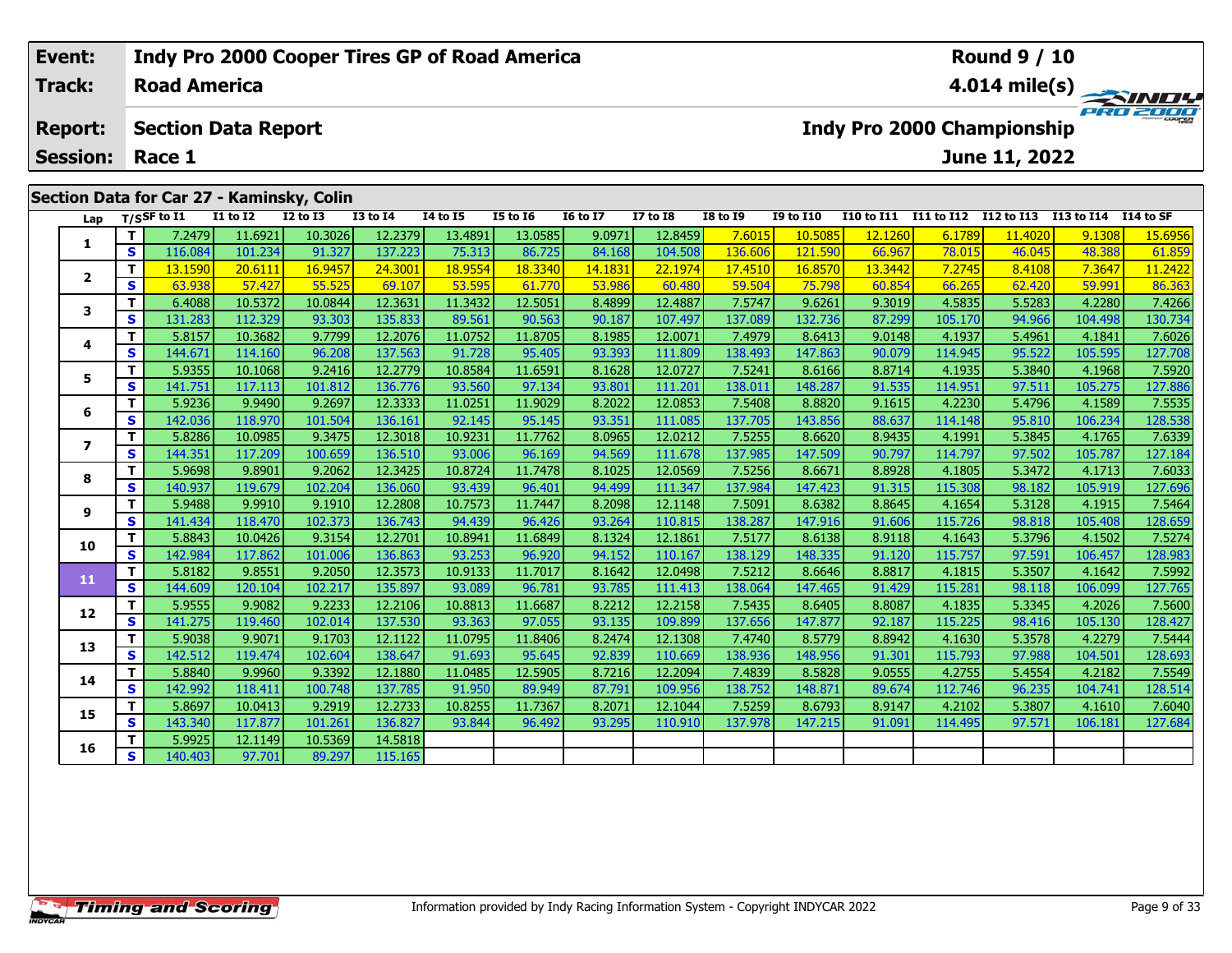| Event:                 | Indy Pro 2000 Cooper Tires GP of Road America | <b>Round 9 / 10</b>                           |
|------------------------|-----------------------------------------------|-----------------------------------------------|
| Track:                 | <b>Road America</b>                           | $4.014 \text{ mile(s)}$                       |
| <b>Report:</b>         | Section Data Report                           | PRO 2000<br><b>Indy Pro 2000 Championship</b> |
| <b>Session: Race 1</b> |                                               | June 11, 2022                                 |

| Section Data for Car 27 - Kaminsky, Colin<br>Lap T/SLap |                                                                  |                     | PO to SF          |
|---------------------------------------------------------|------------------------------------------------------------------|---------------------|-------------------|
|                                                         | $\overline{r}$                                                   |                     | 162.6144 225.3698 |
| 1                                                       | S                                                                | 88.863              | 60.383            |
| $\overline{2}$                                          | $\overline{I}$                                                   | 230.6302            |                   |
|                                                         | S                                                                | 62.656              |                   |
| 3                                                       | T.                                                               | 132.4895            |                   |
|                                                         | $\overline{\mathbf{s}}$                                          | 109.068             |                   |
| 4                                                       | $\mathbf T$<br>S<br>$\mathbf T$<br>$\overline{\mathbf{s}}$<br>T. | 127.9532            |                   |
|                                                         |                                                                  | 112.935             |                   |
| 5                                                       |                                                                  | 126.6932            |                   |
|                                                         |                                                                  | 114.058<br>127.6904 |                   |
| 6                                                       | $\overline{\mathbf{s}}$<br>T                                     | 113.167             |                   |
|                                                         | $\overline{\mathbf{s}}$                                          | 126.9184            |                   |
| $\overline{\mathbf{z}}$                                 |                                                                  | 113.856             |                   |
|                                                         | T.                                                               | 126.5760            |                   |
| 8                                                       | $\mathbf{s}$                                                     | 114.164             |                   |
|                                                         | T.                                                               | 126.4661            |                   |
| 9                                                       | $\mathsf{s}$                                                     | 114.263             |                   |
|                                                         | $\mathbf{T}$                                                     | 126.6747            |                   |
| 10                                                      | $\overline{\mathbf{s}}$                                          | 114.075             |                   |
| 11                                                      | $\mathbf{T}$                                                     | 126.4277            |                   |
|                                                         | S                                                                | 114.298             |                   |
| 12                                                      | $\mathbf{T}$                                                     | 126.5579            |                   |
|                                                         | S                                                                | 114.180             |                   |
| 13                                                      | T.                                                               | 126.6309            |                   |
|                                                         | $\overline{\mathbf{s}}$                                          | 114.114             |                   |
| 14                                                      | T                                                                | 128.6034            |                   |
|                                                         | $\overline{\mathbf{s}}$                                          | 112.364             |                   |
| 15                                                      | $\overline{\mathbf{r}}$                                          | 126.8257            |                   |
|                                                         | $\overline{\mathbf{s}}$                                          | 113.939             |                   |
| 16                                                      | T<br>$\mathbf{s}$                                                |                     |                   |
|                                                         |                                                                  |                     |                   |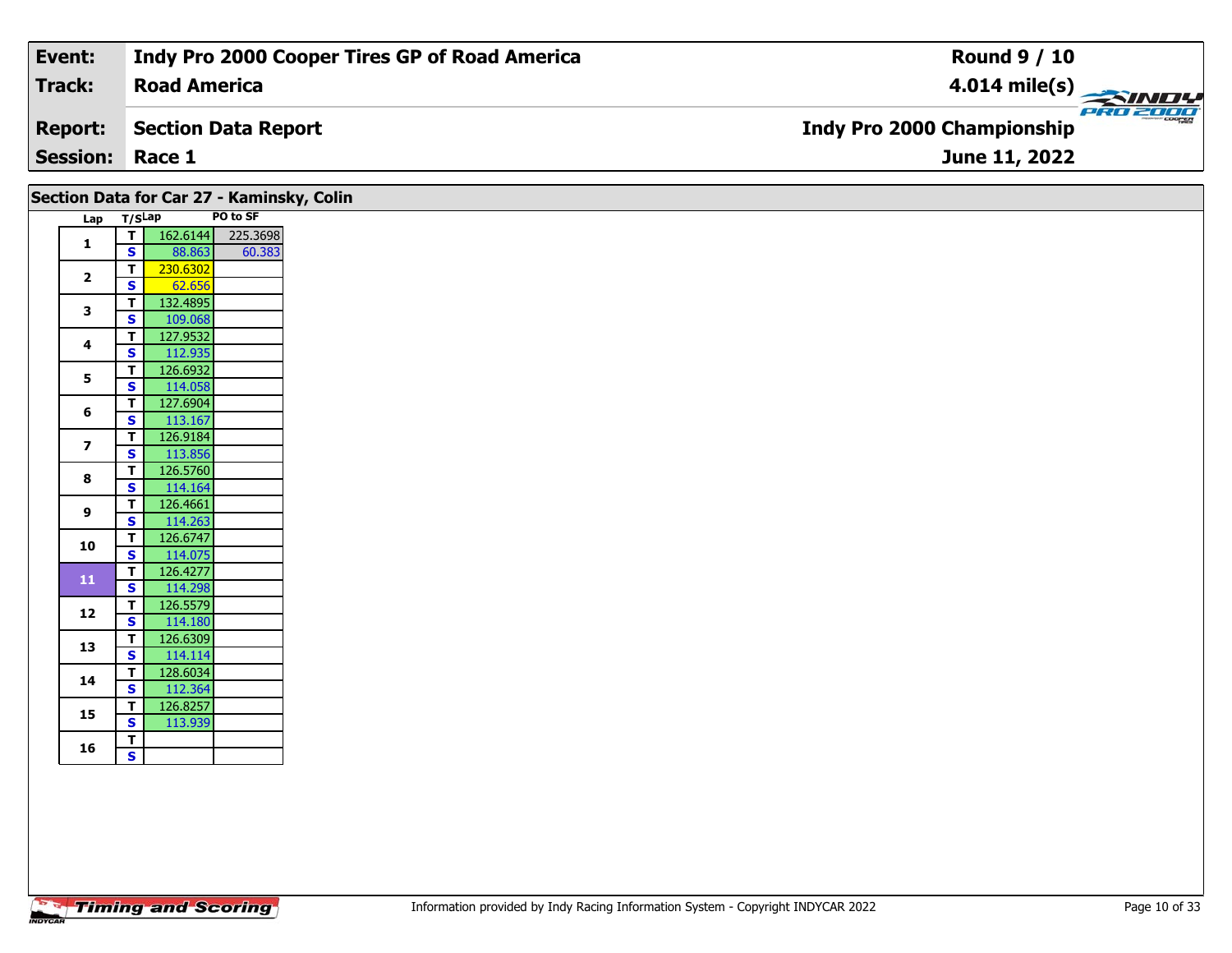## **Event: Indy Pro 2000 Cooper Tires GP of Road America Round 9 / 10Track:Road America4.014 mile(s)** experience **Report: Section Data Report Indy Pro 2000 Championship June 11, 2022 Session: Race 1 Section Data for Car 3 - Green, Josh (R) Lap T/SSF to I1 I1 to I2 I2 to I3 I3 to I4 I4 to I5 I5 to I6 I6 to I7 I7 to I8 I8 to I9 I9 to I10 I10 to I11 I11 to I12 I12 to I13 I13 to I14 I14 to SF <sup>T</sup>** 7.3274 11.6278 10.2016 12.4146 12.3374 13.1475 9.2221 12.6142 7.6703 9.8925 10.8179 5.8941 11.2323 8.3643 15.4789 **<sup>S</sup>** 114.824 101.794 92.232 135.270 82.344 86.138 83.027 106.428 135.381 129.161 75.065 81.784 46.740 52.822 62.725**1**62.725 2 | T | 13.6250 | 20.4240 | 16.9996 | 23.2497 | 18.5278 | 19.6969 | 13.9543 | 22.6516 | 16.6526 | 18.0333 | 14.7235 | 7.7323 | 8.4334 | 7.3028 | 11.6015<br>2 | S | 61.751 | 57.953 | 55.349 | 72.230 | 54.832 | 57.496 | 54.871 **2**

| 3  | T.           | 6.4481  | 10.7528 | 9.7173  | 12.2439 | 11.5431 | 12.3295 | 8.3504 | 12.2845 | 7.5467  | 8.6297  | 9.0660 | 4.2504  | 5.4671  | 4.1684  | 7.5408  |
|----|--------------|---------|---------|---------|---------|---------|---------|--------|---------|---------|---------|--------|---------|---------|---------|---------|
|    | S            | 130.482 | 110.077 | 96.828  | 137.155 | 88.010  | 91.853  | 91.694 | 109.284 | 137.598 | 148.062 | 89.570 | 113.412 | 96.029  | 105.992 | 128.754 |
| 4  | т            | 5.8248  | 10.0998 | 9.3383  | 12.3318 | 10.9830 | 12.0728 | 8.2075 | 12.1009 | 7.5287  | 8.6832  | 8.9246 | 4.2210  | 5.4798  | 4.1759  | 7.5879  |
|    | S            | 144.445 | 117.194 | 100.758 | 136.178 | 92.498  | 93.806  | 93.291 | 110.942 | 137.927 | 147.149 | 90.990 | 114.202 | 95.806  | 105.802 | 127.955 |
| 5  | т            | 5.9068  | 10.1672 | 9.3619  | 12.1646 | 10.8826 | 11.7917 | 8.1066 | 11.9092 | 7.5599  | 8.7613  | 8.8359 | 4.1996  | 5.2910  | 4.1735  | 7.7045  |
|    | S            | 142.440 | 116.417 | 100.504 | 138.050 | 93.352  | 96.042  | 94.452 | 112.728 | 137.358 | 145.838 | 91.903 | 114.784 | 99.225  | 105.863 | 126.018 |
| 6  | т            | 6.0285  | 9.9101  | 9.2598  | 12.3802 | 10.8325 | 11.6739 | 8.0516 | 12.0319 | 7.5828  | 8.7585  | 8.8145 | 4.1992  | 5.2390  | 4.3178  | 7.7696  |
|    | S            | 139.564 | 119.437 | 101.612 | 135.645 | 93.783  | 97.011  | 95.097 | 111.578 | 136.943 | 145.884 | 92.126 | 114.795 | 100.210 | 102.325 | 124.963 |
| 7  | т            | 6.0290  | 9.9410  | 9.2132  | 12.3938 | 10.7800 | 11.6448 | 8.0318 | 11.9166 | 7.5416  | 8.7633  | 8.8293 | 4.1974  | 5.2814  | 4.1610  | 7.6758  |
|    | S            | 139.553 | 119.066 | 102.126 | 135.497 | 94.240  | 97.254  | 95.331 | 112.658 | 137.691 | 145.804 | 91.972 | 114.844 | 99.405  | 106.181 | 126.490 |
| 8  | т            | 6.0248  | 9.8626  | 9.1840  | 12.3943 | 10.7815 | 11.6613 | 8.0247 | 11.9666 | 7.5711  | 8.7542  | 8.7497 | 4.1918  | 5.3141  | 4.1713  | 7.6859  |
|    | S            | 139.650 | 120.013 | 102.451 | 135.491 | 94.227  | 97.116  | 95.416 | 112.187 | 137.154 | 145.956 | 92.808 | 114.997 | 98.794  | 105.919 | 126.323 |
| 9  | т            | 6.0313  | 9.8741  | 9.1130  | 12.3846 | 10.7464 | 11.7027 | 8.0882 | 11.9827 | 7.5403  | 8.7349  | 8.7899 | 4.1827  | 5.2374  | 4.1686  | 7.6619  |
|    | S            | 139.500 | 119.873 | 103.249 | 135.597 | 94.535  | 96.773  | 94.667 | 112.037 | 137.715 | 146.278 | 92.384 | 115.247 | 100.241 | 105.987 | 126.719 |
| 10 | T.           | 5.9903  | 9.8779  | 9.1035  | 12.3341 | 10.6827 | 11.7336 | 8.0579 | 12.1950 | 7.6109  | 8.7355  | 8.7464 | 4.1914  | 5.3012  | 4.1576  | 7.6334  |
|    | S            | 140.454 | 119.827 | 103.357 | 136.152 | 95.099  | 96.518  | 95.023 | 110.086 | 136.437 | 146.268 | 92.843 | 115.008 | 99.034  | 106.268 | 127.192 |
| 11 | T            | 5.9841  | 9.9171  | 9.1762  | 12.3765 | 10.7634 | 11.6540 | 8.0302 | 12.0578 | 7.5804  | 8.7028  | 8.7263 | 4.1763  | 5.2592  | 4.1945  | 7.6692  |
|    | S            | 140.600 | 119.353 | 102.538 | 135.686 | 94.386  | 97.177  | 95.350 | 111.339 | 136.986 | 146.818 | 93.057 | 115.424 | 99.825  | 105.333 | 126.598 |
| 12 | т            | 5.9814  | 9.9080  | 9.1880  | 12.3428 | 10.6807 | 11.6600 | 8.0200 | 12.0721 | 7.5676  | 8.7101  | 8.7959 | 4.1865  | 5.2735  | 4.1763  | 7.6366  |
|    | $\mathbf{s}$ | 140.663 | 119.463 | 102.406 | 136.057 | 95.116  | 97.127  | 95.472 | 111.207 | 137.218 | 146.695 | 92.321 | 115.143 | 99.554  | 105.792 | 127.139 |
| 13 | T            | 5.9972  | 9.9276  | 9.1283  | 12.3726 | 10.7852 | 11.6812 | 8.1956 | 12.1324 | 7.5471  | 8.7263  | 8.7756 | 4.1884  | 5.3239  | 4.1651  | 7.6454  |
|    | S            | 140.293 | 119.227 | 103.076 | 135.729 | 94.195  | 96.951  | 93.426 | 110.654 | 137.590 | 146.423 | 92.534 | 115.091 | 98.612  | 106.076 | 126.993 |
| 14 | т            | 5.9869  | 9.9529  | 9.1947  | 12.3560 | 10.8205 | 11.6483 | 8.1074 | 12.0857 | 7.5574  | 8.7508  | 8.7999 | 4.1953  | 5.2978  | 4.1566  | 7.6605  |
|    | S            | 140.534 | 118.924 | 102.332 | 135.911 | 93.887  | 97.224  | 94.442 | 111.082 | 137.403 | 146.013 | 92.279 | 114.901 | 99.098  | 106.293 | 126.742 |
| 15 | т            | 6.0100  | 9.9349  | 9.2389  | 12.3581 | 10.8127 | 11.7061 | 8.1201 | 12.1579 | 7.5786  | 8.7671  | 8.9181 | 4.2009  | 5.3529  | 4.1970  | 7.6513  |
|    | S            | 139.994 | 119.139 | 101.842 | 135.888 | 93.955  | 96.744  | 94.295 | 110.422 | 137.019 | 145.741 | 91.056 | 114.748 | 98.078  | 105.270 | 126.895 |
| 16 | т            | 6.2535  | 12.9815 | 10.8269 | 15.4007 |         |         |        |         |         |         |        |         |         |         |         |
|    | S            | 134.543 | 91.179  | 86.905  | 109.042 |         |         |        |         |         |         |        |         |         |         |         |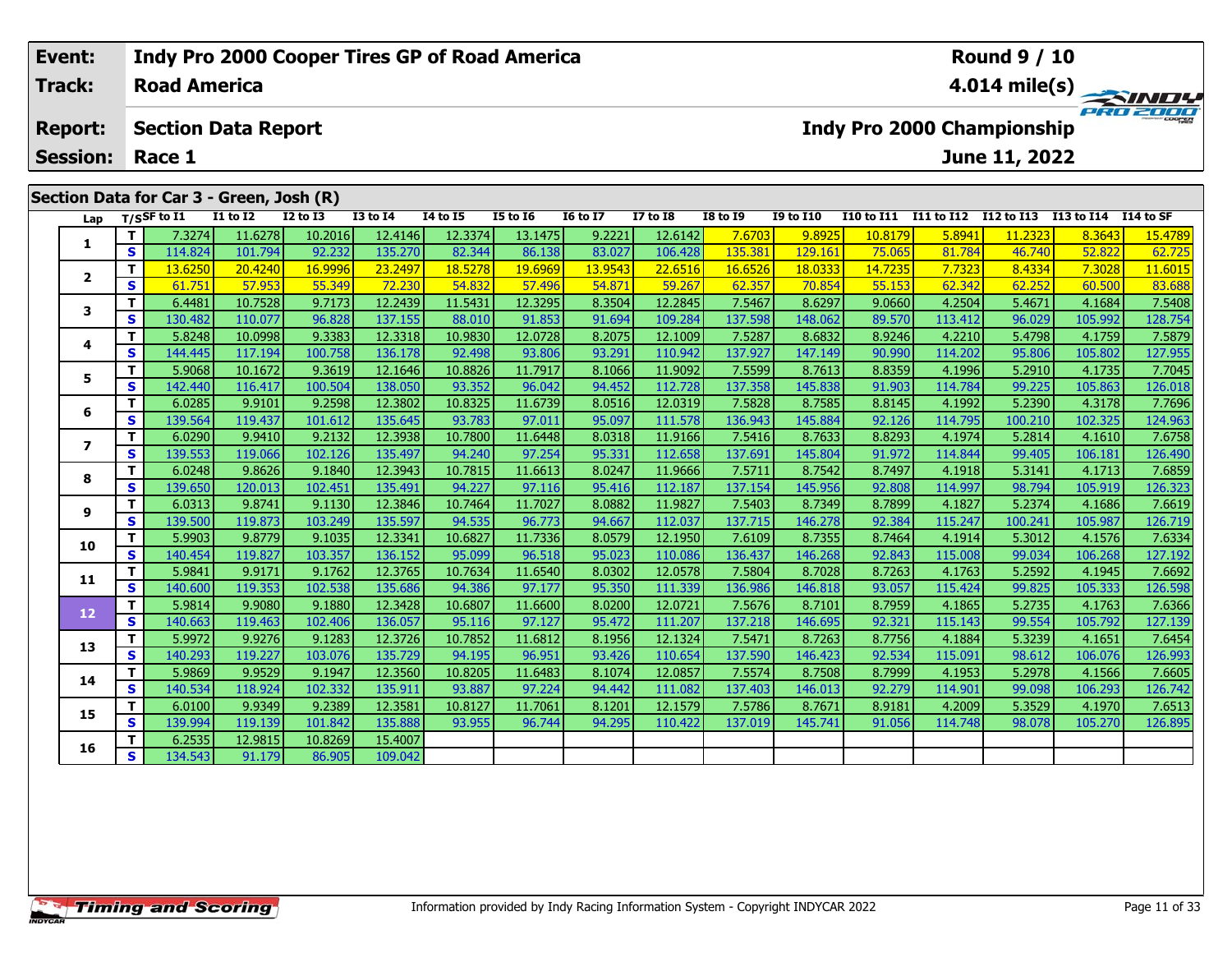| Event:                 | Indy Pro 2000 Cooper Tires GP of Road America | <b>Round 9 / 10</b>                             |
|------------------------|-----------------------------------------------|-------------------------------------------------|
| Track:                 | <b>Road America</b>                           | $\frac{4.014 \text{ mile(s)}}{2.34 \text{ Hz}}$ |
| <b>Report:</b>         | Section Data Report                           | <b>Indy Pro 2000 Championship</b>               |
| <b>Session: Race 1</b> |                                               | <b>June 11, 2022</b>                            |

|                | Section Data for Car 3 - Green, Josh (R)                         |
|----------------|------------------------------------------------------------------|
|                | Lap T/SLap                                                       |
| $\mathbf{1}$   | 158.2429<br>T<br>$\mathbf{s}$<br>91.318                          |
| $\overline{2}$ | 233.6083<br>$\mathbf T$                                          |
|                | $\mathbf{s}$<br>61.857<br>130.3387<br>$\mathbf{T}$               |
| $\mathbf{3}$   | $\overline{\mathbf{s}}$<br>110.868                               |
| 4              | 127.5600<br>$\mathbf T$<br>113.283<br>$\overline{\mathbf{s}}$    |
| 5              | 126.8163<br>$\mathbf{T}$<br>113.947<br>$\overline{\mathbf{s}}$   |
| 6              | $\mathbf T$<br>126.8499                                          |
|                | 113.917<br>$\mathbf{s}$<br>126.4000<br>$\overline{I}$            |
| $\overline{z}$ | 114.323<br>$\mathbf{s}$<br>$\overline{r}$<br>126.3379            |
| 8              | S,<br>114.379                                                    |
| 9              | $\mathbf{I}$<br>126.2387<br>114.469<br>$\mathbf{s}$              |
| 10             | 126.3514<br>$\mathbf{T}$                                         |
| 11             | 114.367<br>$\overline{\mathbf{s}}$<br>126.2680<br>$\mathbf T$    |
|                | $\mathbf{s}$<br>114.442<br>126.1995<br>$\mathbf{T}$              |
| $12$           | $\overline{\mathbf{s}}$<br>114.504                               |
| 13             | T<br>126.5919<br>114.149<br>$\mathbf{s}$                         |
| 14             | 126.5707<br>$\overline{I}$<br>114.169<br>$\overline{\mathbf{s}}$ |
| 15             | 127.0046<br>$\overline{\mathbf{r}}$                              |
|                | 113.779<br>$\mathbf{s}$<br>$\mathbf{T}$                          |
| 16             | $\mathbf{s}$                                                     |
|                |                                                                  |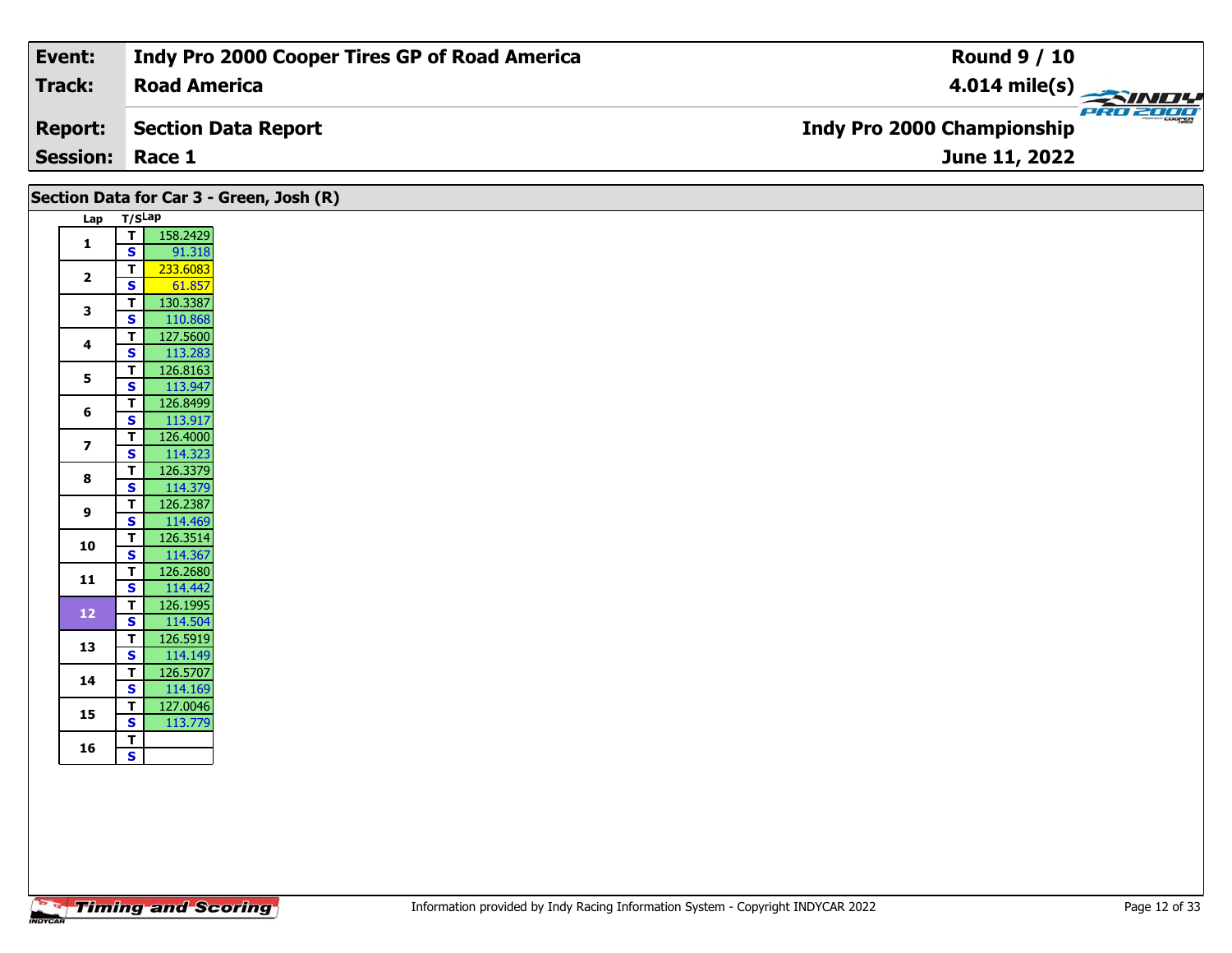## **Event: Indy Pro 2000 Cooper Tires GP of Road America Round 9 / 10Road AmericaTrack:4.014 mile(s)** PRO 2001 **Section Data Report Report: Indy Pro 2000 Championship June 11, 2022 Session: Race 1 Section Data for Car 4 - Eves, Braden Lap T/SSF to I1 I1 to I2 I2 to I3 I3 to I4 I4 to I5 I5 to I6 I6 to I7 I7 to I8 I8 to I9 I9 to I10 I10 to I11 I11 to I12 I12 to I13 I13 to I14 I14 to SF**  1 | T | 7.2820 11.4122 10.3319 12.4511 12.2683 13.2436 9.2043 12.7930 7.7169 9.6396 10.8312 5.8077 11.1372 7.9939 15.5368<br>1 | S | 115.540 103.717 91.068 134.873 82.808 85.513 83.187 104.940 134.563 132.550 74.973 83.001 47 **1**

|                | T                       | 7.2820  | 11.4122 | 10.3319 | 12.4511 | 12.2683 | 13.2436 | 9.2043  | 12.7930 | 7.7169  | 9.6396  | 10.8312 | 5.8077  | 11.1372 | 7.9939  | 15.5368 |
|----------------|-------------------------|---------|---------|---------|---------|---------|---------|---------|---------|---------|---------|---------|---------|---------|---------|---------|
| 1              | S                       | 115.540 | 103.717 | 91.068  | 134.873 | 82.808  | 85.513  | 83.187  | 104.940 | 134.563 | 132.550 | 74.973  | 83.001  | 47.139  | 55.269  | 62.491  |
|                | т                       | 13.8795 | 20.5009 | 16.4631 | 23.4586 | 18.7244 | 19.2143 | 14.4359 | 22.2883 | 16.5181 | 18.5242 | 14.9436 | 7.8771  | 8.5009  | 7.2167  | 11.6120 |
| $\overline{2}$ | S                       | 60.619  | 57.736  | 57.153  | 71.586  | 54.256  | 58.940  | 53.040  | 60.233  | 62.865  | 68.976  | 54.341  | 61.196  | 61.758  | 61.222  | 83.613  |
|                | т                       | 6.4243  | 10.8503 | 9.7217  | 12.3948 | 11.4378 | 12.1499 | 8.2925  | 12.2641 | 7.6019  | 8.7649  | 9.0407  | 4.2555  | 5.4574  | 4.1768  | 7.6167  |
| 3              | $\mathbf{s}$            | 130.966 | 109.088 | 96.784  | 135.486 | 88.820  | 93.211  | 92.334  | 109.466 | 136.599 | 145.778 | 89.821  | 113.276 | 96.200  | 105.779 | 127.471 |
|                | т                       | 5.9413  | 10.2882 | 9.4815  | 12.1495 | 10.9794 | 12.3689 | 8.2232  | 12.1206 | 7.5363  | 8.6573  | 9.0454  | 4.2266  | 5.4248  | 4.1951  | 7.5974  |
| 4              | $\mathbf{s}$            | 141.613 | 115.048 | 99.236  | 138.221 | 92.529  | 91.560  | 93.112  | 110.762 | 137.788 | 147.590 | 89.774  | 114.050 | 96.778  | 105.318 | 127.795 |
| 5              | T                       | 5.9094  | 10.2123 | 9.3023  | 12.2540 | 10.8294 | 11.8962 | 8.2325  | 12.0691 | 7.4956  | 8.4893  | 9.0565  | 4.2252  |         |         | 7.6645  |
|                | S                       | 142.377 | 115.903 | 101.148 | 137.042 | 93.810  | 95.198  | 93.007  | 111.234 | 138.536 | 150.510 | 89.664  | 114.088 |         |         | 126.676 |
| 6              | T.                      | 5.9771  | 9.9977  | 9.2050  | 12.3415 | 11.0338 | 11.7937 | 8.1071  | 12.0046 | 7.5746  | 8.7285  | 8.8110  | 4.1970  | 5.3422  | 4.1602  | 7.6380  |
|                | S                       | 140.765 | 118.391 | 102.217 | 136.071 | 92.072  | 96.026  | 94.446  | 111.832 | 137.091 | 146.386 | 92.163  | 114.855 | 98.274  | 106.201 | 127.116 |
| $\overline{z}$ | T.                      | 5.9613  | 10.0350 | 9.2248  | 12.3544 | 10.7655 | 11.6773 | 8.0359  | 11.9895 | 7.5762  | 8.7258  | 8.8530  | 4.2123  | 5.3750  | 4.1777  | 7.6457  |
|                | S                       | 141.138 | 117.951 | 101.998 | 135.929 | 94.367  | 96.983  | 95.283  | 111.973 | 137.062 | 146.431 | 91.725  | 114.438 | 97.674  | 105.756 | 126.988 |
| 8              | T.                      | 5.9916  | 9.9697  | 9.2174  | 12.3856 | 10.7883 | 11.7202 | 8.0261  | 12.0738 | 7.5835  | 8.7232  | 8.7877  | 4.1920  |         |         | 7.6473  |
|                | S                       | 140.424 | 118.723 | 102.080 | 135.586 | 94.168  | 96.628  | 95.399  | 111.191 | 136.930 | 146.475 | 92.407  | 114.992 |         |         | 126.961 |
| 9              | T.                      | 5.9841  | 9.9622  | 9.1398  | 12.3528 | 11.0182 | 11.7843 | 8.0473  | 11.9620 | 7.5456  | 8.7095  | 8.8168  | 4.1938  |         |         | 7.6997  |
|                | S                       | 140.600 | 118.813 | 102.946 | 135.946 | 92.203  | 96.102  | 95.148  | 112.230 | 137.618 | 146.705 | 92.102  | 114.942 |         |         | 126.097 |
| 10             | T.                      | 6.0281  | 10.2421 | 9.4428  | 12.3753 | 10.9977 | 11.9528 | 8.2581  | 12.1332 | 7.5493  | 8.6000  | 8.9297  | 4.1778  |         |         | 7.5290  |
|                | $\mathbf{s}$            | 139.574 | 115.566 | 99.643  | 135.699 | 92.375  | 94.748  | 92.719  | 110.647 | 137.550 | 148.573 | 90.938  | 115.383 |         |         | 128.956 |
| 11             | T                       | 5.8817  | 10.1726 | 9.3667  | 12.3714 | 11.0999 | 12.0861 | 8.0794  | 12.0907 | 7.5638  | 8.6774  | 8.9067  | 4.2112  |         |         | 7.6152  |
|                | S                       | 143.048 | 116.355 | 100.453 | 135.742 | 91.524  | 93.703  | 94.770  | 111.036 | 137.287 | 147.248 | 91.172  | 114.467 |         |         | 127.496 |
| 12             | T.                      | 5.9571  | 10.1680 | 9.3565  | 12.3136 | 10.8619 | 11.8289 | 8.1012  | 12.0617 | 7.5355  | 8.6345  | 8.8898  | 4.1779  | 5.3425  | 4.1549  | 7.5759  |
|                | $\overline{\mathbf{s}}$ | 141.237 | 116.408 | 100.562 | 136.379 | 93.530  | 95.740  | 94.515  | 111.303 | 137.802 | 147.979 | 91.346  | 115.380 | 98.269  | 106.337 | 128.158 |
| 13             | T.                      | 5.9399  | 9.9270  | 9.2372  | 12.3284 | 10.8216 | 11.7556 | 8.1711  | 12.2772 | 7.5969  | 8.6942  | 8.8831  | 4.1964  |         |         | 7.5832  |
|                | $\overline{\mathbf{s}}$ | 141.646 | 119.234 | 101.861 | 136.215 | 93.878  | 96.337  | 93.706  | 109.349 | 136.689 | 146.963 | 91.415  | 114.871 |         |         | 128.034 |
| 14             | т                       | 5.9412  | 10.2219 | 9.3346  | 12.4398 | 10.9577 | 11.7111 | 8.0562  | 12.1473 | 7.5765  | 8.7277  | 8.8560  | 4.1881  | 5.2962  | 4.1770  | 7.6350  |
|                | S                       | 141.615 | 115.794 | 100.798 | 134.996 | 92.712  | 96.703  | 95.043  | 110.518 | 137.057 | 146.399 | 91.694  | 115.099 | 99.128  | 105.774 | 127.166 |
| 15             | T.                      | 5.9831  | 9.9695  | 9.2668  | 12.3900 | 10.8422 | 11.7388 | 8.1146  | 12.1360 | 7.5795  | 8.7126  | 8.9278  | 4.1962  | 5.3075  | 4.1845  | 7.6410  |
|                | S                       | 140.623 | 118.726 | 101.535 | 135.538 | 93.700  | 96.475  | 94.359  | 110.621 | 137.002 | 146.653 | 90.957  | 114.877 | 98.917  | 105.584 | 127.066 |
| 16             | T.                      | 6.1800  | 11.8178 | 10.6364 | 13.9765 |         |         |         |         |         |         |         |         |         |         |         |
|                | $\overline{\mathbf{s}}$ | 136.143 | 100.157 | 88.461  | 120.153 |         |         |         |         |         |         |         |         |         |         |         |
|                |                         |         |         |         |         |         |         |         |         |         |         |         |         |         |         |         |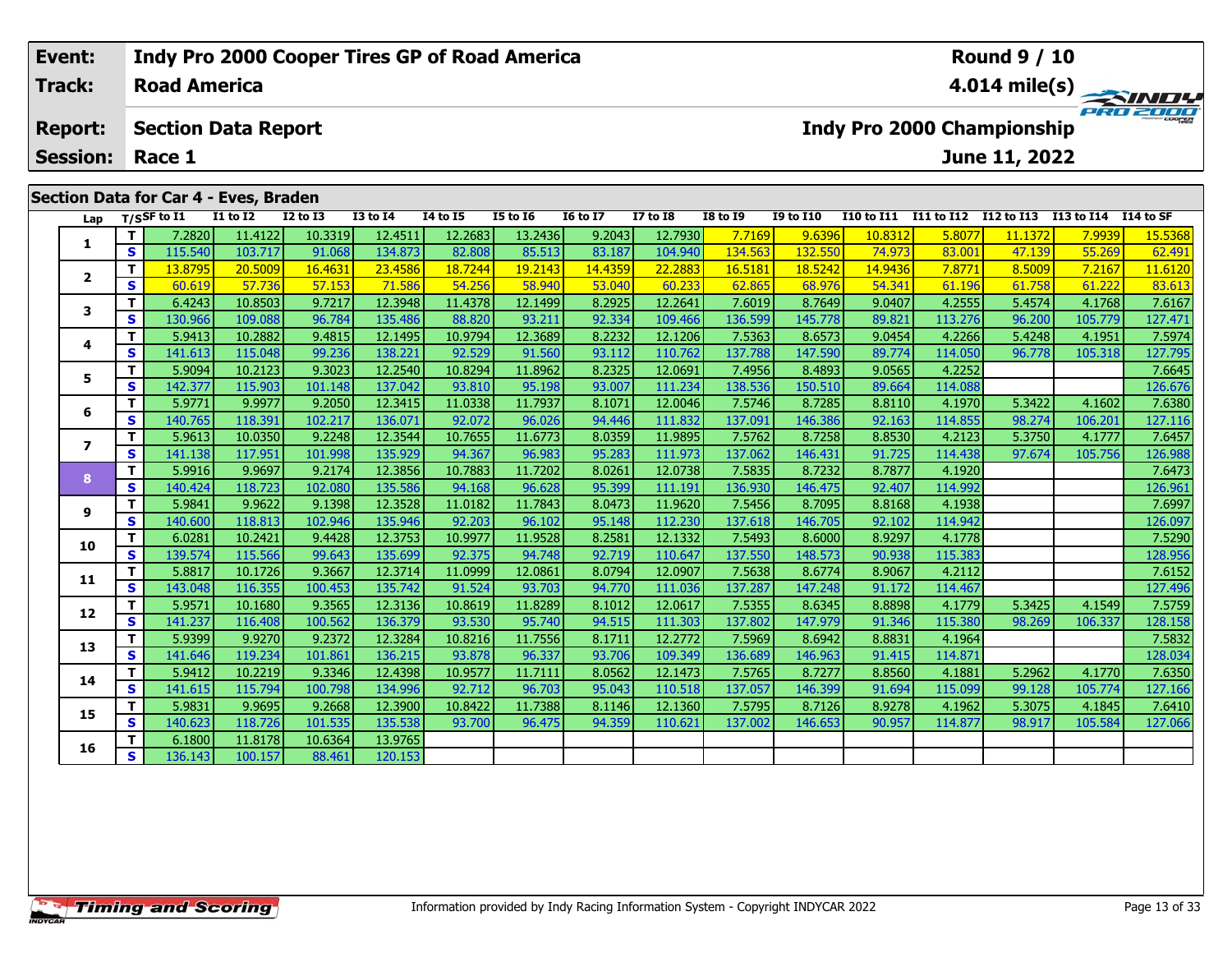| Event:                 | Indy Pro 2000 Cooper Tires GP of Road America | <b>Round 9 / 10</b>                           |
|------------------------|-----------------------------------------------|-----------------------------------------------|
| Track:                 | <b>Road America</b>                           | $4.014 \text{ mile(s)}$                       |
| <b>Report:</b>         | Section Data Report                           | PRO 200e<br><b>Indy Pro 2000 Championship</b> |
| <b>Session: Race 1</b> |                                               | June 11, 2022                                 |

|                         |                                                                  | Section Data for Car 4 - Eves, Braden |
|-------------------------|------------------------------------------------------------------|---------------------------------------|
|                         | Lap T/SLap                                                       |                                       |
| $\mathbf{1}$            | $T$ 157.6497<br>$\mathbf{s}$<br>91.661                           |                                       |
| $\overline{2}$          | 234.1576<br>$\overline{\mathbf{I}}$<br>$\mathbf{s}$<br>61.712    |                                       |
| 3                       | 130.4493<br>T<br>$\mathbf{s}$<br>110.774                         |                                       |
| $\overline{\mathbf{4}}$ | 128.2355<br>$\overline{t}$<br>$\overline{\mathbf{s}}$<br>112.686 |                                       |
| 5                       | 127.2277<br>T                                                    |                                       |
| 6                       | 113.579<br>$\overline{\mathbf{s}}$<br>126.9120<br>T.             |                                       |
| $\overline{\mathbf{z}}$ | 113.862<br>$\mathbf{s}$<br>126.6094<br>T                         |                                       |
|                         | $\vert$ s<br>114.134<br>126.6069<br>T                            |                                       |
| 8                       | $\overline{\mathbf{s}}$<br>114.136<br>126.7327<br>τI             |                                       |
| 9                       | 114.023<br>$\overline{\mathbf{s}}$<br>127.8012<br>$\vert$ T      |                                       |
| 10                      | 113.069<br>$\overline{\mathbf{s}}$                               |                                       |
| 11                      | 127.6322<br>T<br>113.219<br>$\mathbf{s}$                         |                                       |
| 12                      | 126.9599<br>$\mathbf{T}$<br>S<br>113.819                         |                                       |
| 13                      | 126.9032<br>$\mathbf{T}$<br>113.869<br>$\mathbf{s}$              |                                       |
| 14                      | 127.2663<br>T.<br>113.545<br>$\mathbf{s}$                        |                                       |
| 15                      | 126.9901<br>T<br>$\overline{\mathbf{s}}$                         |                                       |
| 16                      | 113.792<br>$\mathbf T$<br>$\mathsf{s}$                           |                                       |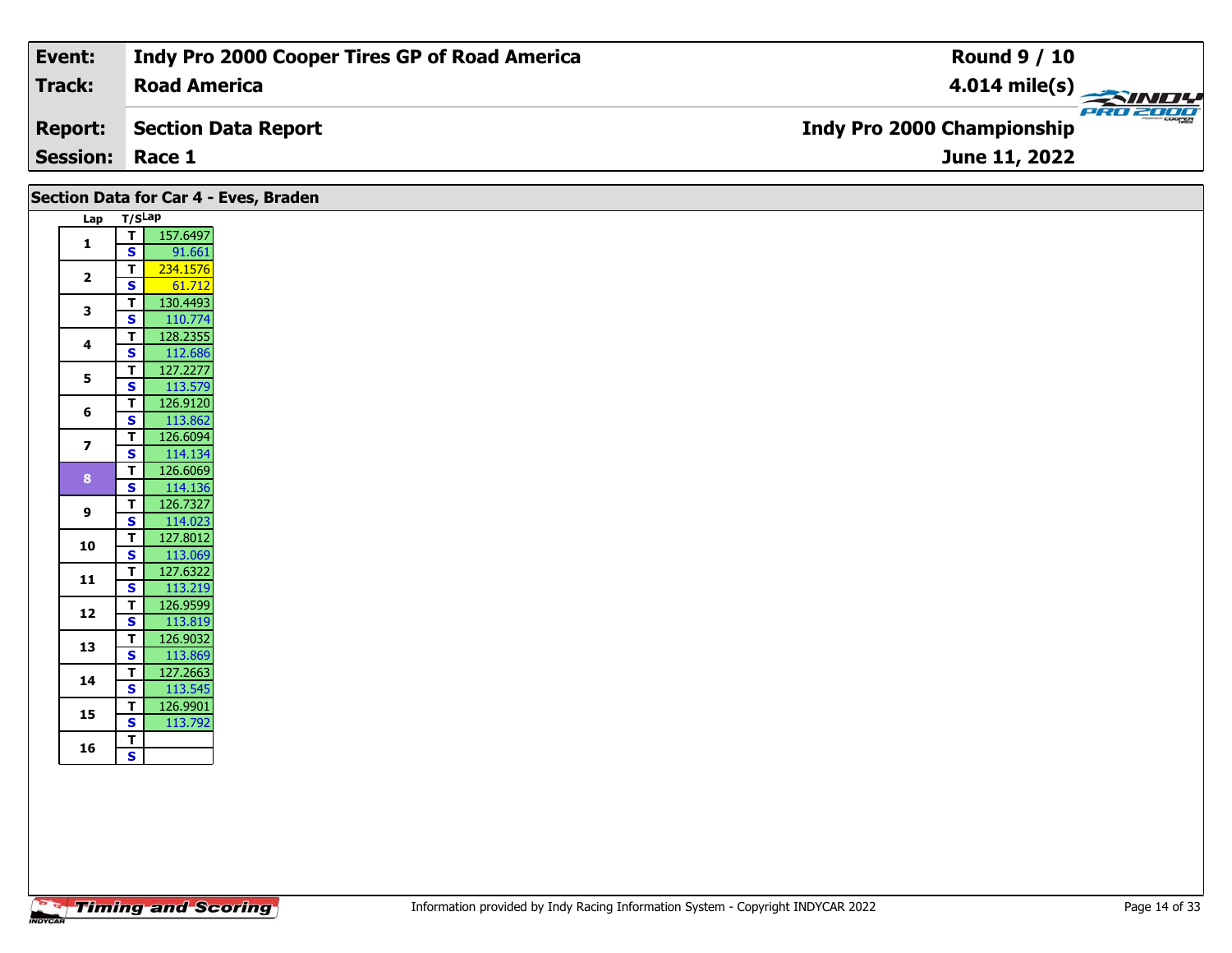|                           | Event:         |  |                     | <b>Indy Pro 2000 Cooper Tires GP of Road America</b> |              |                 |                 |                 |                 |                                               |                 | <b>Round 9 / 10</b> |                   |            |            |            |            |
|---------------------------|----------------|--|---------------------|------------------------------------------------------|--------------|-----------------|-----------------|-----------------|-----------------|-----------------------------------------------|-----------------|---------------------|-------------------|------------|------------|------------|------------|
|                           | Track:         |  | <b>Road America</b> |                                                      |              |                 |                 |                 |                 | $4.014 \text{ mile(s)}$                       |                 |                     |                   |            |            |            |            |
|                           | <b>Report:</b> |  |                     | <b>Section Data Report</b>                           |              |                 |                 |                 |                 | PRO 2000<br><b>Indy Pro 2000 Championship</b> |                 |                     |                   |            |            |            |            |
| <b>Session:</b><br>Race 1 |                |  |                     |                                                      |              |                 |                 |                 |                 |                                               |                 |                     | June 11, 2022     |            |            |            |            |
|                           |                |  |                     | Section Data for Car 40 - Miller, Jack William       |              |                 |                 |                 |                 |                                               |                 |                     |                   |            |            |            |            |
|                           | Lap            |  | T/SSF to I1         | <b>I1 to I2</b>                                      | $I2$ to $I3$ | <b>I3 to I4</b> | <b>I4 to I5</b> | <b>I5 to I6</b> | <b>16 to I7</b> | <b>I7 to I8</b>                               | <b>I8 to 19</b> | <b>I9 to I10</b>    | <b>I10 to I11</b> | I11 to I12 | I12 to I13 | I13 to I14 | I 14 to SF |
|                           |                |  |                     |                                                      |              |                 |                 |                 |                 |                                               |                 |                     |                   |            |            |            |            |
|                           |                |  | 7.2562 l            | 11.6708                                              | 10.5299      | 12.2808         | 12.0804         | 13.1059         | 9.1645          | 12.7803                                       | <b>7.6798</b>   | 10.0601             | 10.9654           | 5.7978     | 11.2611    | 8.7799     | 15.4289    |

| Lap            |          | T/SSF to 11 | 11 to 12 | 12 to 13 | 13 to 14 | 14 to 15 | 15 to 16 | 10 to 1/ | 17 to 18 | <b>18 to 19</b> | 19 to 110 | 110 to 111 | 111 to 112 | 112 to 113 | 113 to 114 | <b>114 to SF</b>     |
|----------------|----------|-------------|----------|----------|----------|----------|----------|----------|----------|-----------------|-----------|------------|------------|------------|------------|----------------------|
| 1.             | T.       | 7.2562      | 11.6708  | 10.5299  | 12.2808  | 12.0804  | 13.1059  | 9.1645   | 12.7803  | 7.6798          | 10.0601   | 10.9654    | 5.7978     | 11.2611    | 8.7799     | <mark>15.4289</mark> |
|                | S.       | 115.951     | 101.419  | 89.356   | 136.743  | 84.096   | 86.411   | 83.549   | 105.044  | 135.213         | 127.009   | 74.055     | 83.143     | 46.621     | 50.322     | 62.928               |
| $\overline{2}$ | T        | 13.6337     | 20,4238  | 16.7701  | 23.5800  | 18.3616  | 19.2958  | 14.2281  | 22.8447  | 16.7735         | 17.6868   | 14.4043    | 7.6799     | 8.4777     | 7.2448     | 11.5556              |
|                | S        | 61.712      | 57.954   | 56.106   | 71.218   | 55.328   | 58.692   | 53.815   | 58.766   | 61.908          | 72.242    | 56.375     | 62.767     | 61.927     | 60.984     | 84.021               |
| 3              | T.       | 6.3831      | 10.9310  | 9.7036   | 12.2209  | 11.2821  | 12.5003  | 8.3460   | 12.3963  | 7.5051          | 8.5680    | 9.3307     | 4.2614     | 5.4095     | 4.1624     | 7.5241               |
|                | S        | 131.811     | 108.283  | 96.965   | 137.414  | 90.046   | 90.598   | 91.742   | 108.298  | 138.360         | 149.128   | 87.029     | 113.119    | 97.051     | 106.145    | 129.040              |
| 4              | т        | 5.8806      | 10.0584  | 9.4199   | 12.1256  | 11.0529  | 12.4892  | 8.2461   | 12.1409  | 7.5294          | 8.6067    | 9.0276     | 4.2187     | 5.3636     | 4.1690     | 7.5199               |
|                | S        | 143.074     | 117.676  | 99.885   | 138.494  | 91.913   | 90.678   | 92.854   | 110.577  | 137.914         | 148.457   | 89.951     | 114.264    | 97.882     | 105.977    | 129.112              |
| 5              | T        | 5.8258      | 10.4962  | 9.3904   | 12.2821  | 10.9163  | 11.7980  | 8.1463   | 12.0576  | 7.4667          | 8.5441    | 8.9265     | 4.4647     | 5.5781     | 4.2213     | 7.5763               |
|                | S        | 144.420     | 112.768  | 100.199  | 136.729  | 93.064   | 95.991   | 93.991   | 111.341  | 139.072         | 149.545   | 90.970     | 107.968    | 94.118     | 104.664    | 128.151              |
| 6              | T.       | 5.8822      | 10.3280  | 9.4447   | 12.1777  | 10.7355  | 11.8403  | 8.1557   | 12.1108  | 7.4773          | 8.5471    | 8.9883     | 4.6125     | 5.9477     | 4.3752     | 7.6631               |
|                | S        | 143.036     | 114.605  | 99.623   | 137.901  | 94.631   | 95.648   | 93.883   | 110.851  | 138.875         | 149.492   | 90.345     | 104.508    | 88.269     | 100.982    | 126.699              |
| 7              | T        | 5.9357      | 13.5082  | 11.2306  | 12.5885  | 12.2172  | 13.1766  | 9.1275   | 13.9105  | 9.1470          | 10.2865   | 11.0455    | 5.2037     | 6.6215     |            |                      |
|                | S        | 141.746     | 87.624   | 83.781   | 133.401  | 83.154   | 85.948   | 83.887   | 96.510   | 113.525         | 124.214   | 73.518     | 92.635     | 79.287     |            |                      |
| 8              | т        |             |          | 9.3927   | 12.7370  | 11.1653  | 11.8646  | 8.1863   | 12.1291  | 7.5932          | 8.7626    | 8.8893     | 4.2173     | 5.2467     | 4.2935     | 7.7168               |
|                | S        |             |          | 100.175  | 131.846  | 90.988   | 95.452   | 93.532   | 110.684  | 136.755         | 145.816   | 91.351     | 114.302    | 100.063    | 102.904    | 125.818              |
| 9              | т        | 6.0113      | 9.9149   | 9.1245   | 12.4014  | 10.7232  | 11.8196  | 8.1565   | 12.0442  | 7.5934          | 8.7698    | 8.7413     | 4.1898     | 5.2416     | 4.1622     | 7.6309               |
|                | <b>S</b> | 139.964     | 119.380  | 103.119  | 135.414  | 94.739   | 95.815   | 93.874   | 111.464  | 136.752         | 145.696   | 92.898     | 115.052    | 100.160    | 106.150    | 127.234              |
| 10             | T.       | 5.9970      | 9.8584   | 9.0482   | 12.3520  | 10.8456  | 11.7338  | 8.0835   | 12.0206  | 7.6033          | 8.7366    | 8.8339     | 4.2158     | 5.2763     | 4.1371     | 7.6547               |
|                | S.       | 140.297     | 120.064  | 103.989  | 135.955  | 93.670   | 96.516   | 94.722   | 111.683  | 136.573         | 146.250   | 91.924     | 114.343    | 99.502     | 106.794    | 126.838              |
| 11             | T.       | 6.0091      | 9.8872   | 9.0177   | 12.3578  | 10.7528  | 11.8547  | 8.0369   | 11.9178  | 7.5547          | 8.7195    | 8.7689     | 4.2079     | 5.1971     | 4.2260     | 7.7000               |
|                | <b>S</b> | 140.015     | 119.714  | 104.340  | 135.891  | 94.479   | 95.532   | 95.271   | 112.647  | 137.452         | 146.537   | 92.605     | 114.557    | 101.018    | 104.548    | 126.092              |
| 12             | T.       | 6.0488      | 9.8232   | 9.1247   | 12.4262  | 10.8777  | 11.8085  | 7.9831   | 12.0265  | 7.5485          | 8.7296    | 8.7804     | 4.2058     | 5.1452     | 4.2390     | 7.6757               |
|                | S        | 139.096     | 120.494  | 103.117  | 135.143  | 93.394   | 95.905   | 95.913   | 111.628  | 137.565         | 146.367   | 92.484     | 114.614    | 102.037    | 104.227    | 126.491              |
| 13             | T.       | 5.9881      | 9.7786   | 9.0511   | 12.3865  | 10.8218  | 11.6379  | 7.9597   | 12.0091  | 7.5777          | 8.6917    | 8.7807     | 4.1922     | 5.1788     | 4.1227     | 7.5643               |
|                | S        | 140.506     | 121.044  | 103.955  | 135.576  | 93.876   | 97.311   | 96.195   | 111.790  | 137.035         | 147.005   | 92.481     | 114.986    | 101.375    | 107.167    | 128.354              |
| 14             | т        | 5.9181      | 9.8191   | 9.0974   | 12.2752  | 11.0743  | 11.7854  | 8.1222   | 11.9731  | 7.5952          | 8.8265    | 8.9601     | 4.2070     | 5.3353     | 4.1945     | 7.6928               |
|                | S        | 142.168     | 120.544  | 103.426  | 136.806  | 91.736   | 96.093   | 94.270   | 112.126  | 136.719         | 144.760   | 90.629     | 114.582    | 98.401     | 105.333    | 126.210              |
| 15             | т        | 6.6480      | 13.7949  | 10.8938  | 16.7929  |          |          |          |          |                 |           |            |            |            |            |                      |
|                | S.       | 126.559     | 85.802   | 86.371   | 100.002  |          |          |          |          |                 |           |            |            |            |            |                      |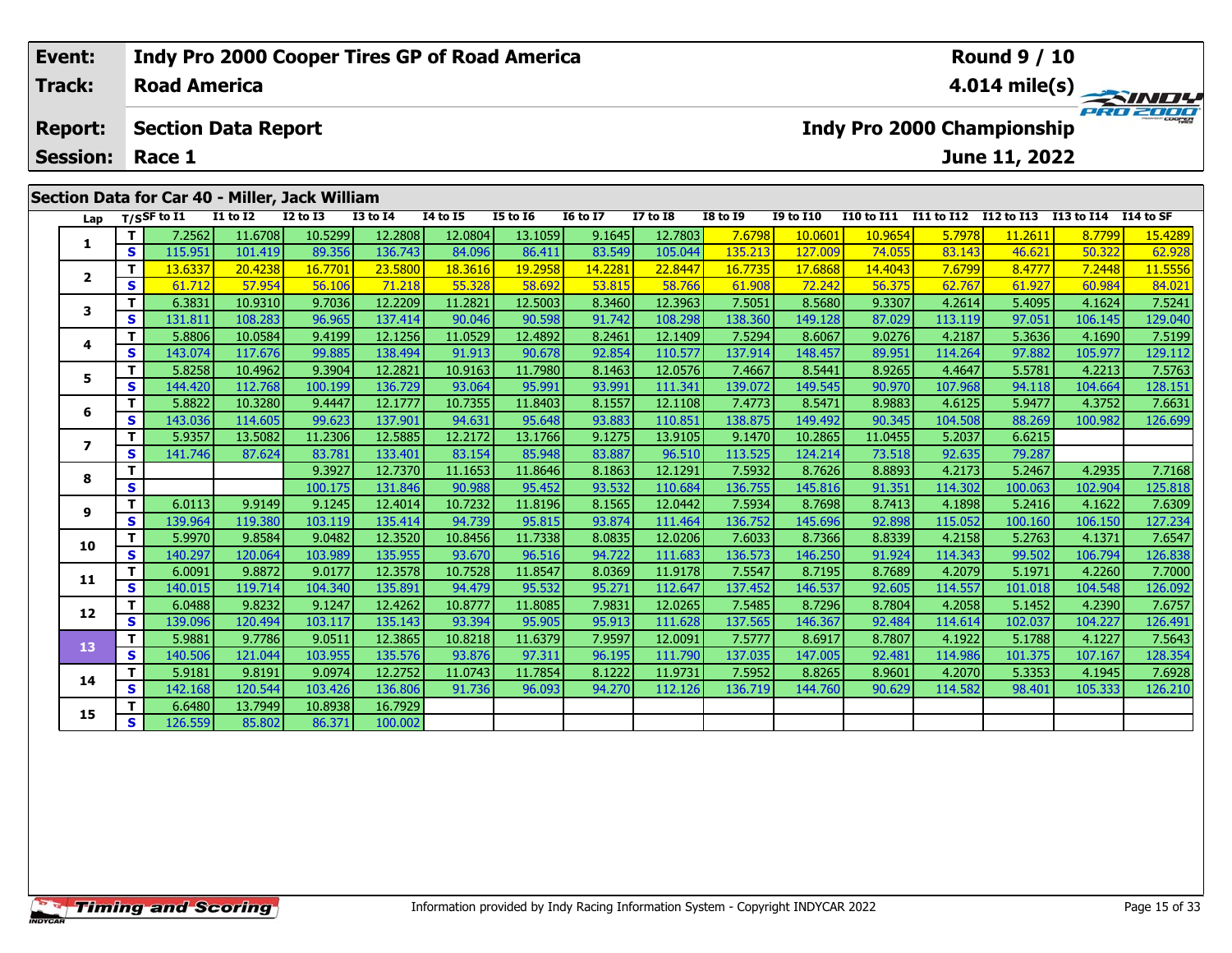| Event:                 | <b>Indy Pro 2000 Cooper Tires GP of Road America</b> | <b>Round 9 / 10</b>                                 |
|------------------------|------------------------------------------------------|-----------------------------------------------------|
| <b>Track:</b>          | <b>Road America</b>                                  | $\frac{4.014 \text{ mile(s)}}{2.014 \text{ miles}}$ |
| <b>Report:</b>         | <b>Section Data Report</b>                           | <b>Indy Pro 2000 Championship</b>                   |
| <b>Session: Race 1</b> |                                                      | June 11, 2022                                       |
|                        | Section Data for Car 40 - Miller, Jack William       |                                                     |

| Lap |        |        | PO to SF             | PIA to PO                             |
|-----|--------|--------|----------------------|---------------------------------------|
|     |        |        |                      |                                       |
|     | 90.974 |        |                      |                                       |
|     |        | T/SLap | PI to PO<br>158.8418 | <b>SF to PI</b><br>222.0466<br>61.286 |

| 1                        | S | 90.974   |         | 61.286   |          |          |
|--------------------------|---|----------|---------|----------|----------|----------|
| $\overline{2}$           | т | 232,9604 |         |          |          |          |
|                          | S | 62.029   |         |          |          |          |
| 3                        | T | 130.5245 |         |          |          |          |
|                          | S | 110.710  |         |          |          |          |
| 4                        | T | 127.8485 |         |          |          |          |
|                          | S | 113.028  |         |          |          |          |
| 5                        | T | 127.6904 |         |          |          |          |
|                          | S | 113.167  |         |          |          |          |
| 6                        | T | 128.2861 |         |          |          |          |
|                          | S | 112.642  |         |          |          |          |
| $\overline{\phantom{a}}$ | T | 162.8539 | 90.3306 |          | 158.4221 | 105.8764 |
|                          | S | 88.732   | 10.975  |          | 90.234   | 14.373   |
| 8                        | T | 211.5866 |         | 125.6878 |          |          |
|                          | S | 68.295   |         | 108.272  |          |          |
| $\mathbf{9}$             | T | 126.5246 |         |          |          |          |
|                          | S | 114.210  |         |          |          |          |
| 10                       | T | 126.3968 |         |          |          |          |
|                          | S | 114.326  |         |          |          |          |
| 11                       | T | 126.2081 |         |          |          |          |
|                          | S | 114.497  |         |          |          |          |
| 12                       | T | 126.4429 |         |          |          |          |
|                          | S | 114.284  |         |          |          |          |
| 13                       | T | 125.7409 |         |          |          |          |
|                          | S | 114.922  |         |          |          |          |
| 14                       | T | 126.8762 |         |          |          |          |
|                          | S | 113.894  |         |          |          |          |
| 15                       | T |          |         |          |          |          |
|                          | Ś |          |         |          |          |          |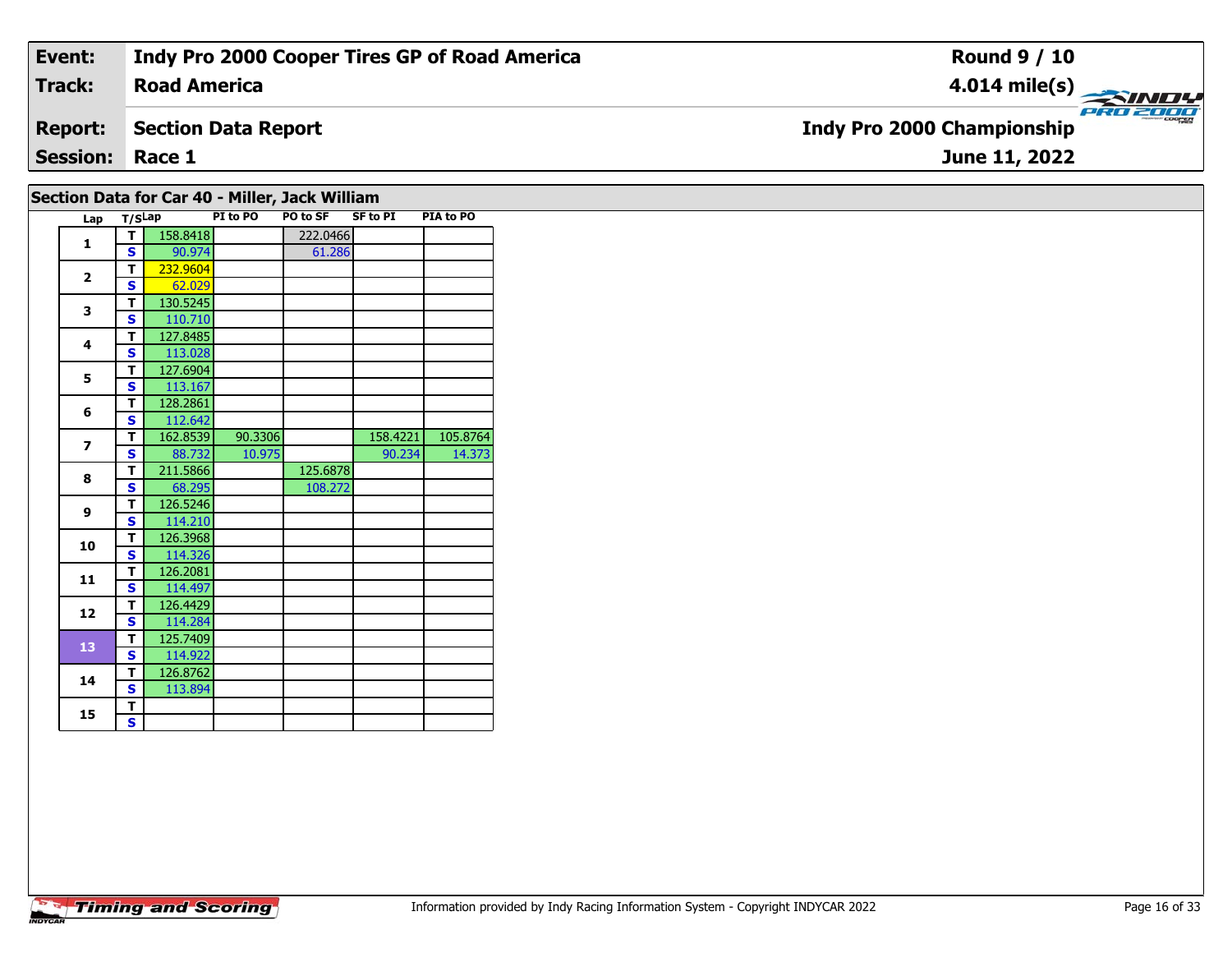| Event:          |                     | Indy Pro 2000 Cooper Tires GP of Road America |                 |              |                 |          |                 |                 | <b>Round 9 / 10</b> |                                   |                   |                                   |               |            |           |  |  |
|-----------------|---------------------|-----------------------------------------------|-----------------|--------------|-----------------|----------|-----------------|-----------------|---------------------|-----------------------------------|-------------------|-----------------------------------|---------------|------------|-----------|--|--|
| <b>Track:</b>   | <b>Road America</b> |                                               |                 |              |                 |          |                 |                 |                     | 4.014 mile(s) $-$<br><b>SINDY</b> |                   |                                   |               |            |           |  |  |
| <b>Report:</b>  |                     | <b>Section Data Report</b>                    |                 |              |                 |          |                 |                 |                     |                                   |                   | <b>Indy Pro 2000 Championship</b> |               |            | PRO 2000  |  |  |
| <b>Session:</b> | Race 1              |                                               |                 |              |                 |          |                 |                 |                     |                                   |                   |                                   | June 11, 2022 |            |           |  |  |
|                 |                     | Section Data for Car 47 - Ahmed, Enaam        |                 |              |                 |          |                 |                 |                     |                                   |                   |                                   |               |            |           |  |  |
| Lap             | $T/S$ SF to $I1$    | <b>I1 to I2</b>                               | <b>I2 to I3</b> | $I3$ to $I4$ | <b>I4 to I5</b> | I5 to 16 | <b>I6 to I7</b> | <b>I7 to I8</b> | <b>I8 to I9</b>     | <b>I9 to I10</b>                  | <b>I10 to I11</b> | I11 to I12                        | I12 to I13    | I13 to I14 | I14 to SF |  |  |
|                 | 7.3062              | 11.0836                                       | 10.2796         | 12.7389      | 13.3253         | 13.4031  | 9.0353          | 12.6347         | 7.8306              | 9.8938                            | 11.7759           | 5.6396                            | 11.6520       | 8.8662     | 15.6648   |  |  |
|                 | 115 157             | 106,702                                       | 01522           | 121.976      | 76,720          | 94.495   | 94.742          | 106255          | ומחם כדו            | 12011                             | <b>GQ OFQ</b>     | $QE$ $A7E$                        | 45057         | 10.832     | 61000     |  |  |

| Lap            |                         | T/SSF to 11 | 11 to 12 | 12 to 13 | 13 to 14 | 14 to 15 | 15 to 16 | 10 to 1/ | 17 to 18 | 18 to 19 | <b>19 to 110</b> | 110 to 111 | 111 to 112 | 112 to 113 | 113 to 114 | 114 to SF |
|----------------|-------------------------|-------------|----------|----------|----------|----------|----------|----------|----------|----------|------------------|------------|------------|------------|------------|-----------|
| 1              | T.                      | 7.3062      | 11.0836  | 10.2796  | 12.7389  | 13.3253  | 13.4031  | 9.0353   | 12.6347  | 7.8306   | 9.8938           | 11.7759    | 5.6396     | 11.6520    | 8.8662     | 15.6648   |
|                | S                       | 115.157     | 106.792  | 91.532   | 131.826  | 76.239   | 84.495   | 84.743   | 106.255  | 132.609  | 129.144          | 68.958     | 85.475     | 45.057     | 49.832     | 61.980    |
|                | т                       | 13.3699     | 20.4382  | 17.0232  | 23,4076  | 19.2902  | 18.5697  | 15.3063  | 21.3460  | 17.8993  | 16.7391          | 14.0979    | 7.3650     | 8.4708     | 7.3400     | 11.4112   |
| $\mathbf{2}$   | S.                      | 62.930      | 57.913   | 55.272   | 71.742   | 52.665   | 60.986   | 50.024   | 62.892   | 58.014   | 76.332           | 57.600     | 65.451     | 61.978     | 60.193     | 85.084    |
| 3              | T.                      | 6.4108      | 10.6625  | 9.9316   | 12.1979  | 11.4544  | 12.2252  | 8.3875   | 12.2769  | 7.5137   | 8.6295           | 9.3330     | 4.4117     | 5.4007     | 4.1504     | 7.5889    |
|                | S                       | 131.242     | 111.009  | 94.739   | 137.673  | 88.692   | 92.637   | 91.288   | 109.352  | 138.202  | 148.065          | 87.008     | 109.265    | 97.210     | 106.452    | 127.938   |
|                | T.                      | 5.9600      | 9.9322   | 9.3641   | 12.3049  | 11.0424  | 11.8314  | 8.3938   | 12.1303  | 7.5193   | 8.5701           | 8.9596     | 4.3195     | 5.4355     | 4.2050     | 7.5794    |
| 4              | S.                      | 141.168     | 119.172  | 100.480  | 136.476  | 92.001   | 95.720   | 91.220   | 110.673  | 138.099  | 149.091          | 90.634     | 111.598    | 96.587     | 105.070    | 128.098   |
| 5              | T.                      | 5.9126      | 10.0319  | 9.6519   | 12.3320  | 10.8413  | 11.8728  | 8.1422   | 12.0576  | 7.4924   | 8.5367           | 8.9265     | 4.2209     | 5.6385     | 4.1891     | 7.4992    |
|                | S                       | 142.300     | 117.987  | 97.484   | 136.176  | 93.707   | 95.386   | 94.039   | 111.341  | 138.595  | 149.675          | 90.970     | 114.204    | 93.110     | 105.469    | 129.468   |
| 6              | т                       | 5.7737      | 10.1477  | 9.4123   | 12.3823  | 11.0463  | 11.9327  | 8.1636   | 12.2125  | 7.5629   | 8.5946           | 8.8301     | 4.2009     | 5.5279     | 4.1982     | 7.5906    |
|                | $\mathbf{s}$            | 145.723     | 116.641  | 99.966   | 135.622  | 91.968   | 94.907   | 93.792   | 109.928  | 137.303  | 148.666          | 91.963     | 114.748    | 94.973     | 105.240    | 127.909   |
| 7              | T.                      | 5.9134      | 9.7927   | 9.1631   | 12.1347  | 10.9900  | 11.8663  | 8.1031   | 12.2446  | 7.6009   | 8.6355           | 8.9292     | 4.2202     | 5.2820     | 4.1927     | 7.5987    |
|                | S                       | 142.281     | 120.869  | 102.685  | 138.390  | 92.439   | 95.438   | 94.492   | 109.640  | 136.617  | 147.962          | 90.943     | 114.223    | 99.394     | 105.378    | 127.773   |
| 8              | т                       | 5.9604      | 9.8894   | 9.1471   | 12.2507  | 10.7728  | 11.7580  | 8.0433   | 12.0848  | 7.5431   | 8.5918           | 9.0582     | 4.2223     | 5.3025     | 4.1917     | 7.6085    |
|                | $\mathbf{s}$            | 141.159     | 119.687  | 102.864  | 137.079  | 94.303   | 96.317   | 95.195   | 111.090  | 137.663  | 148.715          | 89.648     | 114.167    | 99.010     | 105.403    | 127.608   |
| $\overline{9}$ | T.                      | 5.9593      | 9.8179   | 9.1368   | 12.2554  | 10.7187  | 11.7369  | 8.1025   | 12.1009  | 7.4830   | 8.5409           | 8.8905     | 4.1915     | 5.2846     | 4.1542     | 7.4844    |
|                | S.                      | 141.185     | 120.559  | 102.980  | 137.027  | 94.779   | 96.491   | 94.499   | 110.942  | 138.769  | 149.601          | 91.339     | 115.005    | 99.345     | 106.355    | 129.724   |
| 10             | T.                      | 5.8282      | 10.1205  | 9.3441   | 12.2183  | 10.8214  | 11.9328  | 8.1329   | 12.1008  | 7.5357   | 8.5809           | 8.9541     | 4.2299     | 5.3809     | 4.1806     | 7.5477    |
|                | $\overline{\mathbf{s}}$ | 144.361     | 116.954  | 100.696  | 137.443  | 93.880   | 94.906   | 94.146   | 110.943  | 137.799  | 148.904          | 90.690     | 113.961    | 97.567     | 105.683    | 128.636   |
| 11             | T.                      | 5.8806      | 10.0009  | 9.2754   | 12.1873  | 10.8385  | 11.9189  | 8.0749   | 12.1425  | 7.5065   | 8.4885           | 9.2666     | 4.2520     | 5.2901     | 4.1412     | 7.6675    |
|                | $\mathbf{s}$            | 143.074     | 118.353  | 101.441  | 137.792  | 93.732   | 95.017   | 94.822   | 110.562  | 138.335  | 150.525          | 87.631     | 113.369    | 99.242     | 106.688    | 126.627   |
| 12             | т                       | 6.0344      | 10.0095  | 9.2568   | 12.4438  | 10.9019  | 11.6768  | 8.0150   | 12.0579  | 7.5768   | 8.7391           | 8.9731     | 4.2143     | 5.2345     | 4.1436     | 7.6471    |
|                | $\mathbf{s}$            | 139.428     | 118.251  | 101.645  | 134.952  | 93.186   | 96.987   | 95.531   | 111.338  | 137.051  | 146.208          | 90.498     | 114.383    | 100.296    | 106.627    | 126.964   |
| 13             | T.                      | 6.0517      | 9.9202   | 9.1647   | 12.3951  | 10.7400  | 11.6798  | 8.0959   | 12.0861  | 7.5850   | 8.7597           | 8.8448     | 4.2043     | 5.2263     | 4.1445     | 7.6238    |
|                | $\mathbf{s}$            | 139.029     | 119.316  | 102.667  | 135.482  | 94.591   | 96.962   | 94.576   | 111.078  | 136.903  | 145.864          | 91.810     | 114.655    | 100.453    | 106.603    | 127.352   |
| 14             | T.                      | 6.0170      | 10.0765  | 9.2103   | 12.4206  | 10.9091  | 11.8000  | 8.0477   | 11.9961  | 7.5469   | 8.7243           | 8.8583     | 4.2047     | 5.2192     | 4.1238     | 7.6325    |
|                | S.                      | 139.831     | 117.465  | 102.158  | 135.204  | 93.125   | 95.975   | 95.143   | 111.911  | 137.594  | 146.456          | 91.671     | 114.644    | 100.590    | 107.139    | 127.207   |
| 15             | T.                      | 6.0134      | 9.9740   | 9.1436   | 12.3719  | 10.8787  | 11.7491  | 8.0602   | 12.0252  | 7.5876   | 8.7518           | 8.8798     | 4.1952     | 5.3599     | 4.2092     | 7.6632    |
|                | S                       | 139.915     | 118.672  | 102.904  | 135.736  | 93.385   | 96.390   | 94.995   | 111.641  | 136.856  | 145.996          | 91.449     | 114.904    | 97.950     | 104.965    | 126.698   |
| 16             | т                       | 6.6448      | 11.9816  | 10.3257  | 14.9793  |          |          |          |          |          |                  |            |            |            |            |           |
|                | S                       | 126.620     | 98.788   | 91.123   | 112.109  |          |          |          |          |          |                  |            |            |            |            |           |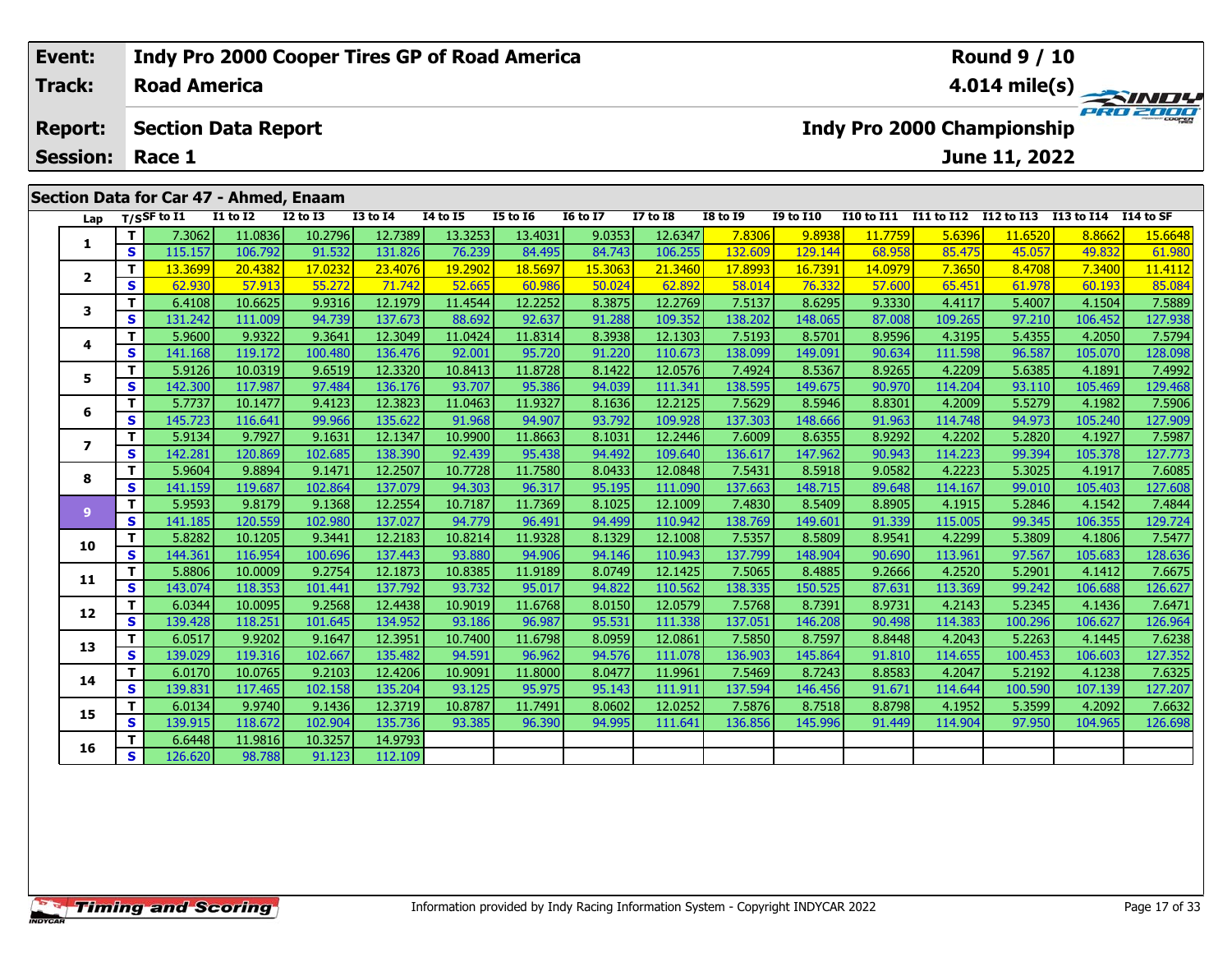| Event:                 | Indy Pro 2000 Cooper Tires GP of Road America | <b>Round 9 / 10</b>                             |
|------------------------|-----------------------------------------------|-------------------------------------------------|
| Track:                 | <b>Road America</b>                           | $\frac{4.014 \text{ mile(s)}}{2.34 \text{ Hz}}$ |
| <b>Report:</b>         | Section Data Report                           | <b>Indy Pro 2000 Championship</b>               |
| <b>Session: Race 1</b> |                                               | June 11, 2022                                   |
|                        |                                               |                                                 |

|                         |                                         | Section Data for Car 47 - Ahmed, Enaam |          |
|-------------------------|-----------------------------------------|----------------------------------------|----------|
| Lap T/SLap              |                                         |                                        | PO to SF |
| $\mathbf{1}$            | $\overline{t}$                          | 161.1296                               | 231.7349 |
|                         | $\mathbf{s}$                            | 89.682                                 | 58.724   |
| $\overline{\mathbf{2}}$ | $\overline{\mathsf{T}}$                 | 232.0744                               |          |
|                         | $\mathbf{s}$                            | 62.266                                 |          |
| 3                       | $\mathbf T$                             | 130.5747                               |          |
|                         | $\mathbf{s}$                            | 110.668                                |          |
| 4                       | $\mathbf T$                             | 127.5475                               |          |
|                         | $\mathbf{s}$                            | 113.294                                |          |
| 5                       | $\mathbf{T}$                            | 127.3456                               |          |
|                         | $\overline{\mathbf{s}}$                 | 113.474                                |          |
| 6                       | $\overline{\mathbf{T}}$<br>$\mathbf{s}$ | 127.5763<br>113.269                    |          |
|                         | $\overline{\mathsf{T}}$                 | 126.6671                               |          |
| $\overline{\mathbf{z}}$ | $\mathbf{s}$                            | 114.082                                |          |
|                         | $\mathbf T$                             | 126.4246                               |          |
| 8                       | $\mathbf{s}$                            | 114.301                                |          |
|                         | $\mathbf{T}$                            | 125.8575                               |          |
| 9 <sup>°</sup>          | $\mathbf{s}$                            | 114.816                                |          |
|                         | $\mathbf{T}$                            | 126.9088                               |          |
| 10                      | $\mathbf{s}$                            | 113.864                                |          |
|                         | T                                       | 126.9314                               |          |
| 11                      | $\mathbf{s}$                            | 113.844                                |          |
|                         | $\mathbf T$                             | 126.9246                               |          |
| 12                      | $\overline{\mathbf{s}}$                 | 113.850                                |          |
| 13                      | T                                       | 126.5219                               |          |
|                         | $\mathbf{s}$                            | 114.213                                |          |
| 14                      | $\mathbf{T}$                            | 126.7870                               |          |
|                         | $\mathbf{s}$                            | 113.974                                |          |
| 15                      | $\mathbf{T}$                            | 126.8628                               |          |
|                         | <b>S</b>                                | 113.906                                |          |
| 16                      | $\mathbf T$                             |                                        |          |
|                         | $\mathbf{s}$                            |                                        |          |
|                         |                                         |                                        |          |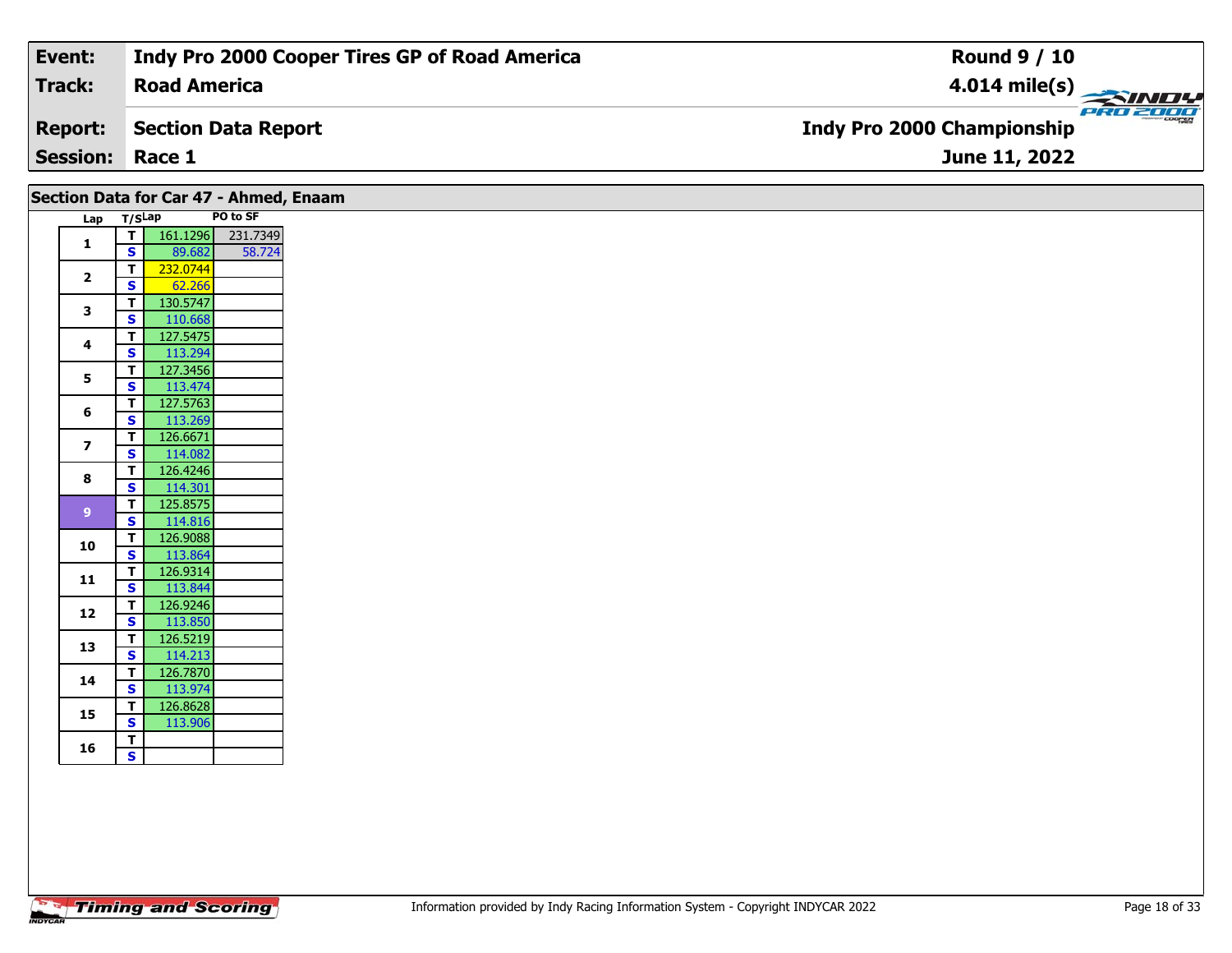#### **Event: Indy Pro 2000 Cooper Tires GP of Road America Round 9 / 10Road AmericaTrack:4.014 mile(s)** PRO 2000 **Section Data Report Indy Pro 2000 Championship Report: June 11, 2022 Session: Race 1Section Data for Car 55 - Gold, Reece Lap T/SSF to I1 I1 to I2 I2 to I3 I3 to I4 I4 to I5 I5 to I6 I6 to I7 I7 to I8 I8 to I9 I9 to I10 I10 to I11 I11 to I12 I12 to I13 I13 to I14 I14 to SF**  1 | T | 7.3369 11.1004 10.3025 12.8114 13.1856 13.3451 9.0733 12.9861 7.8789 9.9397 11.9694 5.8223 11.4039 8.8294 14.9471<br>1 | S | 114.676 106.630 91.328 131.080 77.047 84.863 84.388 103.380 131.796 128.548 67.843 82.793 46 **1 <sup>T</sup>** 13.2966 20.4787 16.9441 23.5566 18.9485 18.7457 15.3144 21.4400 17.8883 16.8047 14.0867 7.4499 8.4297 7.3047 11.5085 **<sup>S</sup>** 63.277 57.798 55.530 71.289 53.614 60.414 49.998 62.617 58.050 76.034 57.646 64.705 62.280 60.484 84.365**2**

3 T | 6.3916| 10.6310| 10.0502| 12.4165| 11.6987| 12.5249| 8.5305| 12.3301| 7.5469| 8.7337| 9.6995| 4.7731| 5.8175| 4.1634| 7.4830<br>S | S | 131.636| 111.338| 93.621| 135.249| 86.839| 90.420| 89.758| 108.880| 137.594| 146.29

**<sup>T</sup>** 5.8964 10.6307 9.7553 12.3525 11.1671 12.1501 8.1732 12.2388 7.5777 8.6500 8.9699 4.2157 5.4300 4.2519 7.6056 **<sup>S</sup>** 142.691 111.341 96.451 135.950 90.973 93.209 93.682 109.692 137.035 147.714 90.530 114.345 96.685 103.911 127.657

5 | T | 5.9144| 9.9439| 9.2262| 12.1601| 10.9908| 11.7744| 8.0921| 12.0728| 7.4638| 8.5434| 8.9790| 4.1822| 5.4230| 4.1563| 7.5223<br>| S | 142.257| 119.031| 101.982| 138.101| 92.433| 96.183| 94.621| 111.200| 139.126| 149.557

6 | T | 5.8490 10.0088 9.2593 12.0845 11.0139 12.1968 8.1649 12.0171 7.4401 8.5111 8.9077 4.2231 5.3641 4.1364 7.5569<br>5 | S | 143.847 118.260 101.618 138.965 92.239 92.852 93.777 111.716 139.569 150.125 91.162 114.145 97.8

7 | T | 5.8769| 9.9015| 9.1256| 12.1818| 10.9869| 11.6928| 7.9925| 12.0152| 7.4883| 8.5869| 8.8808| 4.1943| 5.4274| 4.1472| 7.5199<br>7 | S | 143.165| 119.541| 103.107| 137.855| 92.465| 96.854| 95.800| 111.733| 138.671| 148.8

8 T | 5.8725 10.0529 9.1874 12.1019 10.8615 12.0644 8.0763 12.0791 7.4519 8.5150 8.8850 4.1796 5.3284 4.1303 7.5813<br>8 S 143.272 117.741 102.413 138.765 93.533 93.871 94.806 111.142 139.348 150.056 91.395 115.333 98.529 106

7.5715 | 11 | 19.9598 | 9.8724 | 9.1012 | 12.2725 | 10.7573 | 11.7484 | 8.0243 | 12.0127 | 7.4941 | 8.5975 | 8.7762 | 4.1564 | 5.3506 | 4.1462 | 7.5715 | 9.5715 | 9.5715 | 9.5715 | 9.5715 | 9.5715 | 9.5715 | 9.5715 | 9.57

0 | **T** | 5.9359| 9.8322| 9.1421| 12.1507| 10.9223| 11.7603| 8.2578| 12.2281| 7.4913| 8.5324| 8.9250| 4.2206| 5.4554| 4.1285| 7.4348<br>| S | 141.742| 120.384| 102.920| 138.208| 93.012| 96.299| 92.722| 109.788| 138.615| 149.7

**<sup>T</sup>** 5.7527 10.2115 9.5101 12.0908 11.2419 12.3686 8.1136 12.1670 7.4874 8.5561 8.8629 4.2518 5.4311 4.1428 7.4918 **<sup>S</sup>** 146.255 115.912 98.938 138.892 90.368 91.563 94.370 110.339 138.688 149.335 91.623 113.374 96.666 106.647 129.596

2 T 5.7991 10.1536 9.6238 12.1149 10.8820 11.9865 8.1349 12.1619 7.4695 8.5398 8.8352 4.3075 5.4261 4.1738 7.5238<br>S 145.085 116.573 97.769 138.616 93.357 94.481 94.123 110.386 139.020 149.620 91.910 111.908 96.755 105.855

3 T 5.8549 10.0221 9.5152 12.3933 10.9384 11.7179 8.0607 12.1074 7.4828 8.5587 8.8502 4.2761 5.3684 4.1392 7.4729<br>S 143.702 118.103 98.885 135.502 92.875 96.647 94.989 110.883 138.773 149.290 91.754 112.730 97.795 106.740

4 | **T** | 5.7923| 10.2226| 9.4266| 12.2099| 11.3965| 12.6498| 8.2913| 12.3156| 7.5765| 8.6869| 8.9281| 4.2094| 5.3261| 4.1509| 7.5884<br>| S | 145.256| 115.786| 99.814| 137.537| 89.142| 89.527| 92.348| 109.008| 137.057| 147.0

**<sup>T</sup>** 5.9408 9.8161 9.1188 12.2697 10.7528 11.6908 7.9862 12.0841 7.5030 8.5675 8.7740 4.1576 5.2962 4.1853 7.5322 **<sup>S</sup>** 141.625 120.581 103.183 136.867 94.479 96.871 95.876 111.096 138.399 149.137 92.551 115.943 99.128 105.564 128.901

**<sup>T</sup>** 5.9425 12.5132 10.3507 14.3701 **<sup>S</sup>** 141.584 94.591 90.903 116.862

**3**

**4**

**5**

**6**

**7**

**8**

**9**

**10**

**11**

**12**

**13**

**14**

**15**

**16**

127.946

127.657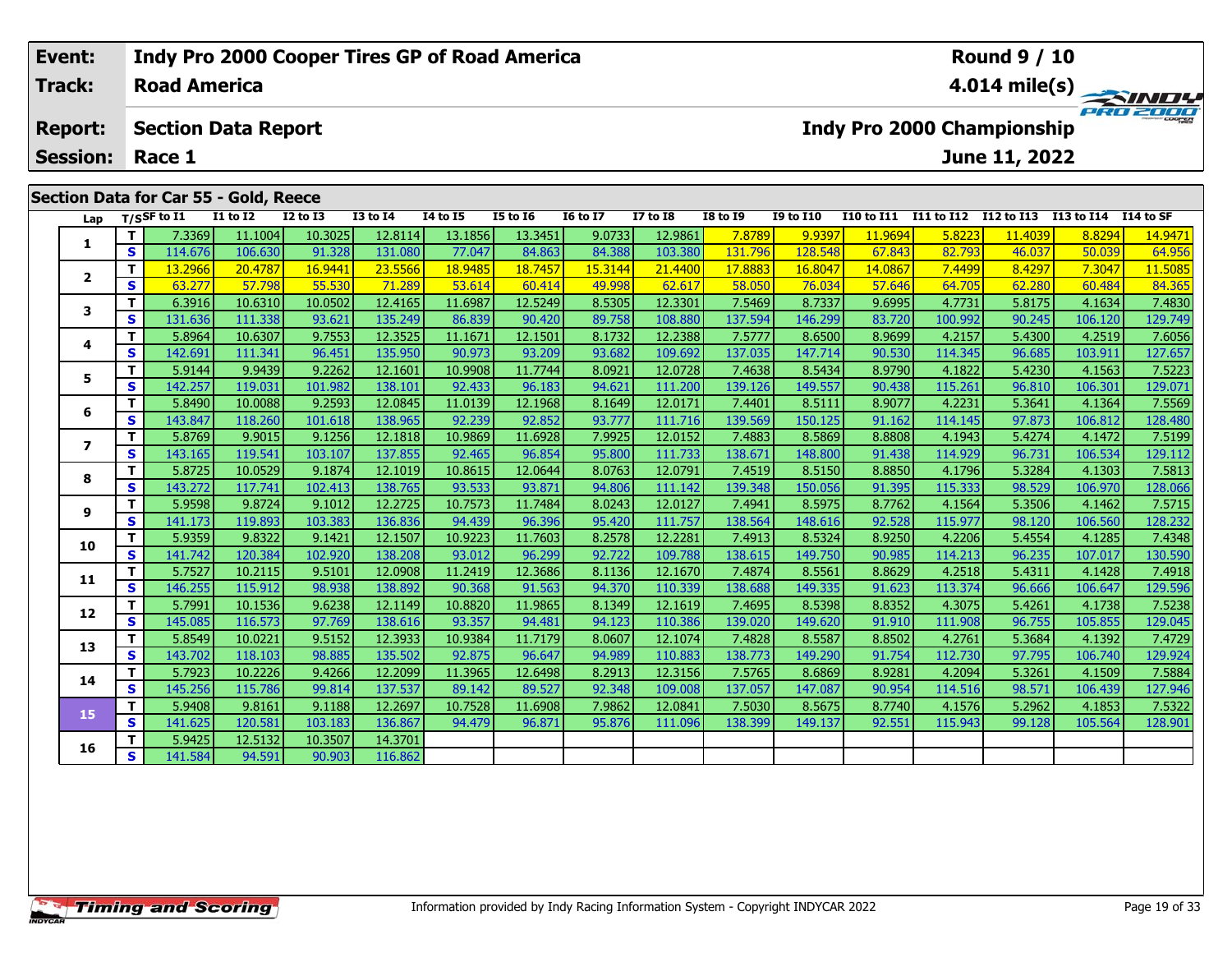| Event:                 | Indy Pro 2000 Cooper Tires GP of Road America | <b>Round 9 / 10</b>                           |
|------------------------|-----------------------------------------------|-----------------------------------------------|
| Track:                 | <b>Road America</b>                           |                                               |
| <b>Report:</b>         | Section Data Report                           | PRO 2000<br><b>Indy Pro 2000 Championship</b> |
| <b>Session: Race 1</b> |                                               | June 11, 2022                                 |
|                        |                                               |                                               |

| Section Data for Car 55 - Gold, Reece |                         |          |                   |
|---------------------------------------|-------------------------|----------|-------------------|
| Lap T/SLap                            |                         |          | PO to SF          |
| $\mathbf{1}$                          | T                       |          | 160.9320 235.9156 |
|                                       | s l                     | 89.792   | 57.683            |
| $\overline{2}$                        | $\overline{\mathbf{r}}$ | 232.1971 |                   |
|                                       | $\mathbf{s}$            | 62.233   |                   |
| $\mathbf{3}$                          | $\mathbf{T}$            | 132.7906 |                   |
|                                       | <b>S</b>                | 108.821  |                   |
| 4                                     | $\mathbf{T}$            | 129.0649 |                   |
|                                       | $\mathbf{s}$            | 111.962  |                   |
| 5                                     | $\mathbf{T}$            | 126.4447 |                   |
|                                       | $\mathbf{s}$            | 114.282  |                   |
| 6                                     | $\mathbf T$             | 126.7337 |                   |
|                                       | <b>S</b>                | 114.022  |                   |
| $\overline{\mathbf{z}}$               | $\mathbf{T}$            | 126.0180 |                   |
|                                       | $\mathbf{s}$            | 114.669  |                   |
| 8                                     | $\mathbf{T}$            | 126.3675 |                   |
|                                       | $\mathbf{s}$            | 114.352  |                   |
| 9                                     | $\mathbf T$             | 125.8411 |                   |
|                                       | S                       | 114.831  |                   |
| 10                                    | $\mathbf{T}$            | 126.4174 |                   |
|                                       | $\overline{\mathbf{s}}$ | 114.307  |                   |
| 11                                    | $\mathbf{T}$            | 127.6801 |                   |
|                                       | $\mathbf{s}$            | 113.177  |                   |
| 12                                    | $\mathbf{T}$            | 127.1324 |                   |
|                                       | $\mathbf{s}$            | 113.664  |                   |
| 13                                    | $\mathbf{T}$            | 126.7582 |                   |
|                                       | $\mathbf{s}$            | 114.000  |                   |
| 14                                    | $\mathbf{T}$            | 128.7709 |                   |
|                                       | $\mathbf{s}$            | 112.218  |                   |
| 15                                    | $\mathbf{T}$            | 125.6751 |                   |
|                                       | <b>S</b>                | 114.982  |                   |
| 16                                    | $rac{1}{s}$             |          |                   |
|                                       |                         |          |                   |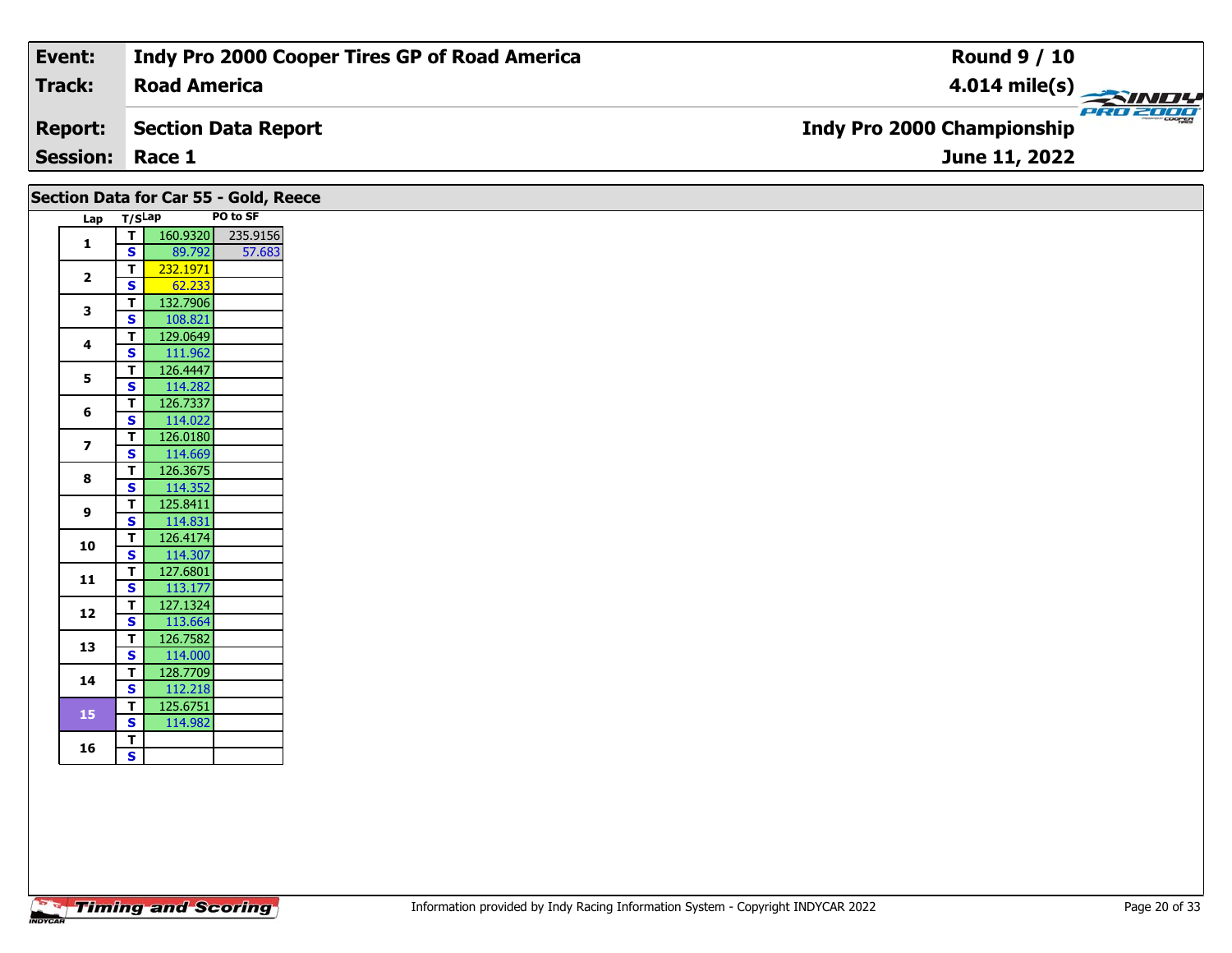| Event:          |    |                     | Indy Pro 2000 Cooper Tires GP of Road America  |                 |               |                 |                |                 |                 |                 |                  |            |            | <b>Round 9 / 10</b>               |            |                         |
|-----------------|----|---------------------|------------------------------------------------|-----------------|---------------|-----------------|----------------|-----------------|-----------------|-----------------|------------------|------------|------------|-----------------------------------|------------|-------------------------|
| <b>Track:</b>   |    | <b>Road America</b> |                                                |                 |               |                 |                |                 |                 |                 |                  |            |            |                                   |            | $4.014 \text{ mile(s)}$ |
| <b>Report:</b>  |    |                     | <b>Section Data Report</b>                     |                 |               |                 |                |                 |                 |                 |                  |            |            | <b>Indy Pro 2000 Championship</b> |            | PRO 2000                |
| <b>Session:</b> |    | Race 1              |                                                |                 |               |                 |                |                 |                 |                 |                  |            |            | June 11, 2022                     |            |                         |
|                 |    |                     | Section Data for Car 6 - De Alba, Salvador (R) |                 |               |                 |                |                 |                 |                 |                  |            |            |                                   |            |                         |
| Lap             |    | $T/S$ SF to I1      | <b>I1 to I2</b>                                | <b>I2 to I3</b> | $I3$ to $I4$  | <b>I4 to I5</b> | I5 to 16       | <b>16 to 17</b> | <b>I7 to I8</b> | <b>I8 to 19</b> | <b>I9 to I10</b> | I10 to I11 | I11 to I12 | I12 to I13                        | I13 to I14 | I14 to SF               |
|                 |    | 7.2609              | 11.3332                                        | 10.3783         | 12.3240       | 12.1528         | 13.0262        | 9.0033          | 12.6421         | 8.1900          | 10.4446          | 10.7982    | 5.4949     | 10.2313                           | 7.8471     | 15.6744                 |
|                 | S. | 115.876             | 104.440                                        | 90.661          | 136.264       | 83.595          | 86.940         | 85.045          | 106.193         | 126.790         | 122.334          | 75.202     | 87.726     | 51.313                            | 56.303     | 61.942                  |
|                 |    | 13.8493             | 20.5675                                        | 16.5809         | 23.5148       | 18.4816         | <b>19.4317</b> | 14.2843         | <b>22.2276</b>  | 14.9158         | 20.3245          | 15.0295    | 8.0098     | 8.5220                            | 7.2086     | 11.6414                 |
| $\mathbf{2}$    | S. | 60.751              | 57.549                                         | 56.747          | <b>71.415</b> | 54.969          | 58.281         | 53.603          | 60.398          | 69.618          | 62.866           | 54.030     | 60.182     | 61.605                            | 61.290     | 83.401                  |

|              | S.                      | 115.876 | 104.440 | 90.661  | 136.264 | 83.595  | 86.940  | 85.045  | 106.193 | 126.790 | 122.334 | 75.202  | 87.726  | 51.313 | 56.303  | 61.942  |
|--------------|-------------------------|---------|---------|---------|---------|---------|---------|---------|---------|---------|---------|---------|---------|--------|---------|---------|
| $\mathbf{2}$ | T.                      | 13.8493 | 20.5675 | 16.5809 | 23.5148 | 18.4816 | 19.4317 | 14.2843 | 22.2276 | 14.9158 | 20.3245 | 15.0295 | 8.0098  | 8.5220 | 7.2086  | 11.6414 |
|              | S.                      | 60.751  | 57.549  | 56.747  | 71.415  | 54.969  | 58.281  | 53.603  | 60.398  | 69.618  | 62.866  | 54.030  | 60.182  | 61.605 | 61.290  | 83.401  |
| 3            | т                       | 6.4174  | 10.7594 | 9.6113  | 12.3896 | 11.3290 | 12.1069 | 8.3507  | 12.1227 | 7.5631  | 8.7807  | 9.0966  | 4.2677  | 5.4370 | 4.1775  | 7.6177  |
|              | S                       | 131.107 | 110.010 | 97.896  | 135.543 | 89.673  | 93.542  | 91.691  | 110.743 | 137.299 | 145.515 | 89.269  | 112.952 | 96.561 | 105.761 | 127.454 |
| 4            | T.                      | 5.9461  | 10.2435 | 9.3580  | 12.2907 | 11.0891 | 11.8112 | 8.1907  | 12.1763 | 7.6018  | 8.8048  | 9.0856  | 4.2216  | 5.4410 | 4.1725  | 7.6307  |
|              | S                       | 141.498 | 115.550 | 100.546 | 136.633 | 91.613  | 95.884  | 93.482  | 110.255 | 136.600 | 145.117 | 89.377  | 114.185 | 96.490 | 105.888 | 127.237 |
| 5            | T.                      | 5.9561  | 10.1891 | 9.3145  | 12.3693 | 11.1064 | 11.9895 | 8.2350  | 12.1329 | 7.5180  | 8.6318  | 9.2225  | 4.4319  | 5.5105 | 4.1754  | 7.5246  |
|              | S                       | 141.261 | 116.167 | 101.016 | 135.765 | 91.471  | 94.458  | 92.979  | 110.650 | 138.123 | 148.026 | 88.050  | 108.767 | 95.273 | 105.815 | 129.031 |
| 6            | т                       | 5.8290  | 10.1874 | 9.2593  | 12.0746 | 11.0634 | 11.9538 | 8.2086  | 12.1697 | 7.5046  | 8.5736  | 9.2270  | 4.3473  | 5.4696 | 4.1364  | 7.5508  |
|              | S                       | 144.341 | 116.186 | 101.618 | 139.079 | 91.826  | 94.740  | 93.278  | 110.315 | 138.370 | 149.030 | 88.008  | 110.884 | 95.985 | 106.812 | 128.584 |
| 7            | T.                      | 5.8775  | 9.9269  | 9.2708  | 12.2004 | 10.9308 | 11.8094 | 8.0731  | 12.1130 | 7.5350  | 8.6841  | 8.8622  | 4.1570  | 5.3706 | 4.1414  | 7.5319  |
|              | S                       | 143.150 | 119.235 | 101.492 | 137.645 | 92.940  | 95.898  | 94.844  | 110.831 | 137.811 | 147.134 | 91.630  | 115.960 | 97.754 | 106.683 | 128.906 |
| 8            | T.                      | 5.8799  | 9.8562  | 9.1418  | 12.1268 | 10.9273 | 11.7408 | 8.1675  | 12.1164 | 7.4905  | 8.5708  | 8.9199  | 4.1773  | 5.4250 | 4.1416  | 7.4946  |
|              | S                       | 143.091 | 120.091 | 102.924 | 138.480 | 92.970  | 96.459  | 93.747  | 110.800 | 138.630 | 149.079 | 91.038  | 115.396 | 96.774 | 106.678 | 129.548 |
| 9            | т                       | 5.8324  | 10.0343 | 9.2292  | 12.1091 | 11.0727 | 11.9018 | 8.1507  | 12.1215 | 7.4941  | 8.6050  | 8.8679  | 4.1474  | 5.3614 | 4.1541  | 7.5003  |
|              | S                       | 144.257 | 117.959 | 101.949 | 138.682 | 91.749  | 95.154  | 93.941  | 110.754 | 138.564 | 148.487 | 91.571  | 116.228 | 97.922 | 106.357 | 129.449 |
| 10           | T.                      | 5.8133  | 10.0802 | 9.2647  | 12.2996 | 10.9232 | 11.8050 | 8.1150  | 12.0298 | 7.5560  | 8.7449  | 8.9482  | 4.1726  | 5.3856 | 4.1260  | 7.5777  |
|              | $\overline{\mathbf{s}}$ | 144.731 | 117.422 | 101.559 | 136.534 | 93.005  | 95.934  | 94.354  | 111.598 | 137.428 | 146.111 | 90.750  | 115.526 | 97.482 | 107.081 | 128.127 |
| 11           | T.                      | 5.9542  | 9.9623  | 9.1303  | 12.2692 | 10.9444 | 11.7179 | 8.2031  | 12.1311 | 7.5646  | 8.7851  | 9.3703  | 4.3292  | 5.4707 | 4.1525  | 7.5612  |
|              | S                       | 141.306 | 118.812 | 103.053 | 136.873 | 92.825  | 96.647  | 93.341  | 110.666 | 137.272 | 145.443 | 86.662  | 111.347 | 95.966 | 106.398 | 128.407 |
| 12           | т                       | 5.8527  | 10.1442 | 9.3935  | 12.1953 | 10.9687 | 11.9031 | 8.0962  | 12.1985 | 7.5429  | 8.6498  | 8.9207  | 4.1658  | 5.4487 | 4.1980  | 7.5491  |
|              | S.                      | 143.756 | 116.681 | 100.166 | 137.702 | 92.619  | 95.143  | 94.573  | 110.055 | 137.667 | 147.718 | 91.029  | 115.715 | 96.353 | 105.245 | 128.613 |
| 13           | T.                      | 5.8825  | 10.0137 | 9.2486  | 12.2353 | 10.9446 | 11.7774 | 8.1167  | 12.1113 | 7.5341  | 8.6628  | 8.8192  | 4.1652  |        |         | 7.5512  |
|              | S                       | 143.028 | 118.202 | 101.735 | 137.252 | 92.823  | 96.159  | 94.334  | 110.847 | 137.828 | 147.496 | 92.077  | 115.732 |        |         | 128.577 |
| 14           | т                       | 5.8748  | 9.9637  | 9.2026  | 12.1010 | 10.9527 | 12.0079 | 8.2222  | 12.1378 | 7.4823  | 8.6124  | 8.8549  | 4.1685  | 5.3347 | 4.1473  | 7.5048  |
|              | S                       | 143.216 | 118.795 | 102.244 | 138.775 | 92.754  | 94.313  | 93.124  | 110.605 | 138.782 | 148.359 | 91.706  | 115.640 | 98.412 | 106.532 | 129.372 |
| 15           | т                       | 5.8385  | 10.1098 | 9.1735  | 12.1024 | 11.0351 | 11.8490 | 8.1907  | 12.2176 | 7.5125  | 8.6036  | 9.0891  | 4.1864  | 5.3964 | 4.1522  | 7.5160  |
|              | S.                      | 144.106 | 117.078 | 102.568 | 138.759 | 92.062  | 95.578  | 93.482  | 109.882 | 138.224 | 148.511 | 89.343  | 115.146 | 97.287 | 106.406 | 129.179 |
| 16           | T.                      | 6.5302  | 12.2173 | 10.3375 | 14.3165 |         |         |         |         |         |         |         |         |        |         |         |
|              | S                       | 128.842 | 96.882  | 91.019  | 117.299 |         |         |         |         |         |         |         |         |        |         |         |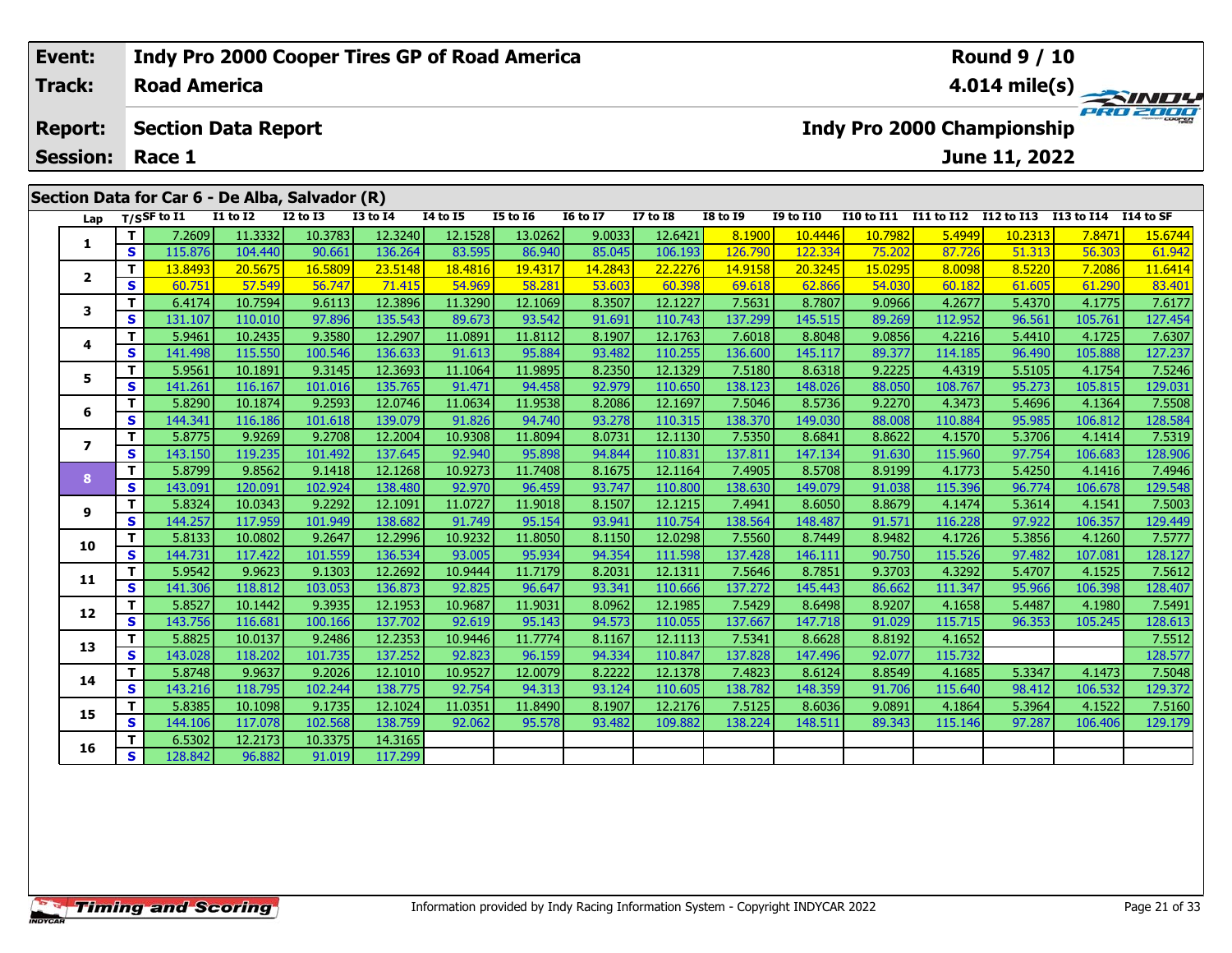| Event:                 | Indy Pro 2000 Cooper Tires GP of Road America | <b>Round 9 / 10</b>                           |
|------------------------|-----------------------------------------------|-----------------------------------------------|
| Track:                 | <b>Road America</b>                           | $4.014$ mile(s)                               |
| <b>Report:</b>         | Section Data Report                           | PRO 2000<br><b>Indy Pro 2000 Championship</b> |
| <b>Session: Race 1</b> |                                               | June 11, 2022                                 |

|                         |                                                    | Section Data for Car 6 - De Alba, Salvador (R) |
|-------------------------|----------------------------------------------------|------------------------------------------------|
|                         | Lap T/SLap                                         |                                                |
| $\mathbf{1}$            | T<br>$\overline{\mathbf{s}}$                       | 156.8013<br>92.157                             |
| $\overline{2}$          | $\overline{\mathsf{r}}$<br>$\mathbf{s}$            | 234.5893<br>61.599                             |
| 3                       | $\overline{\mathsf{r}}$<br>$\overline{\mathbf{s}}$ | 130.0273<br>111.134                            |
| 4                       | $\mathbf{T}$<br>$\mathbf{s}$                       | 128.0636<br>112.838                            |
| $5\phantom{.0}$         | $\mathbf{T}$<br>$\overline{\mathbf{s}}$            | 128.3075<br>112.623                            |
| 6                       | $\mathbf{T}$<br>$\overline{\mathbf{s}}$            | 127.5551<br>113.288                            |
| $\overline{\mathbf{z}}$ | $\overline{t}$<br>$\overline{\mathbf{s}}$          | 126.4841<br>114.247                            |
| 8 <sup>1</sup>          | $\overline{\mathbf{r}}$<br>$\mathbf{s}$            | 126.1764<br>114.525                            |
| 9                       | $\overline{1}$<br>$\mathbf{s}$                     | 126.5819<br>114.159                            |
| 10                      | $\overline{\mathsf{r}}$<br>$\overline{\mathbf{s}}$ | 126.8418<br>113.925                            |
| 11                      | $\overline{\mathbf{r}}$<br>$\mathbf{s}$            | 127.5461<br>113.296                            |
| 12                      | $\overline{\mathsf{r}}$<br>$\mathsf{s}$            | 127.2272<br>113.579                            |
| 13                      | $\mathbf{T}$<br>$\overline{\mathbf{s}}$            | 126.5980<br>114.144                            |
| 14                      | $\mathbf{T}$<br>$\mathbf{s}$                       | 126.5676<br>114.171                            |
| 15                      | $\mathbf{T}$<br>$\overline{\mathbf{s}}$            | 126.9728<br>113.807                            |
| 16                      | $\mathbf{T}$<br>$\mathsf{s}$                       |                                                |
|                         |                                                    |                                                |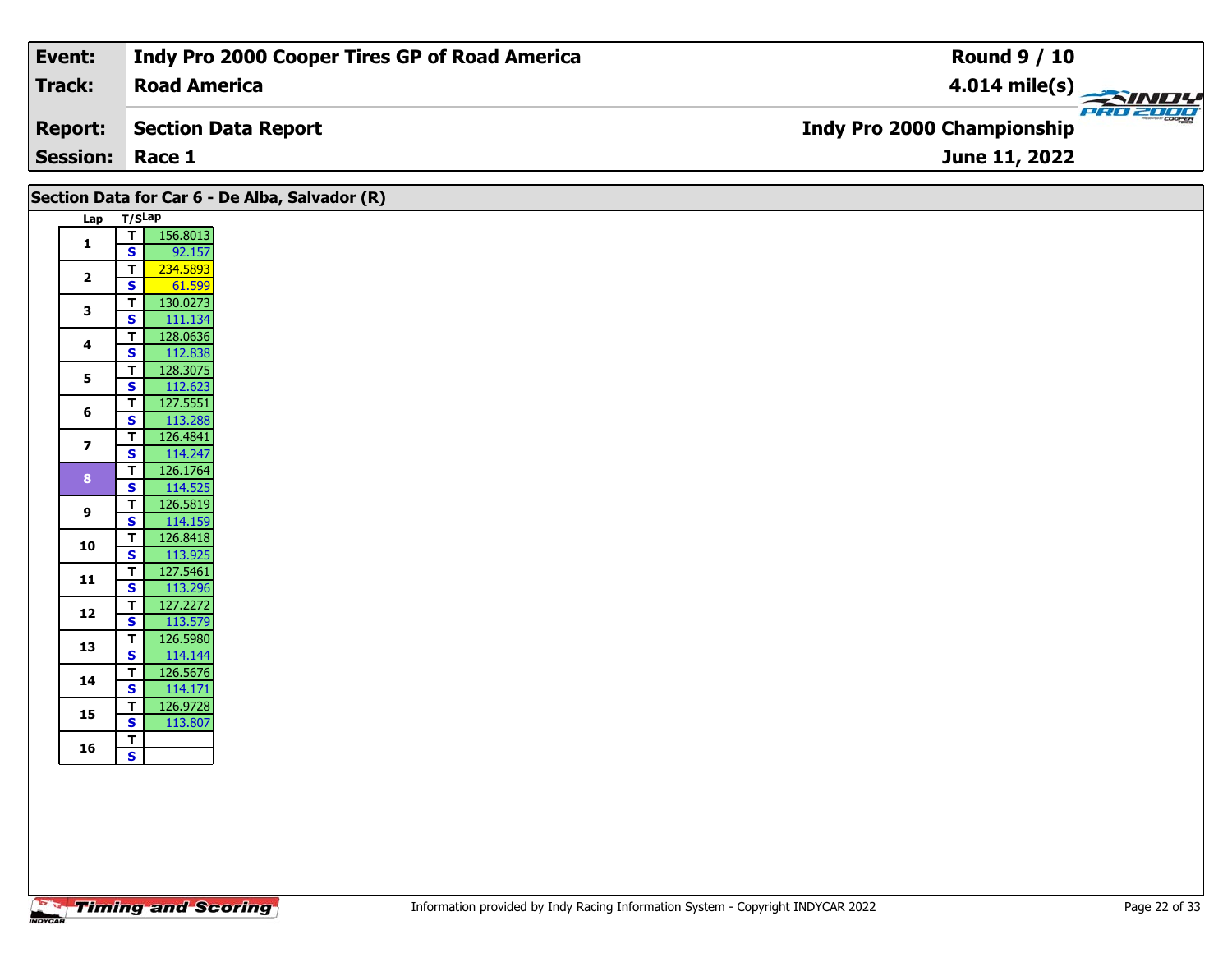## **Event: Indy Pro 2000 Cooper Tires GP of Road America Round 9 / 10Road America4.014 mile(s) Track: PRO 2001 Section Data Report Report: Indy Pro 2000 Championship June 11, 2022 Session: Race 1 Section Data for Car 8 - Siegel, Nolan (R)** Lap T/SSF to I1 I1 to I2 I2 to I3 I3 to I4 I4 to I5 I5 to I6 I6 to I7 I7 to I8 I8 to I9 I9 to I10 I10 to I11 I11 to I12 I12 to I13 I13 to I14 I14 to SF **<sup>T</sup>** 7.2117 11.9431 10.5575 12.2878 12.9191 13.2057 9.2759 12.8540 9.2036 10.2077 10.7328 6.1682 11.5884 9.0862 15.6805 **<sup>S</sup>** 116.666 99.106 89.122 136.665 78.636 85.758 82.545 104.442 112.826 125.173 75.660 78.150 45.304 48.625 61.918**1**2 | T | 13.0450 | 20.6583 | 16.7936 | 24.3565 | 19.1578 | 18.3936 | 13.7968 | 22.2805 | 17.4550 | 17.0048 | 13.0211 | 7.2557 | 8.3943 | 7.3588 | 11.3647<br>2 | S | 64.497 | 57.296 | 56.028 | 68.947 | 53.028 | 61.570 | 55.497 **2**

| 1              | T.       | 7.2117  | 11.9431 | 10.5575 | 12.2878 | 12.9191 | 13.2057 | 9.2759  | 12.8540 | 9.2036  | 10.2077 | 10.7328 | 6.1682  | 11.5884 | 9.0862  | 15.6805 |
|----------------|----------|---------|---------|---------|---------|---------|---------|---------|---------|---------|---------|---------|---------|---------|---------|---------|
|                | S        | 116.666 | 99.106  | 89.122  | 136.665 | 78.636  | 85.758  | 82.545  | 104.442 | 112.826 | 125.173 | 75.660  | 78.150  | 45.304  | 48.625  | 61.918  |
| $\mathbf{2}$   | т        | 13.0450 | 20.6583 | 16.7936 | 24.3565 | 19.1578 | 18.3936 | 13.7968 | 22,2805 | 17,4550 | 17,0048 | 13.0211 | 7.2557  | 8.3943  | 7.3588  | 11.3647 |
|                | <b>S</b> | 64.497  | 57.296  | 56.028  | 68.947  | 53.028  | 61.570  | 55.497  | 60.254  | 59.491  | 75.139  | 62.364  | 66.437  | 62.542  | 60.039  | 85.432  |
| 3              | T.       | 6.4477  | 10.6275 | 9.6709  | 12.4769 | 11.5769 | 12.5125 | 8.6103  | 12.4319 | 7.6518  | 8.6949  | 9.4930  | 4.3663  | 5.7392  | 4.2282  | 7.5677  |
|                | S.       | 130.491 | 111.375 | 97.293  | 134.594 | 87.753  | 90.509  | 88.926  | 107.988 | 135.708 | 146.951 | 85.541  | 110.401 | 91.476  | 104.493 | 128.296 |
| 4              | T.       | 5.9151  | 10.4575 | 9.8515  | 12.1162 | 11.2727 | 12.1264 | 8.3690  | 12.2071 | 7.5670  | 8.6544  | 9.3767  | 4.2719  | 5.4488  | 4.3152  | 7.6513  |
|                | S        | 142.240 | 113.185 | 95.509  | 138.601 | 90.121  | 93.391  | 91.490  | 109.977 | 137.229 | 147.639 | 86.602  | 112.841 | 96.351  | 102.386 | 126.895 |
| 5              | т        | 5.9225  | 10.0784 | 9.2792  | 12.3191 | 11.0124 | 11.8171 | 8.3119  | 12.1917 | 7.6058  | 8.7102  | 8.9838  | 4.2123  | 5.3174  | 4.1885  | 7.6674  |
|                | S        | 142.062 | 117.443 | 101.400 | 136.318 | 92.251  | 95.836  | 92.119  | 110.116 | 136.529 | 146.693 | 90.390  | 114.438 | 98.732  | 105.484 | 126.628 |
| 6              | T.       | 5.9929  | 10.1502 | 9.1677  | 12.3591 | 10.8048 | 11.8637 | 8.1498  | 12.0533 | 7.5589  | 8.6891  | 8.9417  | 4.2289  | 5.3223  | 4.1598  | 7.6539  |
|                | S        | 140.393 | 116.612 | 102.633 | 135.877 | 94.024  | 95.459  | 93.951  | 111.380 | 137.376 | 147.049 | 90.816  | 113.988 | 98.642  | 106.211 | 126.852 |
| $\overline{ }$ | T.       | 5.9747  | 10.4541 | 9.6268  | 12.3849 | 10.9690 | 11.7978 | 8.0775  | 12.1793 | 7.5773  | 8.6688  | 8.8993  | 4.2328  | 5.2789  | 4.2269  | 7.6656  |
|                | S        | 140.821 | 113.222 | 97.739  | 135.594 | 92.616  | 95.992  | 94.792  | 110.228 | 137.042 | 147.394 | 91.248  | 113.883 | 99.453  | 104.525 | 126.658 |
| 8              | т        | 6.0017  | 9.9285  | 9.1026  | 12.3432 | 10.8368 | 11.8885 | 8.1762  | 12.0904 | 7.5992  | 8.7155  | 8.8796  | 4.2141  |         |         | 7.7498  |
|                | S.       | 140.188 | 119.216 | 103.367 | 136.052 | 93.746  | 95.260  | 93.648  | 111.039 | 136.647 | 146.604 | 91.451  | 114.389 |         |         | 125.282 |
| 9              | T.       | 6.0267  | 9.9620  | 9.2727  | 12.4293 | 10.8899 | 11.7937 | 8.0846  | 12.1388 | 7.6221  | 8.7656  | 8.8354  | 4.2133  | 5.2616  | 4.2922  | 7.7377  |
|                | S        | 139.606 | 118.815 | 101.471 | 135.110 | 93.289  | 96.026  | 94.709  | 110.596 | 136.237 | 145.766 | 91.908  | 114.410 | 99.780  | 102.935 | 125.478 |
| 10             | T.       | 6.0227  | 9.8291  | 9.1820  | 12.4110 | 10.9127 | 11.8669 | 8.0844  | 12.1011 | 7.6046  | 8.7313  | 9.0921  | 4.2513  | 5.2979  | 4.2061  | 7.7105  |
|                | S        | 139.699 | 120.422 | 102.473 | 135.309 | 93.094  | 95.434  | 94.711  | 110.940 | 136.550 | 146.339 | 89.313  | 113.388 | 99.096  | 105.042 | 125.920 |
| 11             | T.       | 6.0238  | 9.8560  | 9.1415  | 12.4160 | 10.9386 | 11.8919 | 8.1870  | 12.1373 | 7.6302  | 8.7761  | 8.8445  | 4.2298  | 5.2658  | 4.2024  | 7.6759  |
|                | S        | 139.673 | 120.093 | 102.927 | 135.254 | 92.874  | 95.233  | 93.524  | 110.609 | 136.092 | 145.592 | 91.814  | 113.964 | 99.700  | 105.135 | 126.488 |
| 12             | T.       | 6.0142  | 9.9392  | 9.1802  | 12.3990 | 11.0094 | 11.6947 | 8.1663  | 12.1510 | 7.6187  | 8.7514  | 8.9169  | 4.2381  | 5.2481  | 4.2535  | 7.7270  |
|                | S.       | 139.896 | 119.088 | 102.493 | 135.440 | 92.277  | 96.839  | 93.761  | 110.485 | 136.297 | 146.003 | 91.068  | 113.741 | 100.036 | 103.872 | 125.651 |
| 13             | T.       | 6.0578  | 9.9223  | 9.2296  | 12.4825 | 10.9722 | 11.8072 | 8.1838  | 12.1528 | 7.6245  | 8.7754  | 9.0498  | 4.2619  | 5.3069  | 4.3191  | 7.7483  |
|                | S.       | 138.889 | 119.291 | 101.945 | 134.534 | 92.589  | 95.916  | 93.561  | 110.468 | 136.194 | 145.603 | 89.731  | 113.106 | 98.928  | 102.294 | 125.306 |
| 14             | T.       | 6.0314  | 10.0649 | 9.3128  | 12.4669 | 11.0938 | 11.9895 | 8.1726  | 12.1524 | 7.5991  | 8.7648  | 8.9242  | 4.2543  | 5.2958  | 4.3515  | 7.7790  |
|                | S        | 139.497 | 117.600 | 101.034 | 134.702 | 91.574  | 94.458  | 93.689  | 110.472 | 136.649 | 145.779 | 90.994  | 113.308 | 99.135  | 101.532 | 124.812 |
| 15             | T.       | 6.0368  | 10.0132 | 9.2895  | 12.4560 | 11.0151 | 11.9495 | 8.1966  | 12.1413 | 7.6246  | 8.7782  | 9.1996  | 4.2929  | 5.3147  | 4.2462  | 7.7347  |
|                | S.       | 139.372 | 118.208 | 101.287 | 134.820 | 92.229  | 94.774  | 93.415  | 110.573 | 136.192 | 145.557 | 88.270  | 112.289 | 98.783  | 104.050 | 125.526 |
| 16             | T.       | 6.0315  | 10.2907 | 9.6926  | 12.7690 |         |         |         |         |         |         |         |         |         |         |         |
|                | S.       | 139.495 | 115.020 | 97.075  | 131.515 |         |         |         |         |         |         |         |         |         |         |         |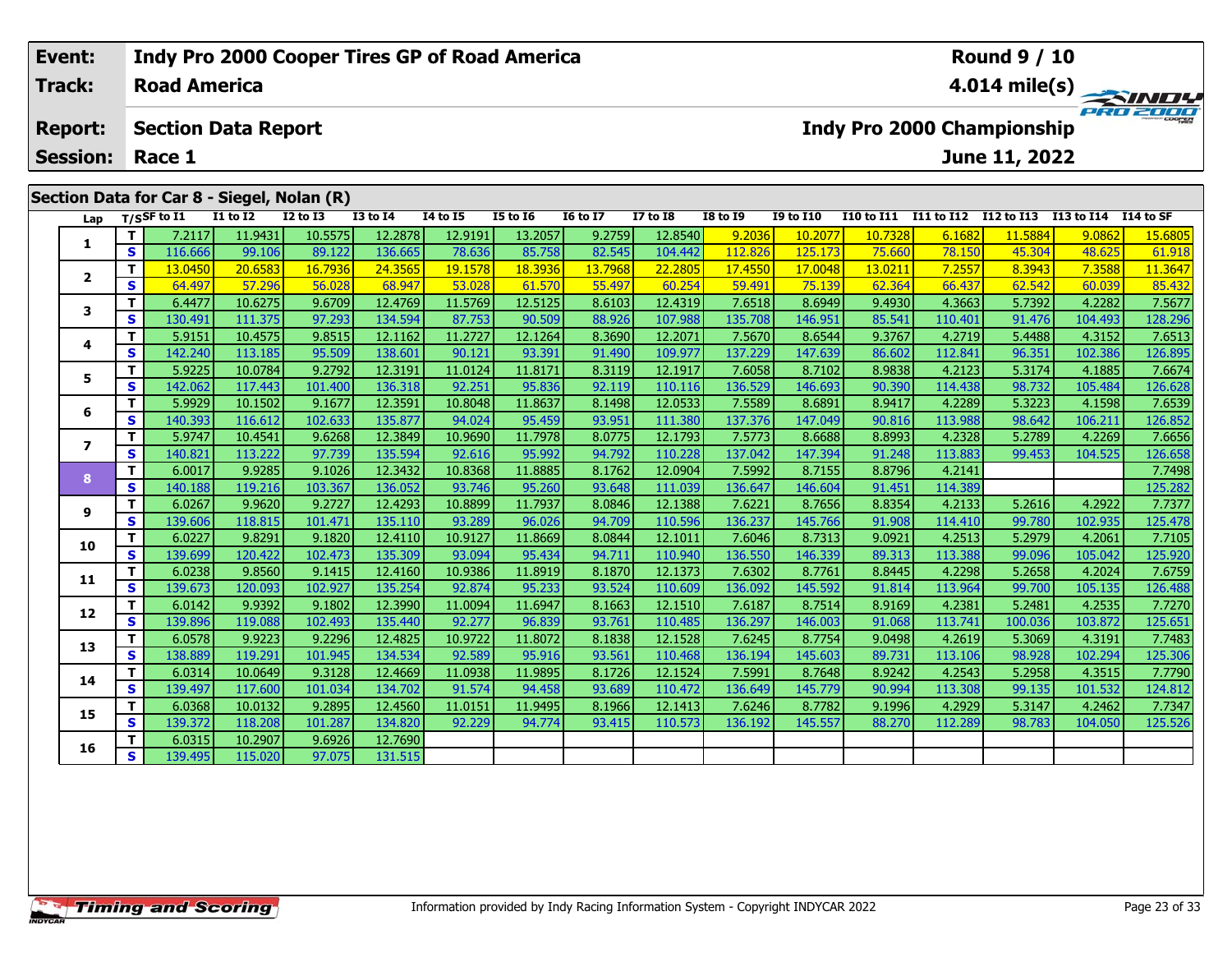| Event:                 | Indy Pro 2000 Cooper Tires GP of Road America | <b>Round 9 / 10</b>                           |
|------------------------|-----------------------------------------------|-----------------------------------------------|
| Track:                 | <b>Road America</b>                           | $4.014 \text{ mile(s)}$                       |
| <b>Report:</b>         | Section Data Report                           | PRO 2000<br><b>Indy Pro 2000 Championship</b> |
| <b>Session: Race 1</b> |                                               | June 11, 2022                                 |

| Section Data for Car 8 - Siegel, Nolan (R) |                         |                     |          |
|--------------------------------------------|-------------------------|---------------------|----------|
| Lap T/SLap                                 |                         |                     | PO to SF |
| $\mathbf{1}$                               | T                       | 162.9222            | 219.5396 |
|                                            | $\mathbf{s}$            | 88.695              | 61.986   |
| $\overline{2}$                             | T                       | 230.3365            |          |
|                                            | $\mathbf{s}$            | 62.736              |          |
| $\mathbf{3}$                               | T                       | 132.0957            |          |
|                                            | <b>S</b>                | 109.393<br>129.6008 |          |
| 4                                          | Т<br>S                  | 111.499             |          |
|                                            | $\mathbf T$             | 127.6177            |          |
| 5                                          | $\overline{\mathbf{s}}$ | 113.232             |          |
|                                            | $\mathbf T$             | 127.0961            |          |
| 6                                          | S                       | 113.697             |          |
|                                            | $\mathbf{T}$            | 128.0137            |          |
| $\overline{\mathbf{z}}$                    | $\mathbf{s}$            | 112.882             |          |
|                                            | T.                      | 127.0069            |          |
| 8                                          | $\mathbf{s}$            | 113.776             |          |
|                                            | T                       | 127.3256            |          |
| 9                                          | $\mathbf{s}$            | 113.492             |          |
| 10                                         | $\mathbf{T}$            | 127.3037            |          |
|                                            | $\overline{\mathbf{s}}$ | 113.511             |          |
| 11                                         | T.                      | 127.2168            |          |
|                                            | S                       | 113.589             |          |
| 12                                         | T.                      | 127.3077            |          |
|                                            | S                       | 113.508             |          |
| 13                                         | Т                       | 127.8941            |          |
|                                            | $\mathbf{s}$            | 112.987             |          |
| 14                                         | T.                      | 128.2530            |          |
|                                            | $\overline{\mathbf{s}}$ | 112.671             |          |
| 15                                         | T.                      | 128.2889            |          |
|                                            | $\mathbf{s}$            | 112.640             |          |
| 16                                         | T<br>$\mathbf{s}$       |                     |          |
|                                            |                         |                     |          |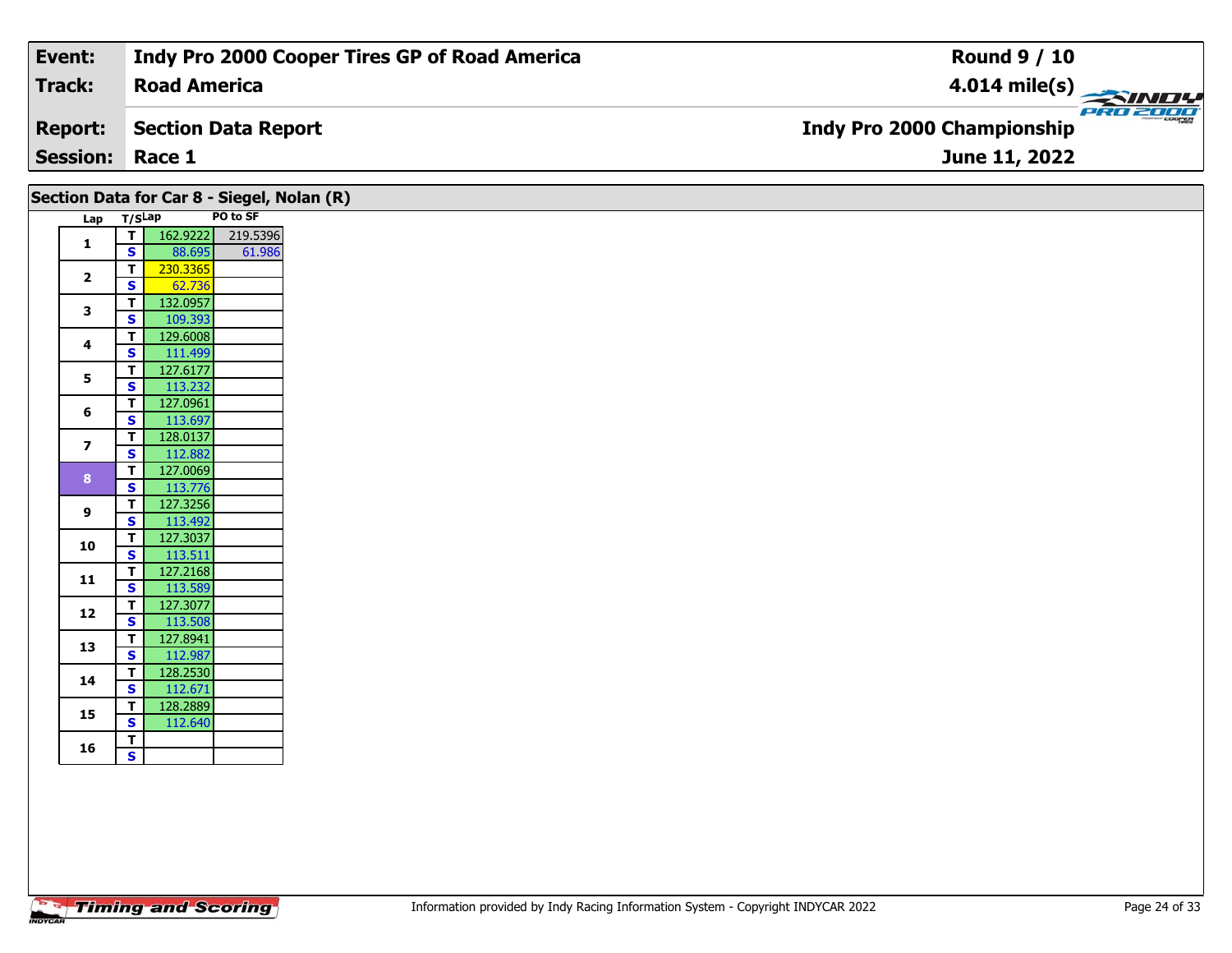### **Event: Indy Pro 2000 Cooper Tires GP of Road America Round 9 / 10Road AmericaTrack:4.014 mile(s)** PRO 2000 **Report: Section Data Report Indy Pro 2000 Championship June 11, 2022 Session: Race 1Section Data for Car 83 - Finelli, Charles Lap T/SSF to I1 I1 to I2 I2 to I3 I3 to I4 I4 to I5 I5 to I6 I6 to I7 I7 to I8 I8 to I9 I9 to I10 I10 to I11 I11 to I12 I12 to I13 I13 to I14 I14 to SF**  1 | T | 7.1650 12.4119 10.7582 12.5823 12.7892 13.5696 9.2974 12.9765 9.4388 12.1131 10.9275 5.5559 10.3446 9.1650 15.9340<br>1 | S | 117.427 | 95.363 | 87.460 133.467 | 79.435 | 83.459 | 82.354 103.456 110.015 105.483 74.312 **1<sup>T</sup>** 13.4429 19.7242 16.5645 24.3422 19.3762 18.4829 13.8416 22.0486 17.0573 17.7875 11.9829 7.1187 8.1740 7.5177 11.4285 **<sup>S</sup>** 62.588 60.009 56.803 68.988 52.431 61.273 55.317 60.888 60.878 71.833 67.767 67.715 64.228 58.770 84.955

**<sup>T</sup>** 6.5908 11.4714 9.9271 12.6134 11.6143 12.5196 8.5195 12.3050 8.8869 9.4386 9.6467 4.3513 5.4421 4.4902 7.9104 **<sup>S</sup>** 127.657 103.182 94.782 133.138 87.471 90.458 89.874 109.102 116.847 135.373 84.179 110.782 96.470 98.396 122.738

**<sup>T</sup>** 6.0871 10.4097 9.5131 12.5424 11.4083 12.1272 8.4836 12.3244 7.7003 8.8662 9.3914 4.4806 5.5510 4.3791 7.8469 **<sup>S</sup>** 138.221 113.705 98.907 133.891 89.050 93.385 90.254 108.930 134.853 144.112 86.467 107.585 94.578 100.892 123.732

**<sup>T</sup>** 6.0978 10.4132 9.6515 12.6306 11.1889 12.1213 8.5984 12.1920 7.6833 8.9031 9.2985 4.2447 5.3799 4.2132 7.7871 **<sup>S</sup>** 137.978 113.667 97.488 132.956 90.796 93.431 89.049 110.113 135.151 143.515 87.331 113.564 97.585 104.865 124.682

**<sup>T</sup>** 6.0924 10.4332 9.4491 12.5976 11.0659 11.9689 8.3786 12.2187 7.6957 8.9338 9.3660 4.2882 5.4991 4.3687 7.8743 **<sup>S</sup>** 138.101 113.449 99.577 133.305 91.805 94.620 91.385 109.873 134.934 143.022 86.701 112.412 95.470 101.133 123.301

7 | T | 6.1136| 10.2942| 9.2810| 12.5560| 11.0238| 12.2833| 8.4210| 12.3018| 7.7418| 8.9692| 9.3846| 4.4101| 5.9687| 4.5185| 7.9350<br>7 | S | 137.622 114.981 101.380 133.746 92.156 92.198 90.925 109.130 134.130 142.457 86.53

8 | T | 6.1436 10.3238 9.6931 12.7565 11.3231 12.0824 8.3554 12.3040 7.7285 9.0176 9.2545 4.3042 5.3722 4.2064 7.7706<br>8 | S | 136.950 114.651 97.070 131.644 89.720 93.731 91.639 109.111 134.361 141.693 87.746 111.994 97.72

5.8875 | 10.2456 | 10.2456 | 11.35452 | 11.1863 | 12.5952 | 16.5098 | 12.2679 | 17.265 | 18.59587 | 9.1742 | 4.2807 |<br>S | 137.804 | 115.526 | 101.038 | 133.861 | 90.817 | 89.915 | 89.976 | 109.432 | 134.396 | 142.624 | 88

0 | T | 6.1210| 10.5045| 9.4862| 12.5762| 11.1557| 12.0123| 8.4494| 12.6632| 7.8833| 9.0713| 9.1565| 4.2727| 5.4577| 4.2993| 7.8161<br>| S | 137.455| 112.679| 99.187| 133.531| 91.066| 94.278| 90.620| 106.016| 131.723| 140.854

**<sup>T</sup>** 6.1044 10.3802 9.7456 12.7059 11.3543 12.0174 8.5050 12.4179 7.7439 8.9743 9.0564 4.2699 5.3990 4.2398 7.7823 **<sup>S</sup>** 137.829 114.028 96.547 132.168 89.474 94.238 90.027 108.110 134.094 142.376 89.665 112.894 97.240 104.207 124.759

2 T 6.0990 10.3096 9.3676 12.5900 11.0991 12.1869 8.3371 12.3034 7.7218 8.9653 9.2008 4.2814 5.3736 4.2807 7.8209<br>2 S 137.951 114.809 100.443 133.385 91.531 92.928 91.840 109.116 134.478 142.519 88.258 112.591 97.700 103.2

3 | T | 6.1067| 10.3233| 9.4913| 12.6446| 11.0853| 12.1200| 8.3780| 12.2265| 7.7090| 8.9923| 9.0538| 4.2701| 5.3137| 4.4065| 7.8610<br>| S | 137.777| 114.657| 99.134| 132.809| 91.645| 93.441| 91.392| 109.802| 134.701| 142.091

4 | T | 6.1039| 10.3890| 9.3159| 12.5642| 11.0691| 11.9842| 8.2935| 12.3293| 7.7119| 8.9600| 9.1125| 4.2666| 5.4495| 4.3208| 7.8393<br>- S | 137.840| 113.932| 101.000| 133.659| 91.779| 94.499| 92.323| 108.887| 134.650| 142.60

**<sup>T</sup>** 6.1159 10.2651 9.7895 12.7922 11.2080 12.0360 8.3981 12.5527 7.7892 9.0372 9.3450 4.3148 5.3982 4.2538 7.7859 **<sup>S</sup>** 137.570 115.307 96.114 131.277 90.641 94.093 91.173 106.949 133.314 141.385 86.896 111.719 97.255 103.864 124.701

**2**

**3**

**4**

**5**

**6**

**7**

**8**

**9**

**10**

**11**

**12**

**13**

**14**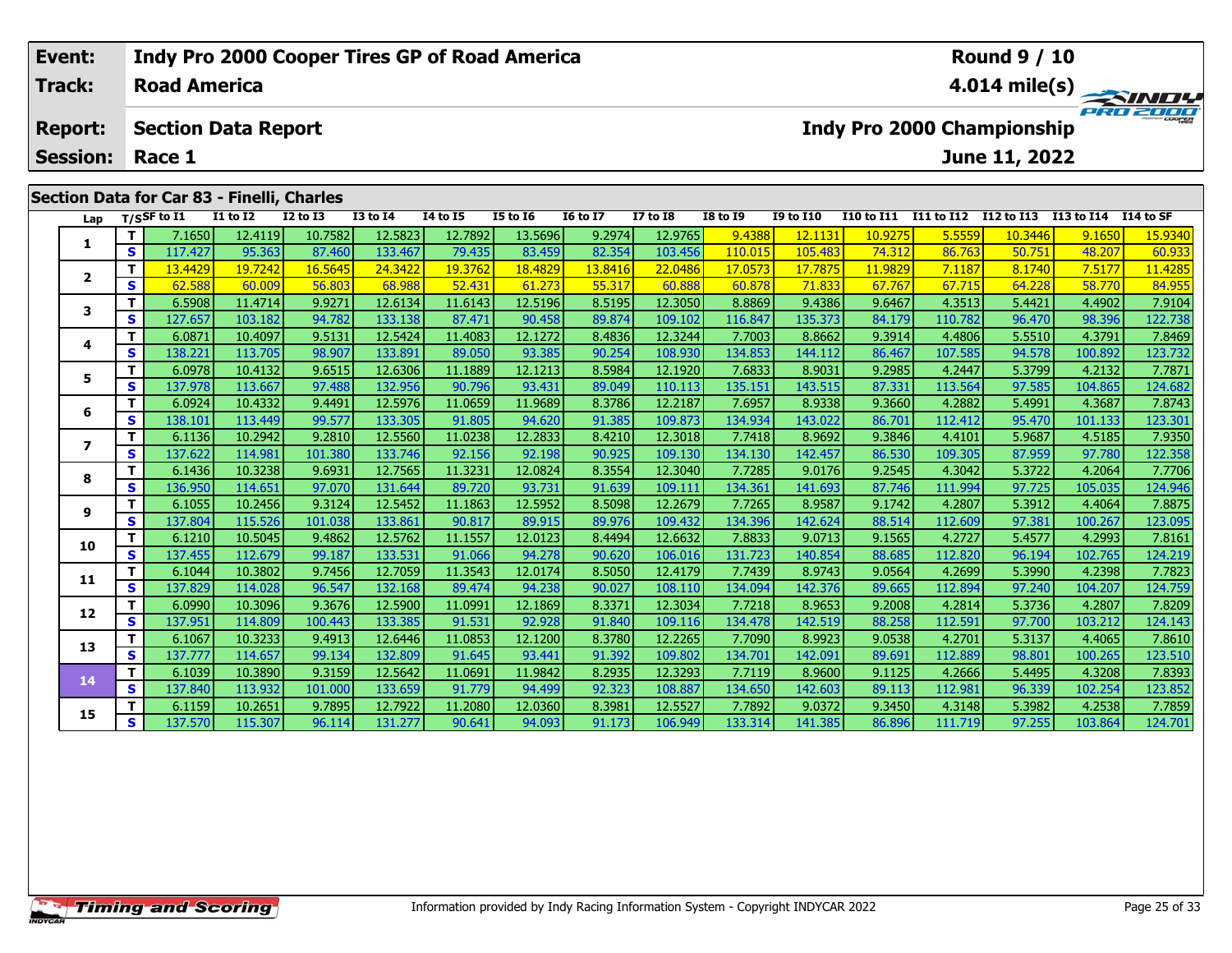| Event:                 | Indy Pro 2000 Cooper Tires GP of Road America | <b>Round 9 / 10</b>                             |
|------------------------|-----------------------------------------------|-------------------------------------------------|
| Track:                 | <b>Road America</b>                           | $\frac{4.014 \text{ mile(s)}}{2.34 \text{ Hz}}$ |
| <b>Report:</b>         | Section Data Report                           | <b>Indy Pro 2000 Championship</b>               |
| <b>Session: Race 1</b> |                                               | June 11, 2022                                   |

|                         |                         | Section Data for Car 83 - Finelli, Charles |          |
|-------------------------|-------------------------|--------------------------------------------|----------|
| Lap                     | T/SLap                  |                                            | PO to SF |
| $\mathbf{1}$            | $\mathbf{T}$            | 165.0290                                   | 213.8679 |
|                         | $\overline{\mathbf{s}}$ | 87.563                                     | 63.630   |
| $\overline{\mathbf{2}}$ | $\mathbf T$             | 228.8897                                   |          |
|                         | S                       | 63.133                                     |          |
| 3                       | $\mathbf T$             | 135.7273                                   |          |
|                         | <b>S</b>                | 106.466                                    |          |
| 4                       | T                       | 131.1113                                   |          |
|                         | S                       | 110.215                                    |          |
| 5                       | T                       | 130.4035                                   |          |
|                         | $\overline{\mathbf{s}}$ | 110.813                                    |          |
| 6                       | T                       | 130.2302                                   |          |
|                         | S                       | 110.960                                    |          |
| $\overline{\mathbf{z}}$ | T                       | 131.2026                                   |          |
|                         | $\mathbf{s}$            | 110.138                                    |          |
| 8                       | $\mathbf T$             | 130.6359                                   |          |
|                         | $\mathbf{s}$            | 110.616                                    |          |
| 9                       | T                       | 130.5931                                   |          |
|                         | S                       | 110.652                                    |          |
| 10                      | T                       | 130.9254                                   |          |
|                         | $\mathbf{s}$            | 110.371                                    |          |
| 11                      | $\mathbf{T}$            | 130.6963                                   |          |
|                         | $\overline{\mathbf{s}}$ | 110.565                                    |          |
|                         | T                       | 129.9372                                   |          |
| 12                      | $\overline{\mathbf{s}}$ | 111.211                                    |          |
|                         | T                       | 129.9821                                   |          |
| 13                      | $\mathbf{s}$            | 111.172                                    |          |
|                         | $\mathbf{T}$            | 129.7097                                   |          |
| 14                      | $\mathbf{s}$            | 111.406                                    |          |
|                         |                         |                                            |          |
| 15                      | $\mathbf{T}$            | 131.0816                                   |          |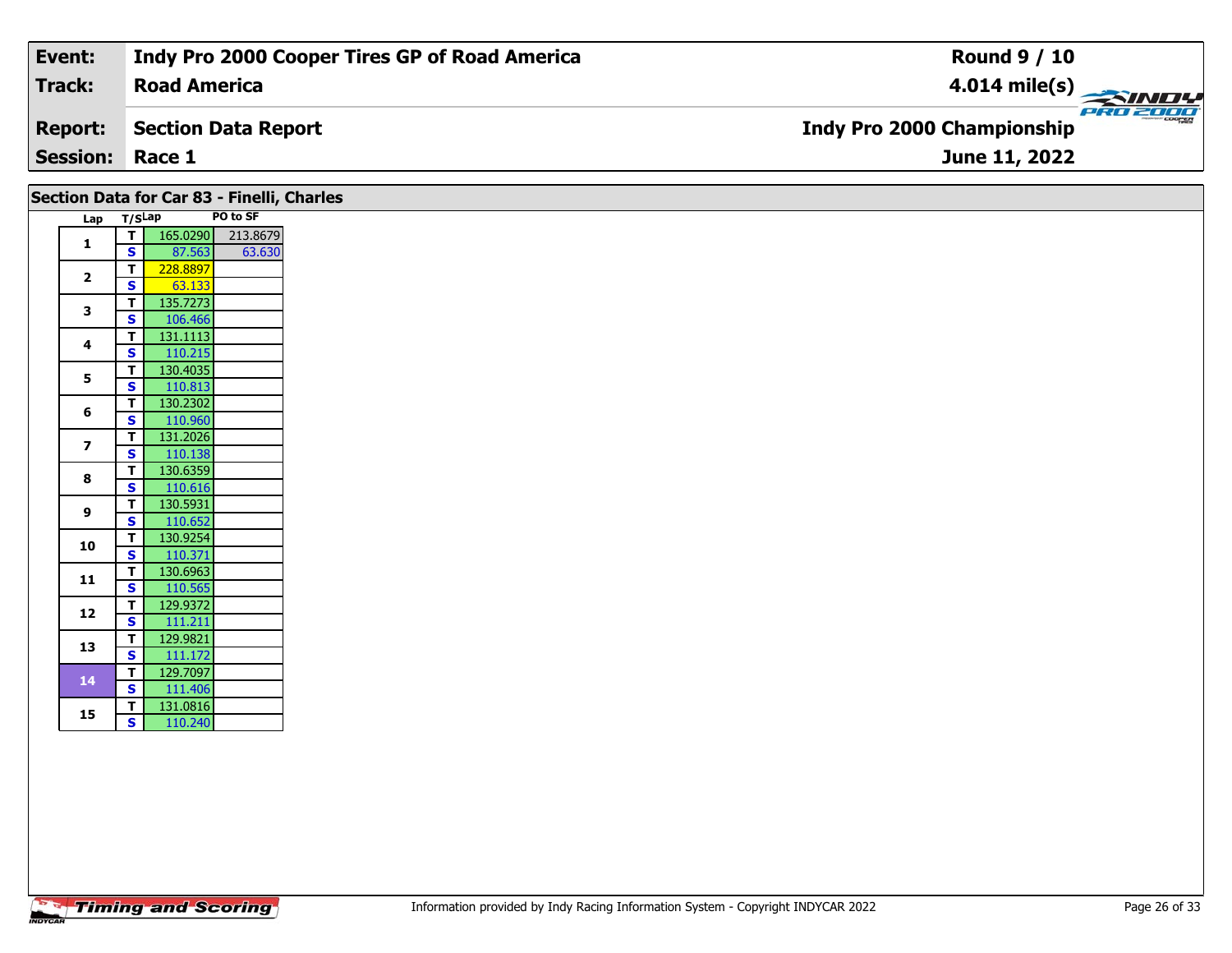## **Event: Indy Pro 2000 Cooper Tires GP of Road America Round 9 / 10Road America4.014 mile(s) Track:** PRO 2001 **Section Data Report Report: Indy Pro 2000 Championship June 11, 2022 Session: Race 1 Section Data for Car 90 - Foster, Louis (R)** Lap T/SSF to I1 I1 to I2 I2 to I3 I3 to I4 I4 to I5 I5 to I6 I6 to I7 I7 to I8 I8 to I9 I9 to I10 I10 to I11 I11 to I12 I12 to I13 I13 to I14 I14 to SF 1 | T | 7.2924 11.2825 10.3420 12.5120 11.8516 12.8488 8.9659 12.3320 8.1281 10.3042 10.7152 5.6854 10.7295 7.6936 15.8297<br>1 | S | 115.375 104.909 90.979 134.217 85.719 88.141 85.399 108.863 127.755 124.001 75.784 84.787 4 **12**

| 1              | Τ.       | 7.2924  | 11.2825 | 10.3420 | 12.5120 | 11.8516 | 12.8488 | 8.9659  | 12.3320 | 8.1281  | 10,3042 | 10.7152 | 5.6854  | 10.7295 | 7.6936  | 15.8297 |
|----------------|----------|---------|---------|---------|---------|---------|---------|---------|---------|---------|---------|---------|---------|---------|---------|---------|
|                | S        | 115.375 | 104.909 | 90.979  | 134.217 | 85.719  | 88.141  | 85.399  | 108.863 | 127.755 | 124.001 | 75.784  | 84.787  | 48.931  | 57.427  | 61.335  |
|                | т        | 13.9363 | 20.1362 | 17.0121 | 23,4905 | 18.0401 | 19.8559 | 14.1699 | 22,4831 | 14.8463 | 20,2766 | 15.2056 | 8.0649  | 8.5502  | 7.2269  | 11.6235 |
| $\mathbf{2}$   | S        | 60.372  | 58.782  | 55.308  | 71.489  | 56.314  | 57.036  | 54.036  | 59.712  | 69.944  | 63.015  | 53.404  | 59.771  | 61.402  | 61.135  | 83.530  |
| 3              | T.       | 6.5902  | 10.5083 | 9.4963  | 12.5620 | 11.1830 | 11.8144 | 8.1427  | 12.0473 | 7.6085  | 8.8830  | 9.0361  | 4.2410  | 5.2587  | 4.2183  | 7.7614  |
|                | S        | 127.669 | 112.638 | 99.082  | 133.682 | 90.844  | 95.858  | 94.033  | 111.436 | 136.480 | 143.840 | 89.867  | 113.663 | 99.835  | 104.738 | 125.095 |
| 4              | T.       | 6.0753  | 9.9417  | 9.1896  | 12.4654 | 10.9636 | 11.7219 | 8.0718  | 12.0150 | 7.6191  | 8.8756  | 8.9068  | 4.2283  | 5.2237  | 4.2201  | 7.7642  |
|                | s        | 138.489 | 119.058 | 102.388 | 134.718 | 92.662  | 96.614  | 94.859  | 111.735 | 136.290 | 143.960 | 91.171  | 114.005 | 100.503 | 104.694 | 125.049 |
| 5.             | т        | 6.0815  | 9.8965  | 9.0621  | 12.4426 | 10.8875 | 11.7482 | 8.0829  | 11.9107 | 7.5759  | 8.8439  | 8.8211  | 4.2251  | 5.1324  | 4.2396  | 7.7727  |
|                | S        | 138.348 | 119.602 | 103.829 | 134.965 | 93.310  | 96.398  | 94.729  | 112.714 | 137.067 | 144.476 | 92.057  | 114.091 | 102.291 | 104.212 | 124.913 |
| 6              | T.       | 6.0762  | 9.8434  | 9.1139  | 12.4245 | 10.8406 | 11.7800 | 7.9565  | 11.9465 | 7.5817  | 8.8329  | 8.8055  | 4.2039  | 5.1510  | 4.2282  | 7.7362  |
|                | S        | 138.469 | 120.247 | 103.239 | 135.162 | 93.713  | 96.138  | 96.233  | 112.376 | 136.963 | 144.655 | 92.220  | 114.666 | 101.922 | 104.493 | 125.502 |
| $\overline{ }$ | T.       | 6.0276  | 9.8508  | 9.0682  | 12.4591 | 10.7521 | 11.6327 | 7.9927  | 11.8968 | 7.5511  | 8.7949  | 8.7219  | 4.2041  | 5.1628  | 4.2032  | 7.6992  |
|                | S        | 139.585 | 120.156 | 103.759 | 134.786 | 94.485  | 97.355  | 95.798  | 112.845 | 137.518 | 145.280 | 93.104  | 114.661 | 101.689 | 105.115 | 126.105 |
| 8              | T.       | 6.0245  | 9.8662  | 9.0479  | 12.4046 | 10.8498 | 11.6913 | 8.0137  | 11.8919 | 7.5818  | 8.8126  | 8.7562  | 4.2016  | 5.1978  | 4.1882  | 7.7024  |
|                | S        | 139.657 | 119.969 | 103.992 | 135.379 | 93.634  | 96.867  | 95.547  | 112.892 | 136.961 | 144.989 | 92.739  | 114.729 | 101.004 | 105.491 | 126.053 |
| 9              | т        | 6.0316  | 9.8510  | 9.1231  | 12.3573 | 10.8197 | 11.6923 | 7.9881  | 11.9358 | 7.5810  | 8.8018  | 8.7424  | 4.1805  | 5.2063  | 4.2099  | 7.7075  |
|                | S        | 139.493 | 120.154 | 103.135 | 135.897 | 93.894  | 96.859  | 95.853  | 112.477 | 136.975 | 145.167 | 92.886  | 115.308 | 100.839 | 104.947 | 125.969 |
| 10             | т        | 6.0267  | 9.8327  | 9.1028  | 12.4096 | 10.7885 | 11.6911 | 8.0192  | 12.0212 | 7.5960  | 8.8075  | 8.8265  | 4.1990  | 5.1987  | 4.2440  | 7.7145  |
|                | s        | 139.606 | 120.378 | 103.365 | 135.324 | 94.166  | 96.869  | 95.481  | 111.678 | 136.705 | 145.073 | 92.001  | 114,800 | 100.987 | 104.104 | 125.855 |
| 11             | T.       | 6.0269  | 9.8550  | 9.0320  | 12.3931 | 10.8776 | 11.6320 | 7.9634  | 11.9002 | 7.5445  | 8.7607  | 8.6878  | 4.1674  | 5.1357  | 4.1966  | 7.6880  |
|                | S        | 139.601 | 120.105 | 104.175 | 135.504 | 93.395  | 97.361  | 96.150  | 112.813 | 137.638 | 145.848 | 93.470  | 115.671 | 102.226 | 105.280 | 126.289 |
| 12             | T.       | 5.9970  | 9.7309  | 9.0578  | 12.3227 | 10.7744 | 11.6604 | 8.0143  | 11.8824 | 7.5285  | 8.7333  | 8.7808  | 4.1720  | 5.2097  | 4.2727  | 7.6833  |
|                | <b>S</b> | 140.297 | 121.637 | 103.878 | 136.278 | 94.289  | 97.124  | 95.539  | 112.982 | 137.930 | 146.305 | 92.480  | 115.543 | 100.774 | 103.405 | 126.366 |
| 13             | T.       | 5.9786  | 9.8292  | 9.0947  | 12.3180 | 10.9098 | 11.7034 | 8.0543  | 11.8561 | 7.5772  | 8.8703  | 8.7869  | 4.2082  | 5.2145  | 4.2266  | 7.7402  |
|                | s        | 140.729 | 120.420 | 103.457 | 136.330 | 93.119  | 96.767  | 95.065  | 113.233 | 137.044 | 144.046 | 92.415  | 114.549 | 100.681 | 104.533 | 125.437 |
| 14             | T.       | 6.0636  | 9.8555  | 9.0716  | 12.4439 | 10.8553 | 11.6778 | 8.1200  | 11.8666 | 7.5630  | 8.8644  | 8.8014  | 4.2085  | 5.2659  | 4.2007  | 7.7279  |
|                | S        | 138.756 | 120.099 | 103.720 | 134.951 | 93.586  | 96.979  | 94.296  | 113.133 | 137.301 | 144.141 | 92.263  | 114.541 | 99.698  | 105.177 | 125.637 |
| 15             | T.       | 6.0533  | 9.8735  | 9.0682  | 12.4290 | 10.9484 | 11.7499 | 8.0928  | 12.0152 | 7.6100  | 8.9100  | 8.8369  | 4.2200  | 5.2940  | 4.2677  | 7.7905  |
|                | S        | 138.993 | 119.880 | 103.759 | 135.113 | 92.791  | 96.384  | 94.613  | 111.733 | 136.453 | 143.404 | 91.893  | 114.229 | 99.169  | 103.526 | 124.627 |
| 16             | т        | 7.7387  | 13.5051 | 10.9752 | 16.3706 | 13.6598 |         |         |         |         |         |         |         |         |         |         |
|                | S        | 108.722 | 87.644  | 85.730  | 102.581 | 74.372  |         |         |         |         |         |         |         |         |         |         |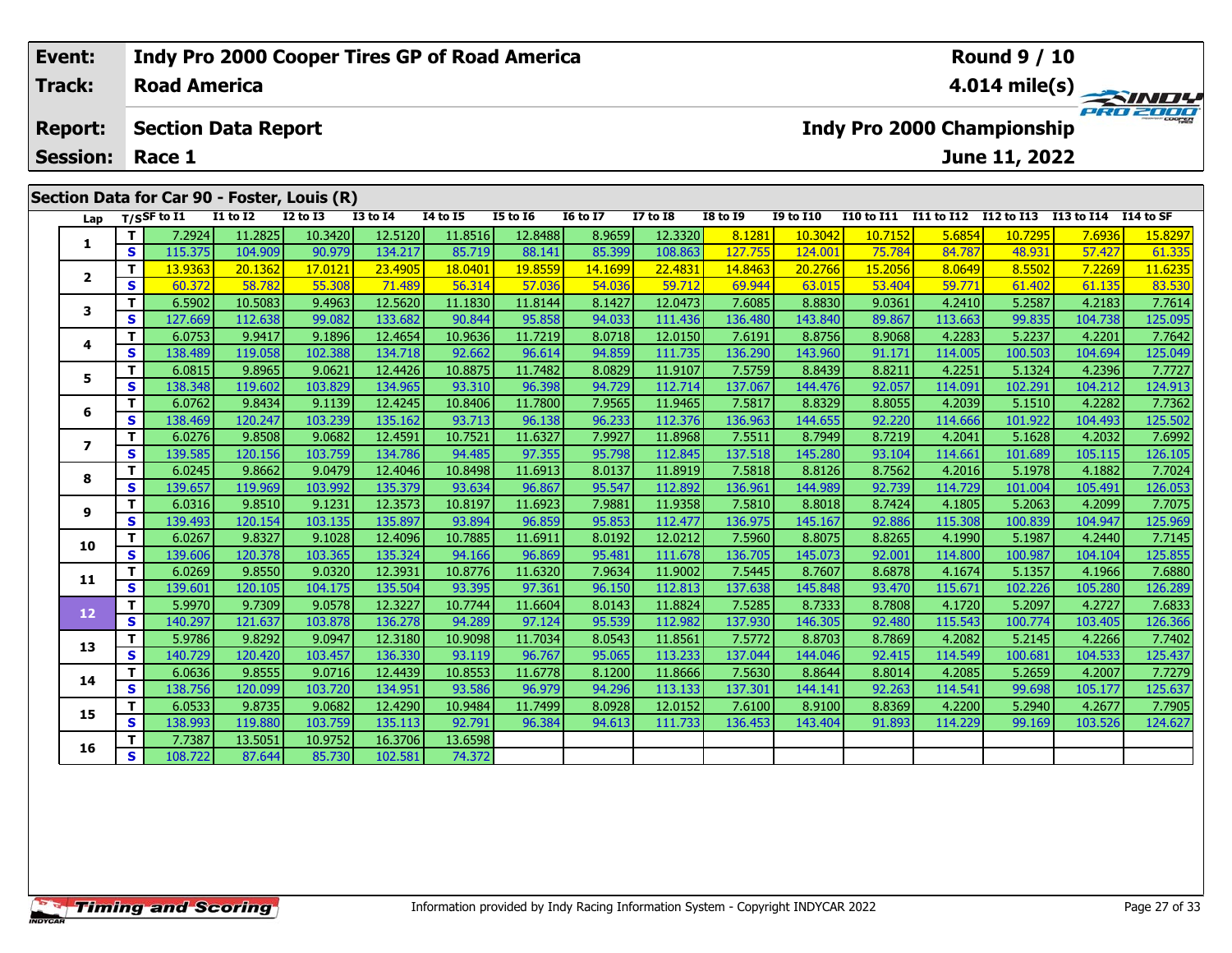| Event:                 | Indy Pro 2000 Cooper Tires GP of Road America | <b>Round 9 / 10</b>                                 |
|------------------------|-----------------------------------------------|-----------------------------------------------------|
| Track:                 | <b>Road America</b>                           | $\frac{4.014 \text{ mile(s)}}{4.014 \text{ miles}}$ |
| <b>Report:</b>         | Section Data Report                           | <b>Indy Pro 2000 Championship</b>                   |
| <b>Session: Race 1</b> |                                               | June 11, 2022                                       |

|                         |                              |                     |          | Section Data for Car 90 - Foster, Louis (R) |
|-------------------------|------------------------------|---------------------|----------|---------------------------------------------|
| Lap T/SLap              |                              |                     | PO to SF |                                             |
|                         |                              | $T$ 156.5129        | 230.4579 |                                             |
| $\mathbf{1}$            | S                            | 92.327              | 59.049   |                                             |
| $\overline{\mathbf{2}}$ | T                            | 234.9181            |          |                                             |
|                         | $\mathbf{s}$                 | 61.513              |          |                                             |
| 3                       | T                            | 129.3512            |          |                                             |
|                         | $\mathbf{s}$                 | 111.714             |          |                                             |
| 4                       | T                            | 127.2821            |          |                                             |
|                         | $\mathbf{s}$                 | 113.530             |          |                                             |
| 5                       | $\overline{I}$               | 126.7227            |          |                                             |
|                         | $\overline{\mathbf{s}}$      | 114.032             |          |                                             |
| 6                       | $\mathbf T$                  | 126.5210            |          |                                             |
|                         | $\mathbf{s}$                 | 114.213<br>126.0172 |          |                                             |
| $\overline{\mathbf{z}}$ | T<br>$\overline{\mathbf{s}}$ | 114.670             |          |                                             |
|                         | T                            | 126.2305            |          |                                             |
| 8                       | $\mathbf{s}$                 | 114.476             |          |                                             |
|                         | T                            | 126.2283            |          |                                             |
| 9                       | $\mathbf{s}$                 | 114.478             |          |                                             |
|                         | $\overline{\mathsf{r}}$      | 126.4780            |          |                                             |
| 10                      | $\mathbf{s}$                 | 114.252             |          |                                             |
| $11$                    | T                            | 125.8609            |          |                                             |
|                         | $\mathbf{s}$                 | 114.812             |          |                                             |
| $12$                    | $\overline{\mathbf{r}}$      | 125.8202            |          |                                             |
|                         | S                            | 114.850             |          |                                             |
| 13                      | T                            | 126.3680            |          |                                             |
|                         | $\mathbf{s}$                 | 114.352             |          |                                             |
| 14                      | $\mathbf T$                  | 126.5861            |          |                                             |
|                         | $\mathbf{s}$<br>$\mathbf{T}$ | 114.155<br>127.1594 |          |                                             |
| 15                      | $\overline{\mathbf{s}}$      | 113.640             |          |                                             |
|                         | T                            |                     |          |                                             |
| 16                      | $\overline{\mathbf{s}}$      |                     |          |                                             |
|                         |                              |                     |          |                                             |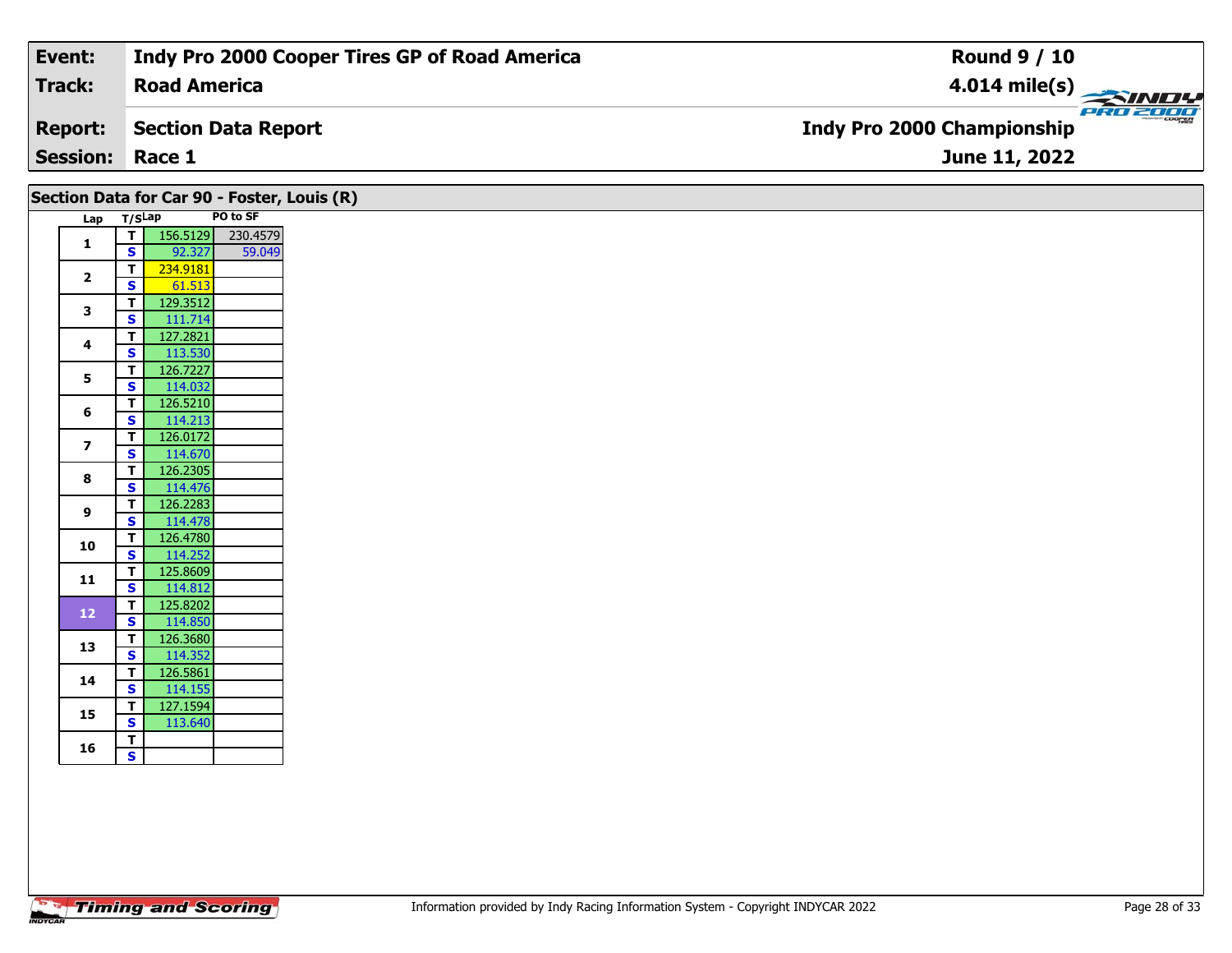| Event:                                     | Indy Pro 2000 Cooper Tires GP of Road America | <b>Round 9 / 10</b>                           |  |  |  |  |  |  |  |
|--------------------------------------------|-----------------------------------------------|-----------------------------------------------|--|--|--|--|--|--|--|
| Track:                                     | <b>Road America</b>                           | 4.014 mile(s) $\rightarrow$                   |  |  |  |  |  |  |  |
| <b>Report:</b>                             | Section Data Report                           | PRO 2000<br><b>Indy Pro 2000 Championship</b> |  |  |  |  |  |  |  |
| <b>Session: Race 1</b>                     |                                               | June 11, 2022                                 |  |  |  |  |  |  |  |
| Section Data for Car 92 - Brichacek, Wyatt |                                               |                                               |  |  |  |  |  |  |  |

| Lap | T/SSF to I1     | <b>I1 to I2</b> | <b>I2 to I3</b> | <b>I3 to I4</b> | 14 to 15          | <b>I5 to 16</b> | <b>16 to 17</b>  | <b>I7 to I8</b>  | <b>I8 to 19</b> | <b>I9 to I10</b> | I10 to I11 I11 to I12 |                     | I12 to I13 I13 to I14 |        | I 14 to SF |
|-----|-----------------|-----------------|-----------------|-----------------|-------------------|-----------------|------------------|------------------|-----------------|------------------|-----------------------|---------------------|-----------------------|--------|------------|
|     | 7.2662 <b>l</b> | 11.6456 l       | 10.4454         | 12.2370         | 14.0924           | 13.3158         | 9.1585           | 12.6284          | 9.6318          | 10.8144          | 10.6465               | 6.2325              | l <b>1.6540 l</b>     | 9.1808 | 15.4673    |
|     | L <b>15.791</b> | 101.638         | 90.079          | 137.2331        | 72.089            | 85.049          | 83.603           | 106.308          | .07.810         | 118.15           | 76.273                | 77.344 <sub>h</sub> | 45.049                | 48.124 | 62.772     |
|     | 13.2144         | 20.6038         | 16.7192         | 24.3115         | <u> 19.3073 l</u> | 18.5330         | 13.8140 <b> </b> | 22.0702 <b>1</b> | 16.9566         | 17.7462          | <b>2.2834</b>         | 7.0587              | 8.3212                | 7.4194 | 11.2414    |
|     | 53.670          | 57.447          | 56.277          | 69.075          | 52.618            | 61.107          | 55.428           | 60.829           | 61.239          | 72.000           | 66.109                | 68.291              | 63.092                | 59.549 | 86.369     |
|     | 6.4006          | 10.5444         | 9.5870          | 12.1805         | 11.4268           | 12.5813         | 8.5816           |                  |                 | 14.8563          | 13.80131              | 7.3390              | 8.9383                |        |            |
|     |                 |                 | 98.144          | 137.869         | 88.906            | 90.015          | 89.224           |                  |                 | 86.006           | 58.838                | 65.683              | 58.736                |        |            |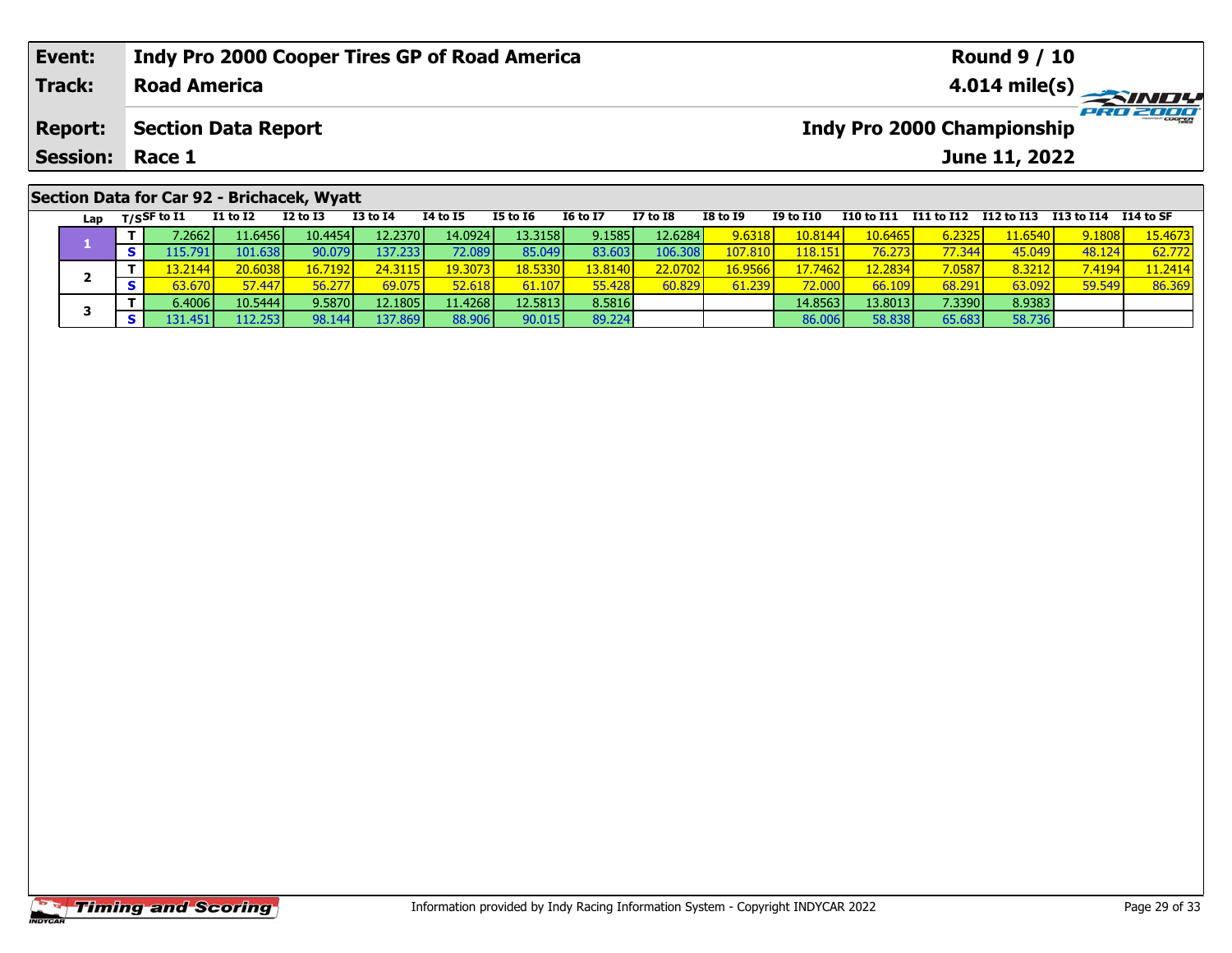| Event:                                     | Indy Pro 2000 Cooper Tires GP of Road America                   | <b>Round 9 / 10</b> |  |  |  |  |  |  |  |
|--------------------------------------------|-----------------------------------------------------------------|---------------------|--|--|--|--|--|--|--|
| Track:                                     | <b>Road America</b>                                             | PRO 2000            |  |  |  |  |  |  |  |
| <b>Report:</b>                             | <b>Indy Pro 2000 Championship</b><br><b>Section Data Report</b> |                     |  |  |  |  |  |  |  |
| <b>Session: Race 1</b>                     |                                                                 | June 11, 2022       |  |  |  |  |  |  |  |
| Section Data for Car 92 - Brichacek, Wyatt |                                                                 |                     |  |  |  |  |  |  |  |

# **Timing and Scoring**

**Lap T/SLap PO to SF SF to PI** 

**<sup>T</sup>** 164.4166 224.6490 **<sup>S</sup>** 87.889 60.576

**T** 229.6003<br>**S** 62.937 62.937<br>176.4319 60.576

83.111

**T** 176.4319 171.9993<br> **S** 81.904 83.111

**1**

**2**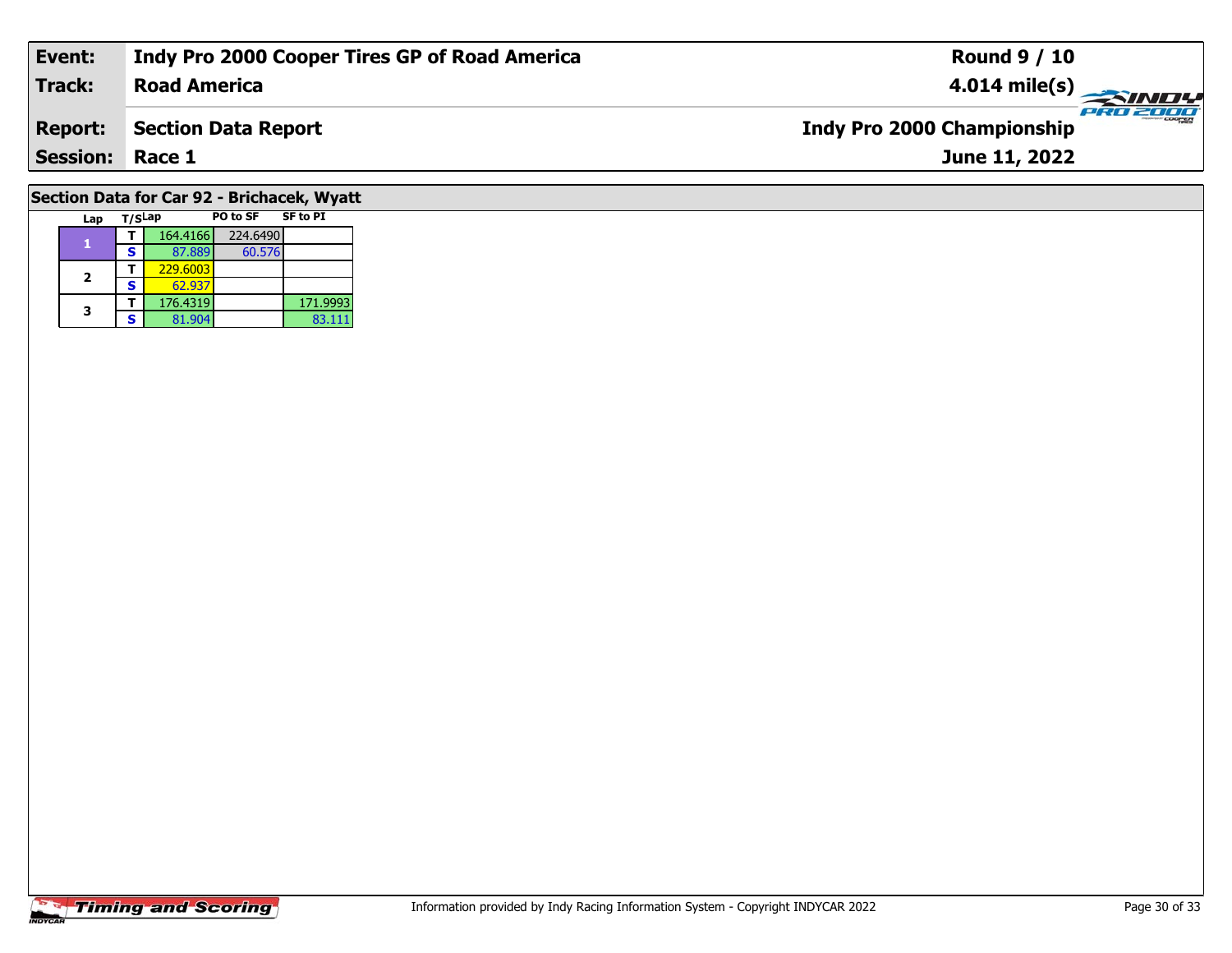| Event:                                        | Indy Pro 2000 Cooper Tires GP of Road America | <b>Round 9 / 10</b>                              |  |  |  |  |  |  |  |
|-----------------------------------------------|-----------------------------------------------|--------------------------------------------------|--|--|--|--|--|--|--|
| <b>Track:</b>                                 | <b>Road America</b>                           | $\frac{4.014 \text{ mile(s)}}{666 \text{ days}}$ |  |  |  |  |  |  |  |
| <b>Report:</b>                                | <b>Section Data Report</b>                    | <b>Indy Pro 2000 Championship</b>                |  |  |  |  |  |  |  |
| <b>Session: Race 1</b>                        |                                               | June 11, 2022                                    |  |  |  |  |  |  |  |
| Section Data for Car 93 - Brewer, Lindsay (R) |                                               |                                                  |  |  |  |  |  |  |  |

|     |               |          | -----           |              |          |                 |                 |                 |                 |                  |                   |            |            |            |            |
|-----|---------------|----------|-----------------|--------------|----------|-----------------|-----------------|-----------------|-----------------|------------------|-------------------|------------|------------|------------|------------|
| Lap | T/SSF to $I1$ | I1 to I2 | <b>I2 to I3</b> | $I3$ to $I4$ | 14 to 15 | <b>I5 to 16</b> | <b>16 to 17</b> | <b>I7 to I8</b> | <b>I8 to 19</b> | <b>I9 to I10</b> | <b>I10 to I11</b> | I11 to I12 | I12 to I13 | I13 to I14 | I 14 to SF |
|     | 7.0998 N      | 12.11051 | 10.4409         | 12.2805      | 19.6866  | 15.6660         | 20.8330         | 14.8008         | 14.1804         | 19.4751          | 11.7670           | 4.9248     | 7.6897     | 8.1684     | 14.6994    |
|     | .18.505       | 97.736   | 90.118          | 136.747      | 51.604   | 72.290          | 36.753          | 90.705          | 73.228          | 65.608           | 69.010            | 97.881     | 68.273     | 54.089     | 66.051     |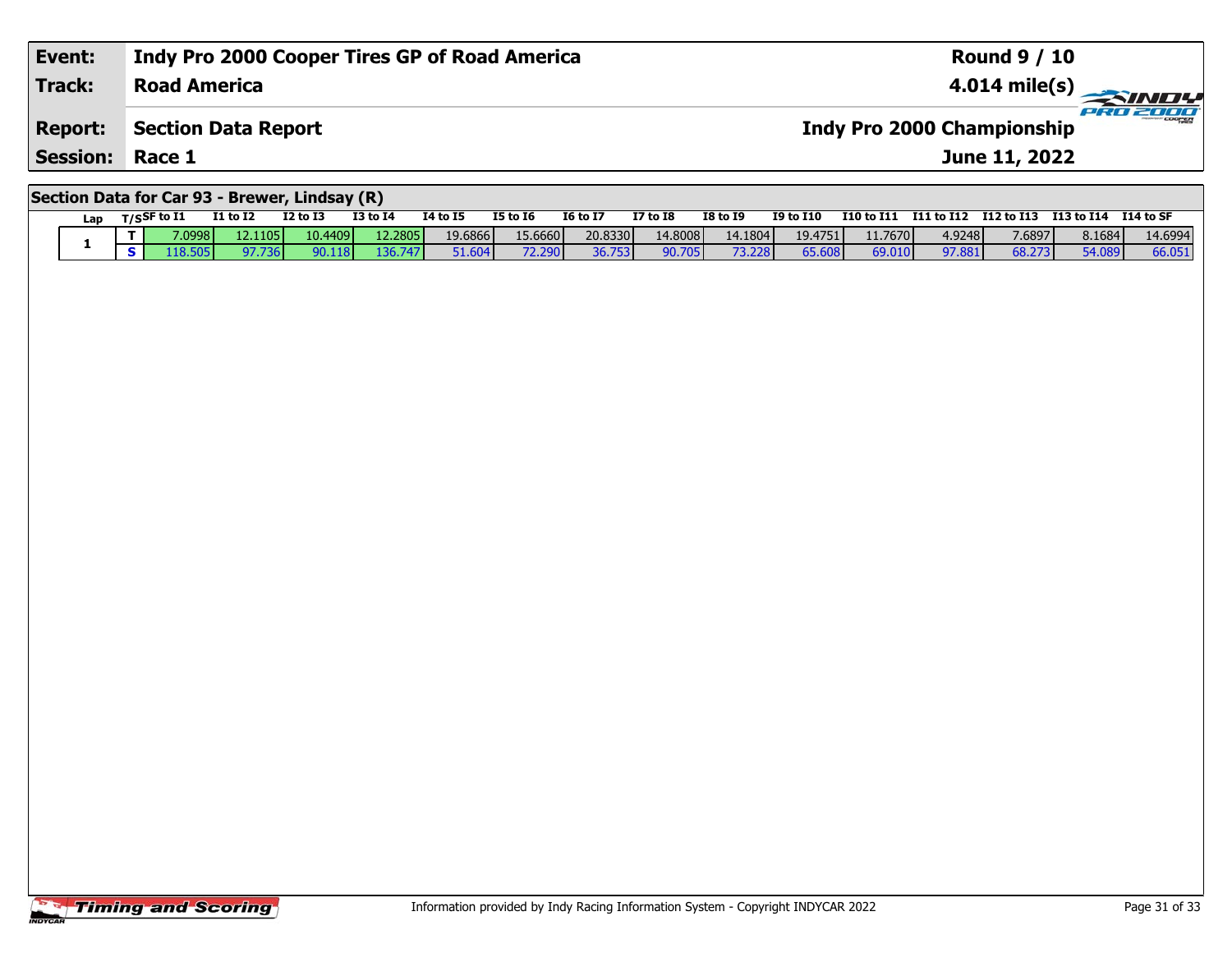| Event:                                        | Indy Pro 2000 Cooper Tires GP of Road America | <b>Round 9 / 10</b>                           |  |  |  |  |  |  |  |
|-----------------------------------------------|-----------------------------------------------|-----------------------------------------------|--|--|--|--|--|--|--|
| Track:                                        | <b>Road America</b>                           | 4.014 mile(s) $\rightarrow$                   |  |  |  |  |  |  |  |
| <b>Report:</b>                                | Section Data Report                           | PRO 2000<br><b>Indy Pro 2000 Championship</b> |  |  |  |  |  |  |  |
| <b>Session: Race 1</b>                        |                                               | June 11, 2022                                 |  |  |  |  |  |  |  |
| Section Data for Car 93 - Brewer, Lindsay (R) |                                               |                                               |  |  |  |  |  |  |  |

# **Timing and Scoring**

**Lap T/SLap PO to SF** 

**<sup>T</sup>** 553.9846 216.1296 **<sup>S</sup>** 26.084 62.964

62.964